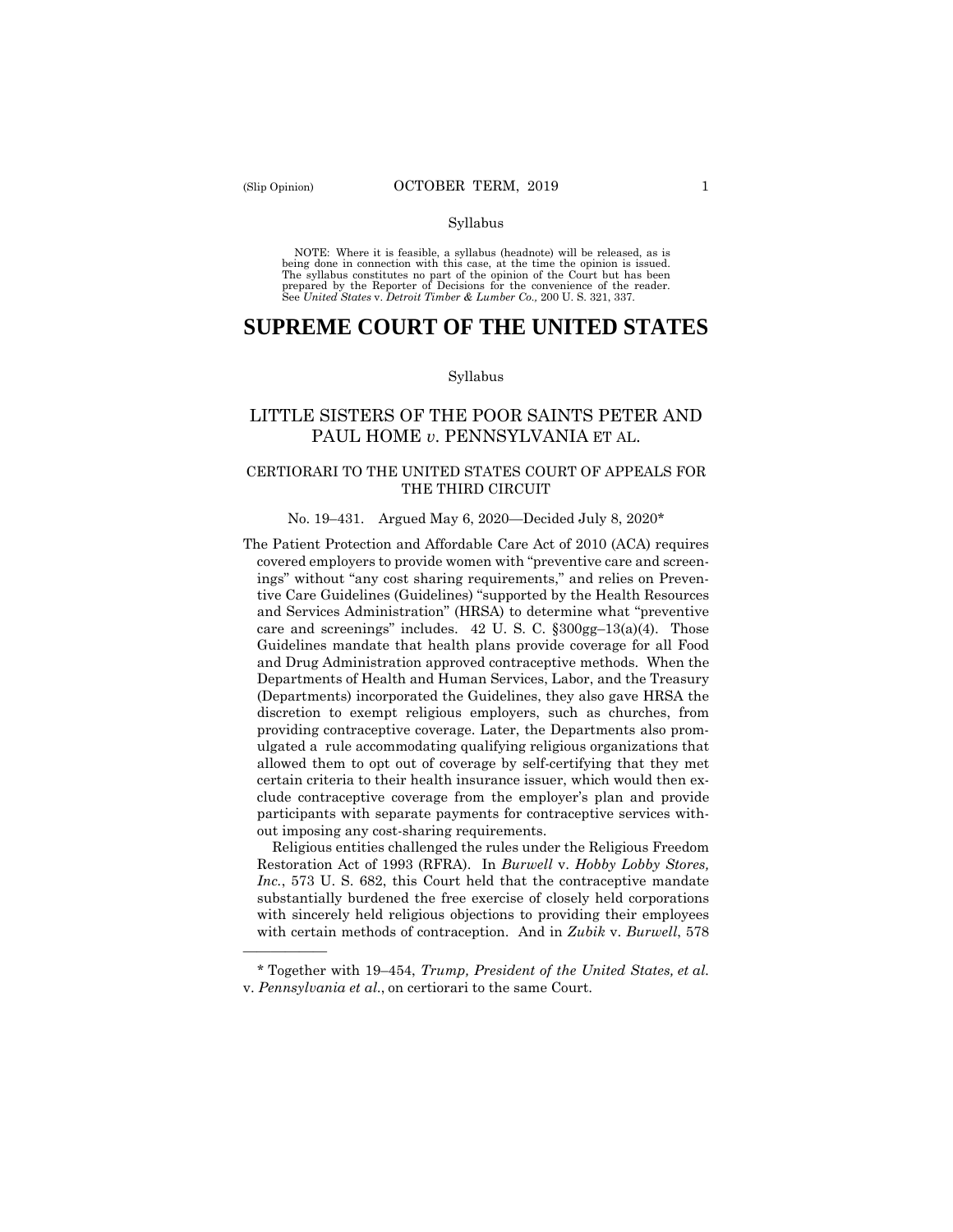## 2 LITTLE SISTERS OF THE POOR SAINTS PETER AND PAUL HOME *v.* PENNSYLVANIA Syllabus

U. S.  $\ldots$ , the Court opted to remand without deciding the RFRA question in cases challenging the self-certification accommodation so that the parties could develop an approach that would accommodate employers' concerns while providing women full and equal coverage.

 erage or payments for some or all contraceptive services." 82 Fed. Reg. Under *Zubik*'s direction and in light of *Hobby Lobby*'s holding, the Departments promulgated two interim final rules (IFRs). The first significantly expanded the church exemption to include an employer that "objects . . . based on its sincerely held religious beliefs," "to its establishing, maintaining, providing, offering, or arranging [for] cov-47812. The second created a similar "moral exemption" for employers with sincerely held moral objections to providing some or all forms of contraceptive coverage. The Departments requested post-promulgation comments on both IFRs.

Pennsylvania sued, alleging that the IFRs were procedurally and substantively invalid under the Administrative Procedure Act (APA). After the Departments issued final rules, responding to post-promulgation comments but leaving the IFRs largely intact, New Jersey joined Pennsylvania's suit. Together they filed an amended complaint, alleging that the rules were substantively unlawful because the Departments lacked statutory authority under either the ACA or RFRA to promulgate the exemptions. They also argued that the rules were procedurally defective because the Departments failed to comply with the APA's notice and comment procedures. The District Court issued a preliminary nationwide injunction against the implementation of the final rules, and the Third Circuit affirmed.

#### *Held*:

1. The Departments had the authority under the ACA to promulgate the religious and moral exemptions. Pp. 14–22.

(a) As legal authority for both exemptions, the Departments invoke §300gg–13(a)(4), which states that group health plans must provide women with "preventive care and screenings . . . as provided for in comprehensive guidelines supported by [HRSA]." The pivotal phrase, "as provided for," grants sweeping authority to HRSA to define the preventive care that applicable health plans must cover. That same grant of authority empowers it to identify and create exemptions from its own Guidelines. The "fundamental principle of statutory interpretation that 'absent provision[s] cannot be supplied by the courts," Rotkiske v. Klemm, 589 U.S. \_\_, \_\_ applies not only to adding terms not found in the statute, but also to imposing limits on an agency's discretion that are not supported by the text, see *Watt* v. *Energy Action Ed. Foundation*, 454 U. S. 151, 168. Concerns that the exemptions thwart Congress' intent by making it significantly harder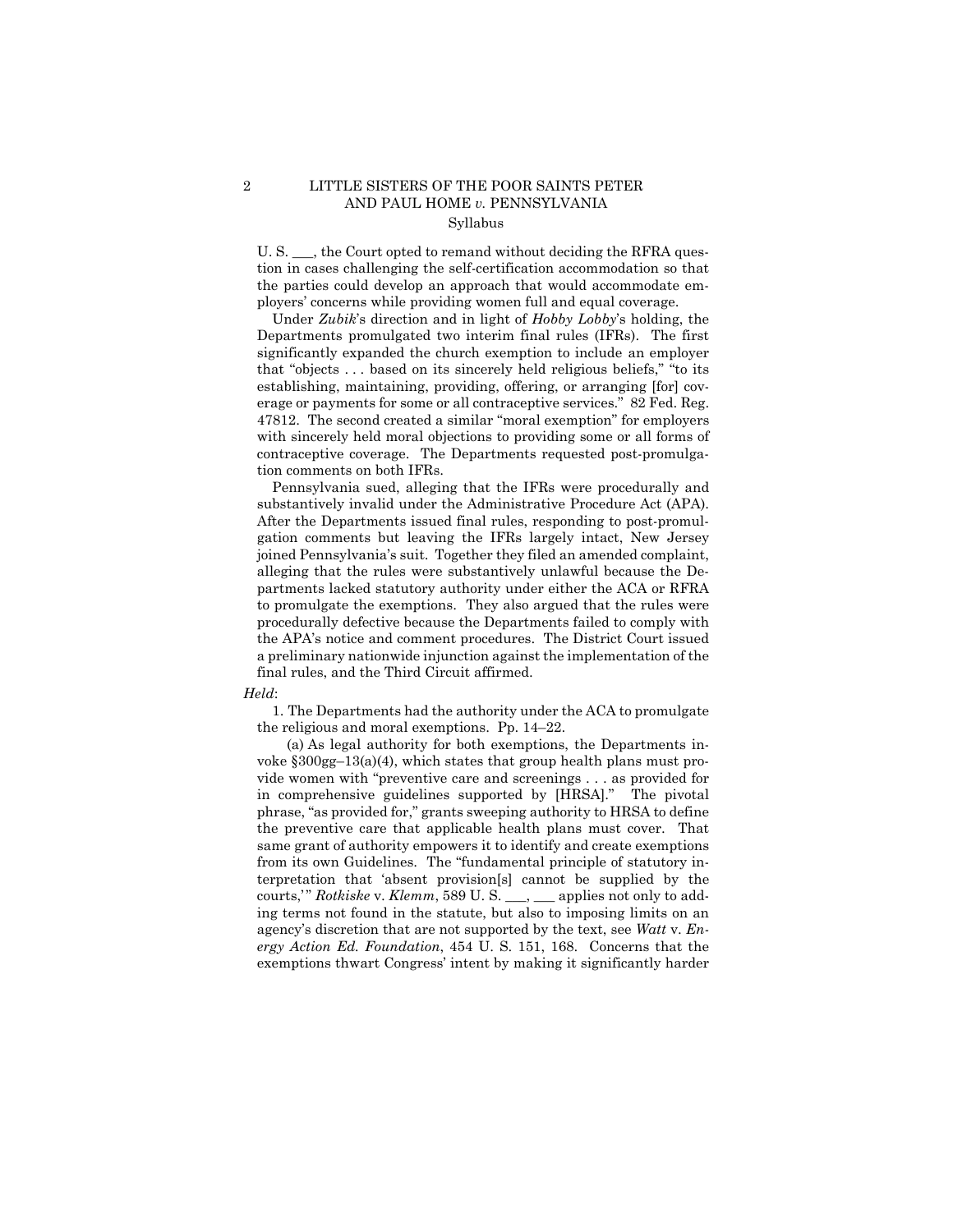### Syllabus

for interested women to obtain seamless access to contraception without cost-sharing cannot justify supplanting the text's plain meaning. Even if such concerns are legitimate, they are more properly directed at the regulatory mechanism that Congress put in place. Pp. 14–18.

 violated RFRA as applied to entities with complicity-based objections. (b) Because the ACA provided a basis for both exemptions, the Court need not decide whether RFRA independently compelled the Departments' solution. However, the argument that the Departments could not consider RFRA at all is without merit. It is clear from the face of the statute that the contraceptive mandate is capable of violating RFRA. The ACA does not explicitly exempt RFRA, and the regulations implementing the contraceptive mandate qualify as "Federal law" or "the implementation of [Federal] law" under RFRA. §2000bb– 3(a). Additionally, this Court stated in *Hobby Lobby* that the mandate And both *Hobby Lobby* and *Zubik* instructed the Departments to consider RFRA going forward. Moreover, in light of the basic requirements of the rulemaking process, the Departments' failure to discuss RFRA at all when formulating their solution would make them susceptible to claims that the rules were arbitrary and capricious for failing to consider an important aspect of the problem. Pp. 19–22.

2. The rules promulgating the exemptions are free from procedural defects. Pp. 22–26.

(a) Respondents claim that because the final rules were preceded by a document entitled "Interim Final Rules with Request for Comments" instead of "General Notice of Proposed Rulemaking," they are procedurally invalid under the APA. The IFRs' request for comments readily satisfied the APA notice requirements. And even assuming that the APA requires an agency to publish a document entitled "notice of proposed rulemaking," there was no "prejudicial error" here, 5 U. S. C. §706. Pp. 22–24.

 an opportunity to participate in the rule making through submission (b) Pointing to the fact that the final rules made only minor alterations to the IFRs, respondents also contend that the final rules are procedurally invalid because nothing in the record suggests that the Departments maintained an open mind during the post-promulgation process. The "open-mindedness" test has no basis in the APA. Each of the APA's procedural requirements was satisfied: The IFRs provided sufficient notice, §553(b); the Departments "g[a]ve interested persons of written data, views or arguments," §553(c); the final rules contained "a concise general statement of their basis and purpose," *ibid.*; and they were published more than 30 days before they became effective, §553(d). Pp. 24–26.

930 F. 3d 543, reversed and remanded.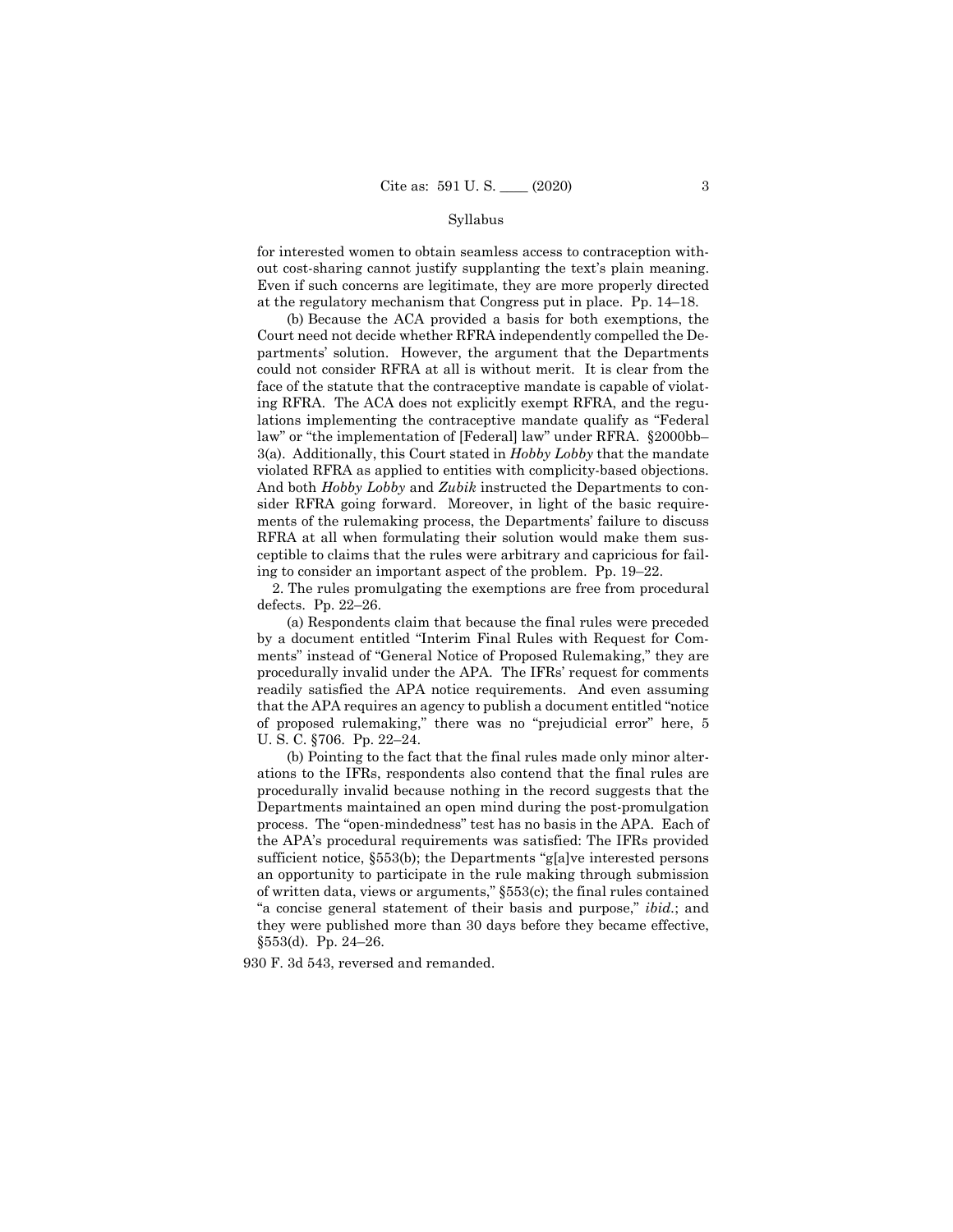## 4 LITTLE SISTERS OF THE POOR SAINTS PETER AND PAUL HOME *v.* PENNSYLVANIA Syllabus

 THOMAS, J., delivered the opinion of the Court, in which ROBERTS, C. J., and ALITO, GORSUCH, and KAVANAUGH, JJ., joined. ALITO, J., filed a con- concurring in the judgment, in which BREYER, J., joined. GINSBURG, J., curring opinion, in which GORSUCH, J., joined. KAGAN, J., filed an opinion filed a dissenting opinion, in which SOTOMAYOR, J., joined.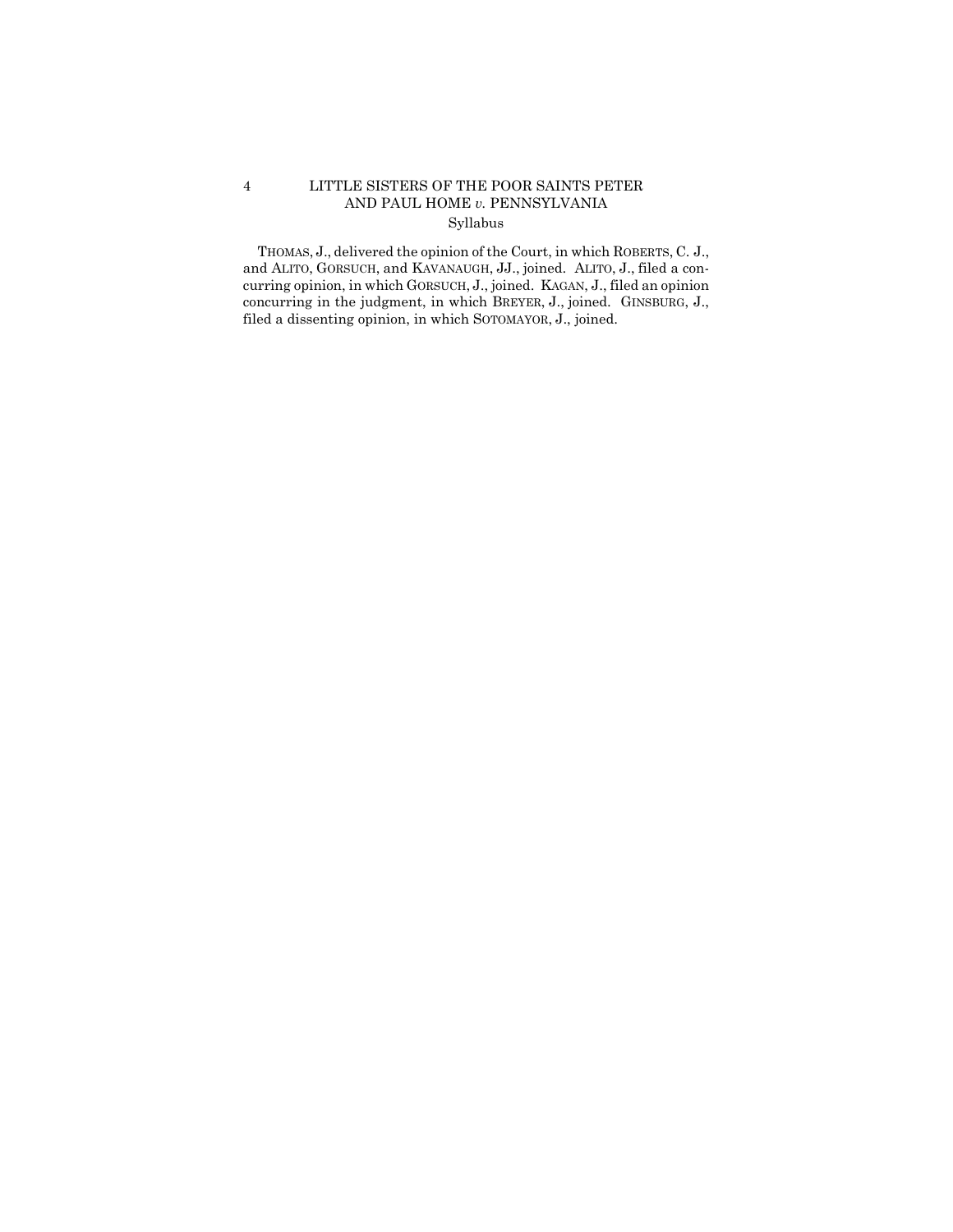NOTICE: This opinion is subject to formal revision before publication in the preliminary print of the United States Reports. Readers are requested to notify the Reporter of Decisions, Supreme Court of the United States, Wash-ington, D. C. 20543, of any typographical or other formal errors, in order that corrections may be made before the preliminary print goes to press.

## $\frac{1}{2}$  ,  $\frac{1}{2}$  ,  $\frac{1}{2}$  ,  $\frac{1}{2}$  ,  $\frac{1}{2}$  ,  $\frac{1}{2}$  ,  $\frac{1}{2}$ **SUPREME COURT OF THE UNITED STATES**

### $\frac{1}{2}$  ,  $\frac{1}{2}$  ,  $\frac{1}{2}$  ,  $\frac{1}{2}$  ,  $\frac{1}{2}$  ,  $\frac{1}{2}$ Nos. 19–431 and 19–454

# LITTLE SISTERS OF THE POOR SAINTS PETER AND PAUL HOME, PETITIONER

19–431 *v.* 

## PENNSYLVANIA, ET AL.

# DONALD J. TRUMP, PRESIDENT OF THE UNITED STATES, ET AL., PETITIONERS

# 19–454 *v.*

## PENNSYLVANIA, ET AL.

## ON WRITS OF CERTIORARI TO THE UNITED STATES COURT OF APPEALS FOR THE THIRD CIRCUIT

### [July 8, 2020]

## JUSTICE THOMAS delivered the opinion of the Court.

In these consolidated cases, we decide whether the Government created lawful exemptions from a regulatory requirement implementing the Patient Protection and Affordable Care Act of 2010 (ACA), 124 Stat. 119. The requirement at issue obligates certain employers to provide contraceptive coverage to their employees through their group health plans. Though contraceptive coverage is not required by (or even mentioned in) the ACA provision at issue, the Government mandated such coverage by promulgating interim final rules (IFRs) shortly after the ACA's passage. This requirement is known as the contraceptive mandate.

After six years of protracted litigation, the Departments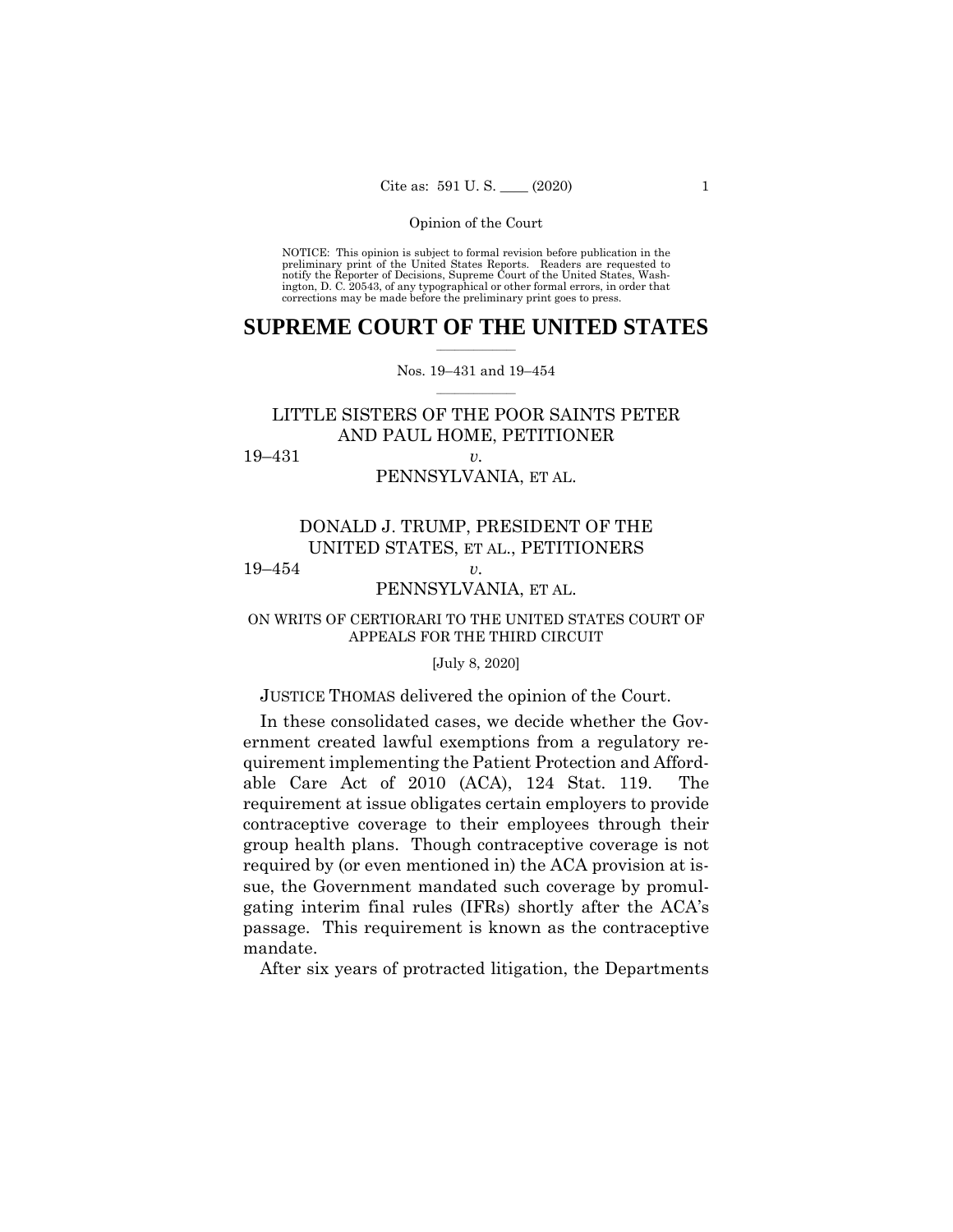of Health and Human Services, Labor, and the Treasury (Departments)—which jointly administer the relevant ACA provision1—exempted certain employers who have religious and conscientious objections from this agency-created mandate. The Third Circuit concluded that the Departments lacked statutory authority to promulgate these exemptions and affirmed the District Court's nationwide preliminary injunction. This decision was erroneous. We hold that the Departments had the authority to provide exemptions from the regulatory contraceptive requirements for employers with religious and conscientious objections. We accordingly reverse the Third Circuit's judgment and remand with instructions to dissolve the nationwide preliminary injunction.

I

The ACA's contraceptive mandate—a product of agency regulation—has existed for approximately nine years. Litigation surrounding that requirement has lasted nearly as long. In light of this extensive history, we begin by summarizing the relevant background.

## A

The ACA requires covered employers to offer "a group health plan or group health insurance coverage" that provides certain "minimum essential coverage." 26 U. S. C.  $\S5000A(f)(2)$ ;  $\S54980H(a)$ , (c)(2). Employers who do not comply face hefty penalties, including potential fines of \$100 per day for each affected employee. §§4980D(a)–(b); see also *Burwell* v. *Hobby Lobby Stores*, *Inc.*, 573 U. S. 682, 696–697 (2014). These cases concern regulations promulgated under a provision of the ACA that requires covered employers to provide women with "preventive care and screenings" without "any cost sharing requirements." 42

<sup>&</sup>lt;sup>1</sup>See 42 U. S. C. §300gg-92; 29 U. S. C. §1191c; 26 U. S. C. §9833.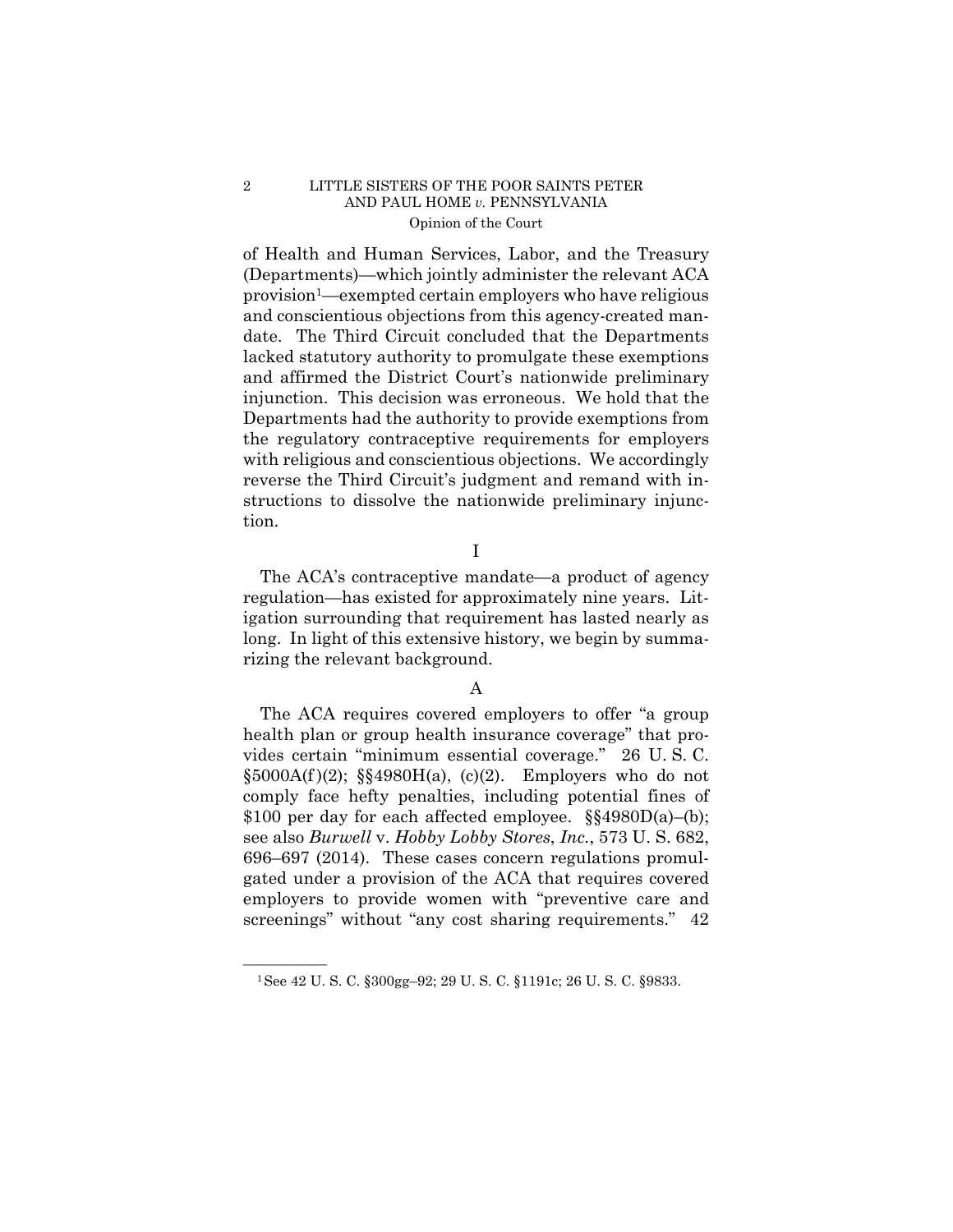## U. S. C.  $\S 300$ gg-13(a)(4).<sup>2</sup>

The statute does not define "preventive care and screenings," nor does it include an exhaustive or illustrative list of such services. Thus, the statute itself does not explicitly require coverage for any specific form of "preventive care." *Hobby Lobby*, 573 U. S., at 697. Instead, Congress stated that coverage must include "such additional preventive care and screenings . . . as provided for in comprehensive guidelines supported by the Health Resources and Services Administration" (HRSA), an agency of the Department of Health and Human Services (HHS). §300gg–13(a)(4). At the time of the ACA's enactment, these guidelines were not yet written. As a result, no specific forms of preventive care or screenings were (or could be) referred to or incorporated by reference.

Soon after the ACA's passage, the Departments began promulgating rules related to §300gg–13(a)(4). But in doing so, the Departments did not proceed through the notice and comment rulemaking process, which the Administrative Procedure Act (APA) often requires before an agency's regulation can "have the force and effect of law." *Perez* v. *Mortgage Bankers Assn.*, 575 U. S. 92, 96 (2015) (internal quotation marks omitted); see also 5 U. S. C. §553. Instead, the Departments invoked the APA's good cause exception, which permits an agency to dispense with notice and comment and promulgate an IFR that carries immediate legal force. §553(b)(3)(B).

The first relevant IFR, promulgated in July 2010, primarily focused on implementing other aspects of §300gg–13. 75

<sup>&</sup>lt;sup>2</sup>The ACA exempts "grandfathered" plans from  $42$  U.S.C.  $$300gg 13(a)(4)$ —*i.e.*, "those [plans] that existed prior to March 23, 2010, and that have not made specified changes after that date." *Burwell* v. *Hobby Lobby Stores*, *Inc.*, 573 U. S. 682, 699 (2014). See §§18011(a), (e); 29 CFR §2590.715–1251 (2019). As of 2018, an estimated 16 percent of employees "with employer-sponsored coverage were enrolled in a grandfathered group health plan." 84 Fed. Reg. 5971 (2019).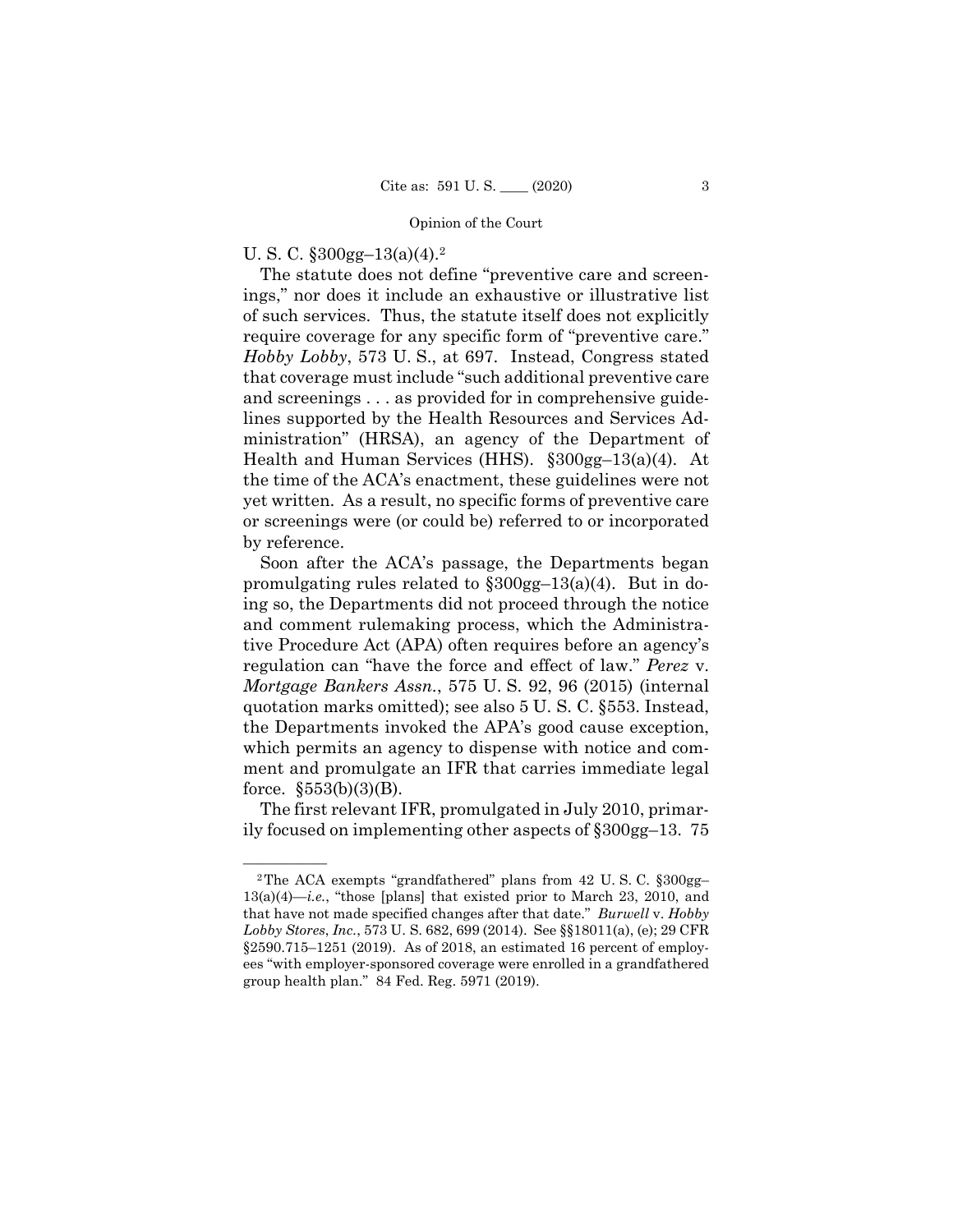Fed. Reg. 41728. The IFR indicated that HRSA planned to develop its Preventive Care Guidelines (Guidelines) by August 2011. *Ibid.* However, it did not mention religious exemptions or accommodations of any kind.

As anticipated, HRSA released its first set of Guidelines in August 2011. The Guidelines were based on recommendations compiled by the Institute of Medicine (now called the National Academy of Medicine), "a nonprofit group of volunteer advisers." *Hobby Lobby*, 573 U. S., at 697. The Guidelines included the contraceptive mandate, which required health plans to provide coverage for all contraceptive methods and sterilization procedures approved by the Food and Drug Administration as well as related education and counseling. 77 Fed. Reg. 8725 (2012).

 religious order." *Ibid.* HRSA created an exemption for  these employers the same day. 78 Fed. Reg. 39871 (2013). The same day the Guidelines were issued, the Departments amended the 2010 IFR. 76 Fed. Reg. 46621 (2011). When the 2010 IFR was originally published, the Departments began receiving comments from numerous religious employers expressing concern that the Guidelines would "impinge upon their religious freedom" if they included contraception. *Id.*, at 46623. As just stated, the Guidelines ultimately did contain contraceptive coverage, thus making the potential impact on religious freedom a reality. In the amended IFR, the Departments determined that "it [was] appropriate that HRSA . . . tak[e] into account the [mandate's] effect on certain religious employers" and concluded that HRSA had the discretion to do so through the creation of an exemption. *Ibid.* The Departments then determined that the exemption should cover religious employers, and they set out a four-part test to identify which employers qualified. The last criterion required the entity to be a church, an integrated auxiliary, a convention or association of churches, or "the exclusively religious activities of any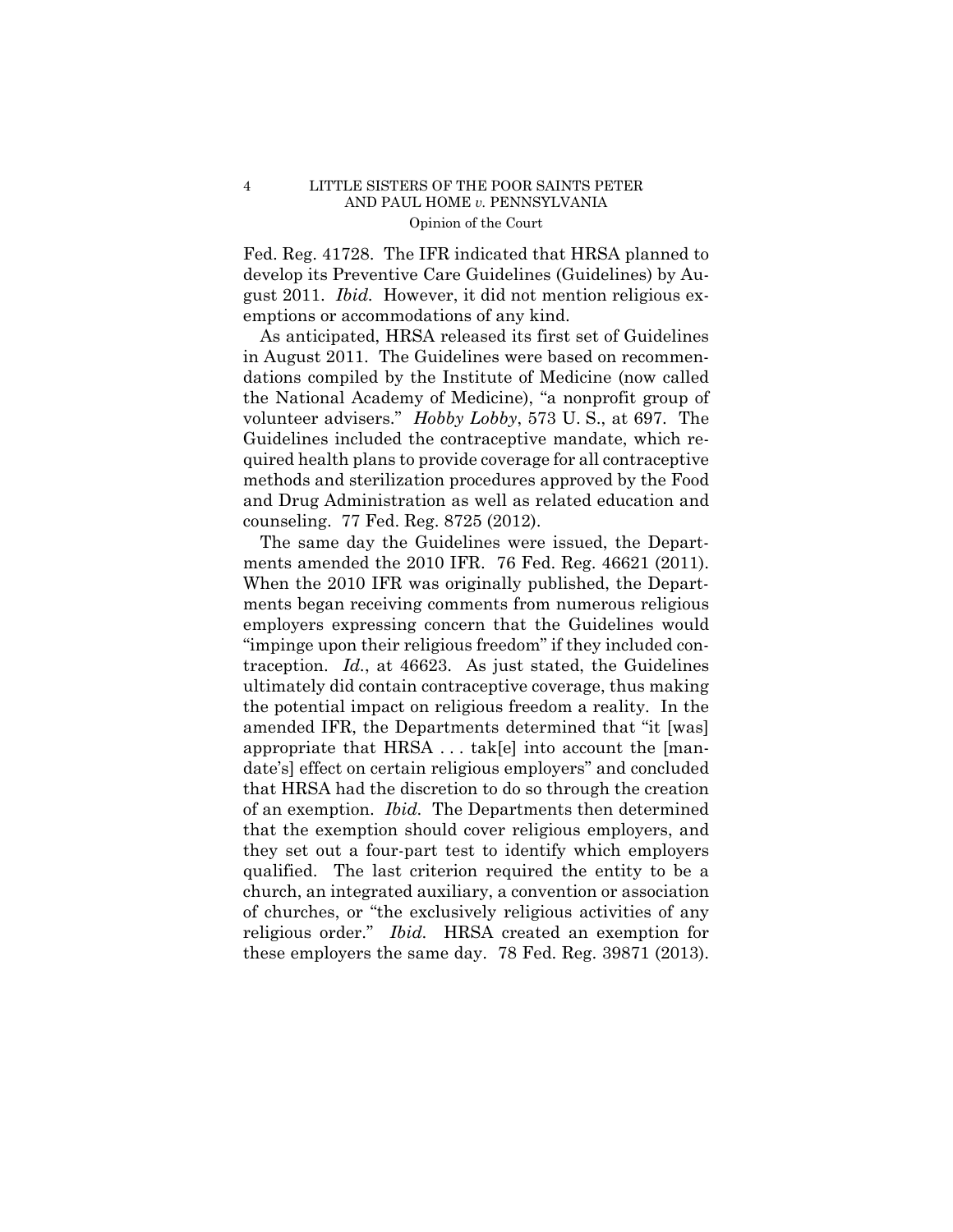Because of the narrow focus on churches, this first exemption is known as the church exemption.

The Guidelines were scheduled to go into effect for plan years beginning on August 1, 2012. 77 Fed. Reg. 8725– 8726. But in February 2012, before the Guidelines took effect, the Departments promulgated a final rule that temporarily prevented the Guidelines from applying to certain religious nonprofits. Specifically, the Departments stated their intent to promulgate additional rules to "accommodat[e] non-exempted, non-profit organizations' religious objections to covering contraceptive services." *Id.*, at 8727. Until that rulemaking occurred, the 2012 rule also provided a temporary safe harbor to protect such employers. *Ibid.* The safe harbor covered nonprofits "whose plans have consistently not covered all or the same subset of contraceptive services for religious reasons."3 Thus, the nonprofits who availed themselves of this safe harbor were not subject to the contraceptive mandate when it first became effective.

The Departments promulgated another final rule in 2013 that is relevant to these cases in two ways. First, after reiterating that §300gg–13(a)(4) authorizes HRSA "to issue guidelines in a manner that exempts group health plans established or maintained by religious employers," the Departments "simplif[ied]" and "clarif[ied]" the definition of a religious employer. 78 Fed. Reg. 39873.4 Second, pursuant

<sup>&</sup>lt;sup>3</sup> Dept. of Health and Human Servs., Center for Consumer Information and Insurance Oversight, Centers for Medicare & Medicaid Services, Guidance on the Temporary Enforcement Safe Harbor for Certain Employers, Group Health Plans and Group Health Insurance Issuers With Respect to the Requirement To Cover Contraceptive Services Without Cost Sharing Under Section 2713 of the Public Health Service Act, Section 715(a)(1) of the Employee Retirement Income Security Act, and Section 9815(a)(1) of the Internal Revenue Code, p. 2 (2013).<br><sup>4</sup>The Departments took this action to prevent an unduly narrow inter-

pretation of the church exemption, in which "an otherwise exempt plan [was] disqualified because the employer's purposes extend[ed] beyond the inculcation of religious values or because the employer . . . serve[d]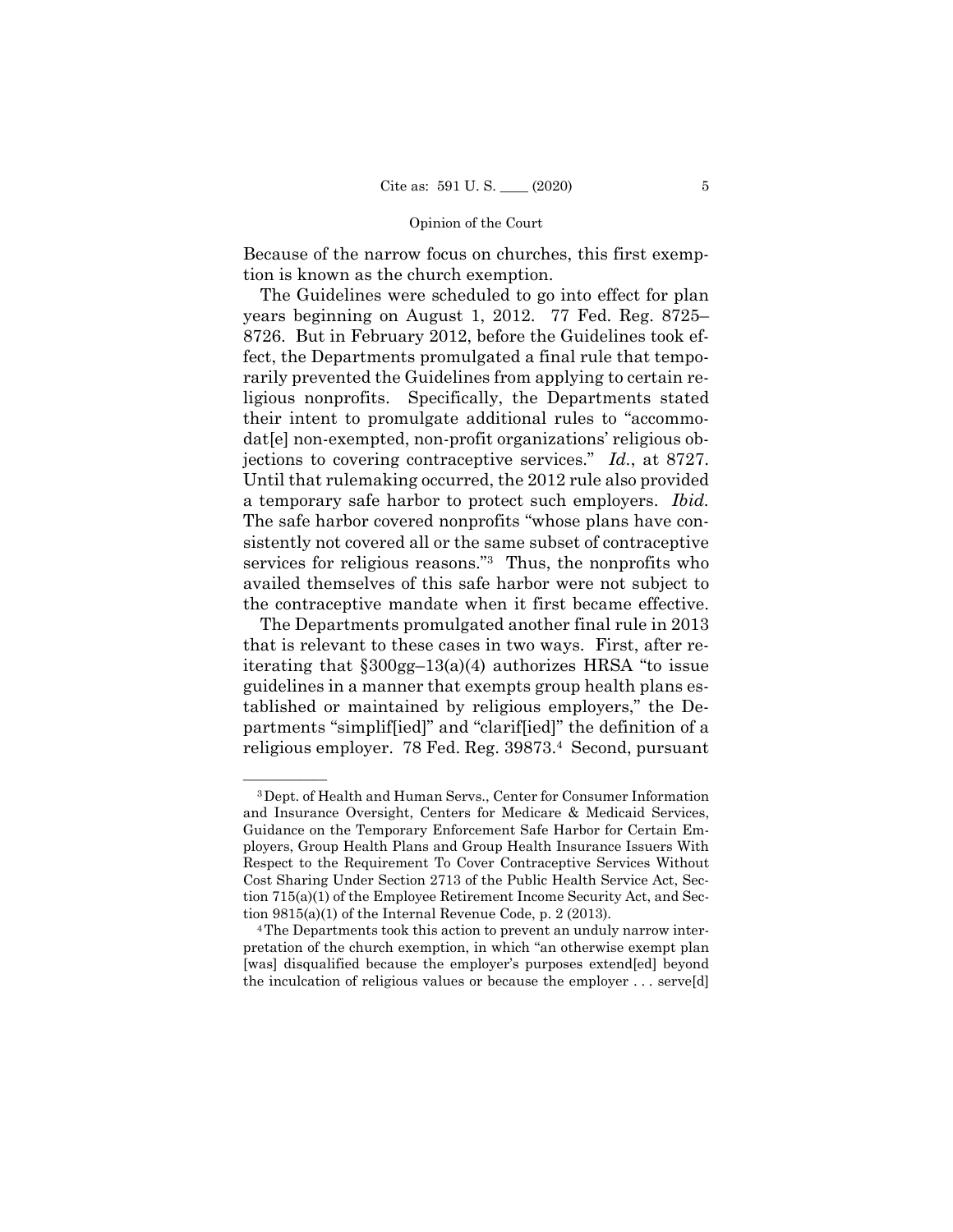to that same authority, the Departments provided the anticipated accommodation for eligible religious organizations, which the regulation defined as organizations that "(1) [o]ppos[e] providing coverage for some or all of the contraceptive services . . . on account of religious objections; (2) [are] organized and operat[e] as  $\dots$  nonprofit entit[ies]; (3) hol[d] [themselves] out as . . . religious organization[s]; and (4) self-certif[y] that [they] satisf[y] the first three criteria." *Id.*, at 39874. The accommodation required an eligible organization to provide a copy of the self-certification form to its health insurance issuer, which in turn would exclude contraceptive coverage from the group health plan and provide payments to beneficiaries for contraceptive services separate from the health plan. *Id.*, at 39878. The Departments stated that the accommodation aimed to "protec[t]" religious organizations "from having to contract, arrange, pay, or refer for [contraceptive] coverage" in a way that was consistent with and did not violate the Religious Freedom Restoration Act of 1993 (RFRA), 107 Stat. 1488, 42 U. S. C. §2000bb *et seq.* 78 Fed. Reg. 39871, 39886– 39887. This accommodation is referred to as the self-certification accommodation.

B

Shortly after the Departments promulgated the 2013 final rule, two religious nonprofits run by the Little Sisters of the Poor (Little Sisters) challenged the self-certification accommodation. The Little Sisters "are an international congregation of Roman Catholic women religious" who have operated homes for the elderly poor in the United States since 1868. See Mission Statement: Little Sisters of the Poor, http://www.littlesistersofthepoor.org/mission-statement.

——————

people of different religious faiths." 78 Fed. Reg. 39874. But see *post*, at 12–13 (GINSBURG, J., dissenting) (arguing that the church exemption only covered houses of worship).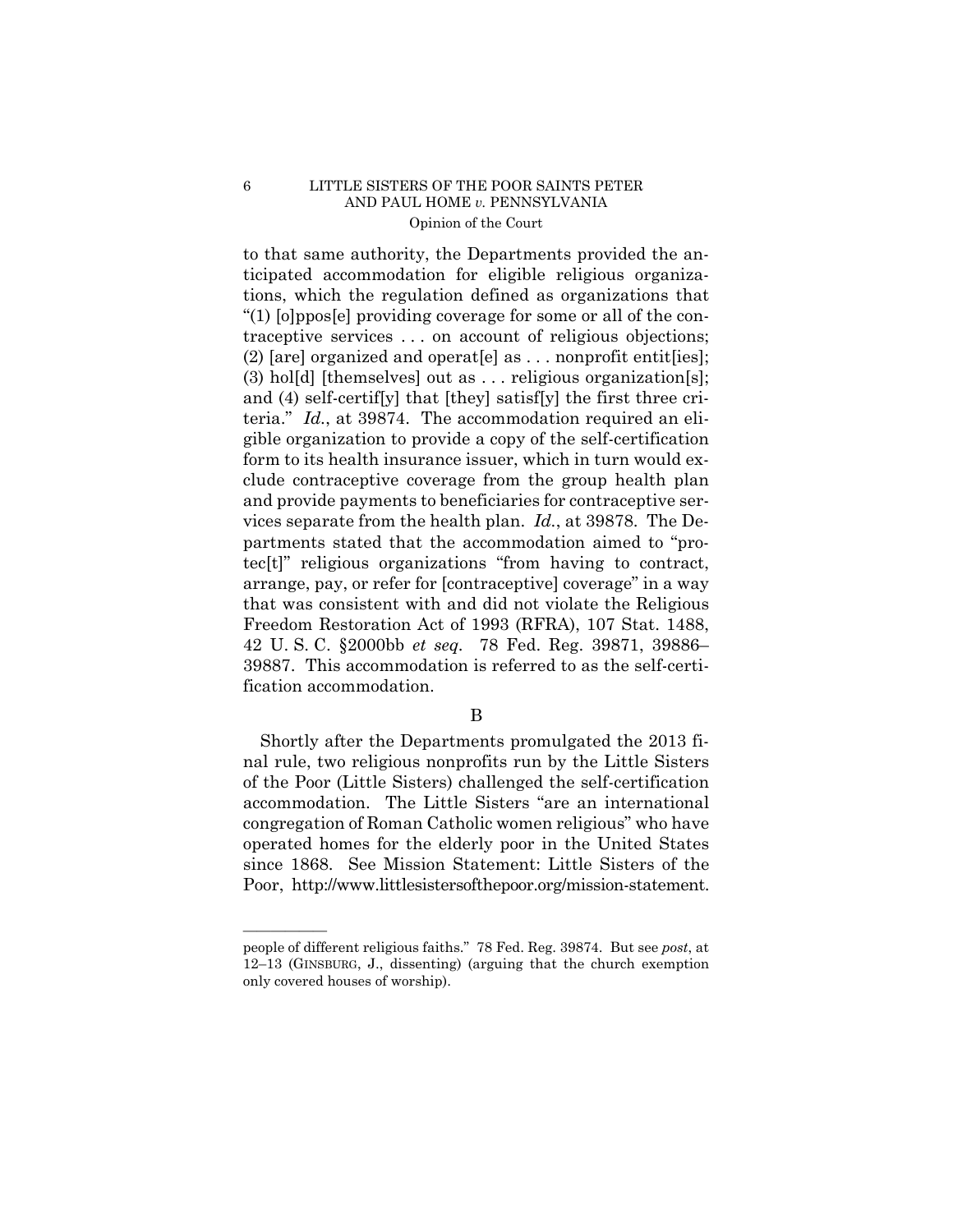They feel called by their faith to care for their elderly residents regardless of "faith, finances, or frailty." Brief for Residents and Families of Residents at Homes of the Little Sisters of the Poor as *Amici Curiae* 14. The Little Sisters endeavor to treat all residents "as if they were Jesus [Christ] himself, cared for as family, and treated with dignity until God calls them to his home." Complaint ¶14 in *Little Sisters of the Poor Home for the Aged*, *Denver*, *Colo.* v. *Sebelius*, No. 1:13–cv–02611 (D Colo.), p. 5 (Complaint).

 ments' delivery scheme." *Id.*, at 1168. As a result, they al- The Court of Appeals disagreed that the self-certification Consistent with their Catholic faith, the Little Sisters hold the religious conviction "that deliberately avoiding reproduction through medical means is immoral." *Little Sisters of the Poor Home for the Aged*, *Denver*, *Colo.* v. *Burwell*, 794 F. 3d 1151, 1167 (CA10 2015). They challenged the selfcertification accommodation, claiming that completing the certification form would force them to violate their religious beliefs by "tak[ing] actions that directly cause others to provide contraception or appear to participate in the Departleged that the self-certification accommodation violated RFRA. Under RFRA, a law that substantially burdens the exercise of religion must serve "a compelling governmental interest" and be "the least restrictive means of furthering that compelling governmental interest."  $\S$ \$2000bb-1(a)-(b). accommodation substantially burdened the Little Sisters' free exercise rights and thus rejected their RFRA claim. *Little Sisters*, 794 F. 3d, at 1160.

The Little Sisters were far from alone in raising RFRA challenges to the self-certification accommodation. Religious nonprofit organizations and educational institutions across the country filed a spate of similar lawsuits, most resulting in rulings that the accommodation did not violate RFRA. See, *e.g.*, *East Texas Baptist Univ.* v. *Burwell*, 793 F. 3d 449 (CA5 2015); *Geneva College* v. *Secretary*, *U. S. Dept. of Health and Human Servs.*, 778 F. 3d 422 (CA3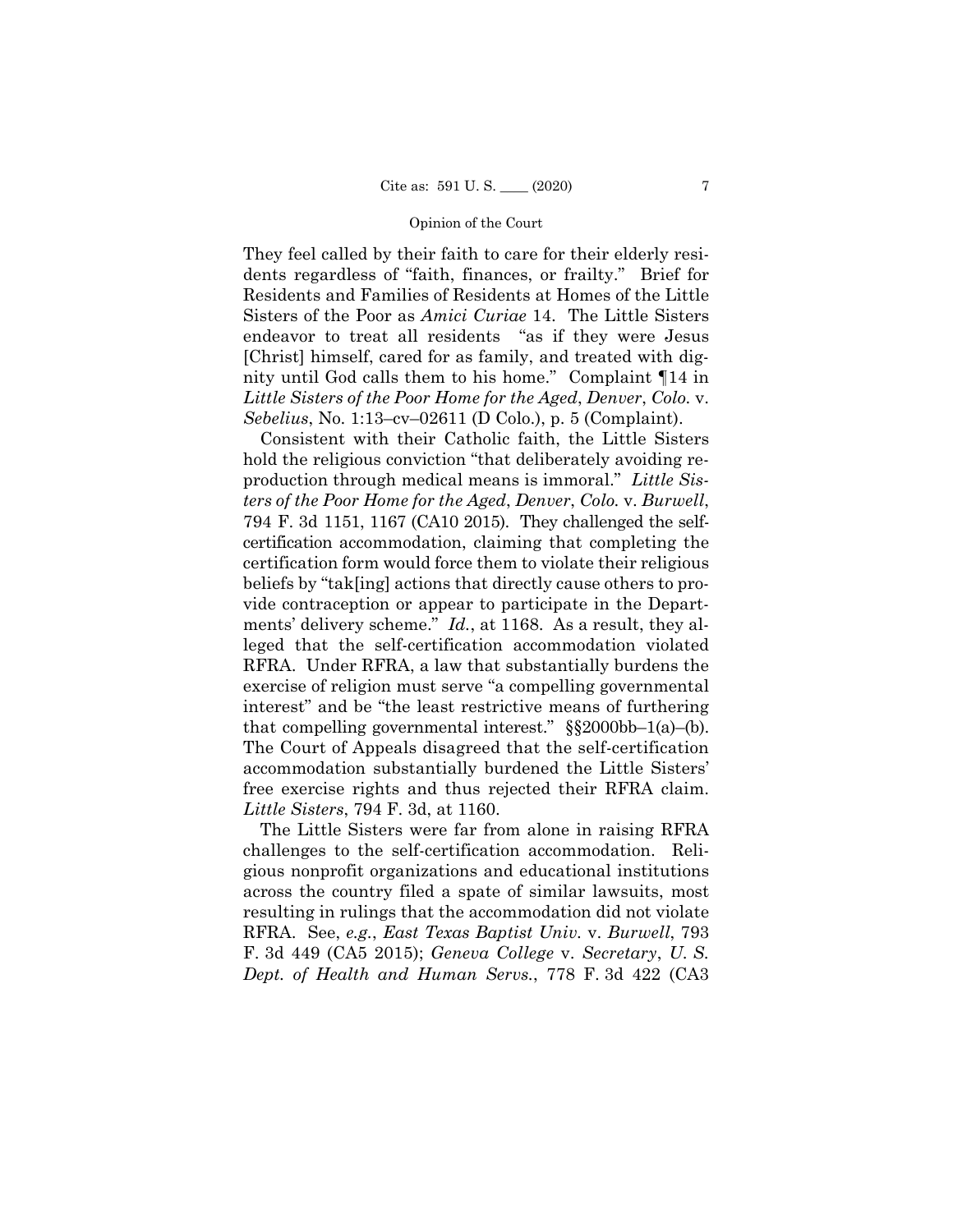2015); *Priests for Life* v. *United States Dept. of Health and Human Servs.*, 772 F. 3d 229 (CADC 2014); *Michigan Catholic Conference* v. *Burwell*, 755 F. 3d 372 (CA6 2014); *University of Notre Dame* v. *Sebelius*, 743 F. 3d 547 (CA7 2014); but see *Sharpe Holdings*, *Inc.* v. *United States Dept. of Health and Human Servs.*, 801 F. 3d 927 (CA8 2015); *Dordt College* v. *Burwell*, 801 F. 3d 946 (CA8 2015). We granted certiorari in cases from four Courts of Appeals to decide the RFRA question. *Zubik* v. *Burwell*, 578 U. S. \_\_\_, \_\_\_ (2016) (*per curiam*). Ultimately, however, we opted to remand the cases without deciding that question. In supplemental briefing, the Government had "confirm[ed]" that "'contraceptive coverage could be provided to petitioners' employees, through petitioners' insurance companies, without any  $\ldots$  notice from petitioners." *Id.*, at  $\_\_$  (slip op., at 3). Petitioners, for their part, had agreed that such an approach would not violate their free exercise rights. *Ibid.* Accordingly, because all parties had accepted that an alternative approach was "feasible," *ibid.*, we directed the Government to "accommodat[e] petitioners' religious exercise while at the same time ensuring that women covered by petitioners' health plans receive full and equal health coverage, including contraceptive coverage," *id.*, at \_\_\_ (slip op., at 4) (internal quotation marks omitted).

 $\mathcal{C}$ 

*Zubik* was not the only relevant ruling from this Court about the contraceptive mandate. As the Little Sisters and numerous others mounted their challenges to the selfcertification accommodation, a host of other entities challenged the contraceptive mandate itself as a violation of RFRA. See, *e.g.*, *Hobby Lobby Stores*, *Inc.* v. *Sebelius*, 723 F. 3d 1114 (CA10 2013) (en banc); *Korte* v. *Sebelius*, 735 F. 3d 654 (CA7 2013); *Gilardi* v. *United States Dept. of Health and Human Servs.*, 733 F. 3d 1208 (CADC 2013); *Conestoga Wood Specialties Corp.* v. *Secretary of U. S. Dept.*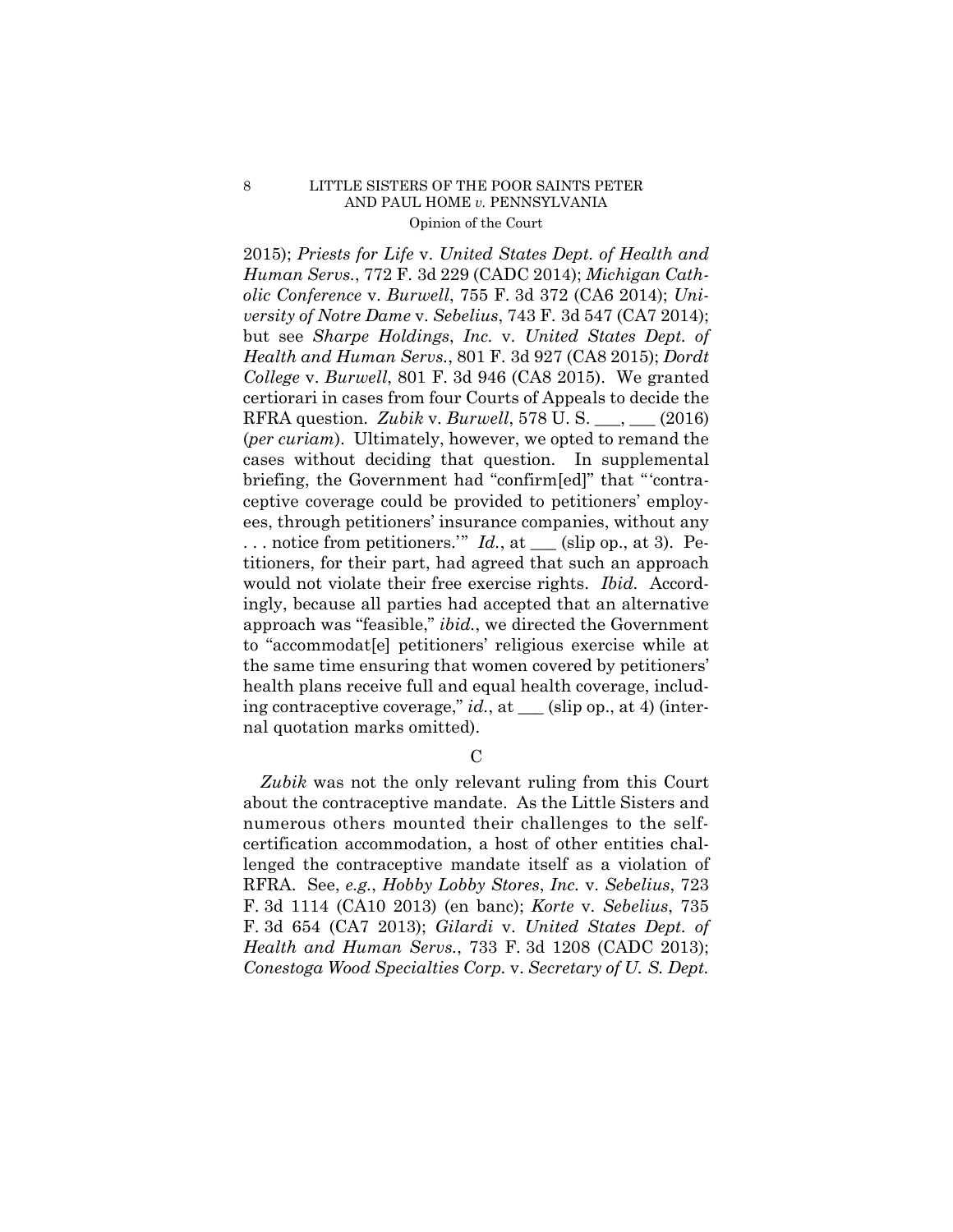*of Health and Human Servs.*, 724 F. 3d 377 (CA3 2013); *Autocam Corp.* v. *Sebelius*, 730 F. 3d 618 (CA6 2013). This Court granted certiorari in two cases involving three closely held corporations to decide whether the mandate violated RFRA. *Hobby Lobby*, 573 U. S. 682.

The individual respondents in *Hobby Lobby* opposed four methods of contraception covered by the mandate. They sincerely believed that human life begins at conception and that, because the challenged methods of contraception risked causing the death of a human embryo, providing those methods of contraception to employees would make the employers complicit in abortion. *Id.*, at 691, 720. We held that the mandate substantially burdened respondents' free exercise, explaining that "[if] the owners comply with the HHS mandate, they believe they will be facilitating abortions, and if they do not comply, they will pay a very heavy price." *Id.*, at 691. "If these consequences do not amount to a substantial burden," we stated, "it is hard to see what would." *Ibid.* We also held that the mandate did not utilize the least restrictive means, citing the self-certification accommodation as a less burdensome alternative. *Id.*, at 730–731.

Thus, as the Departments began the task of reformulating rules related to the contraceptive mandate, they did so not only under *Zubik*'s direction to accommodate religious exercise, but also against the backdrop of *Hobby Lobby*'s pronouncement that the mandate, standing alone, violated RFRA as applied to religious entities with complicity-based objections.

D

In 2016, the Departments attempted to strike the proper balance a third time, publishing a request for information on ways to comply with *Zubik*. 81 Fed. Reg. 47741. This attempt proved futile, as the Departments ultimately concluded that "no feasible approach" had been identified.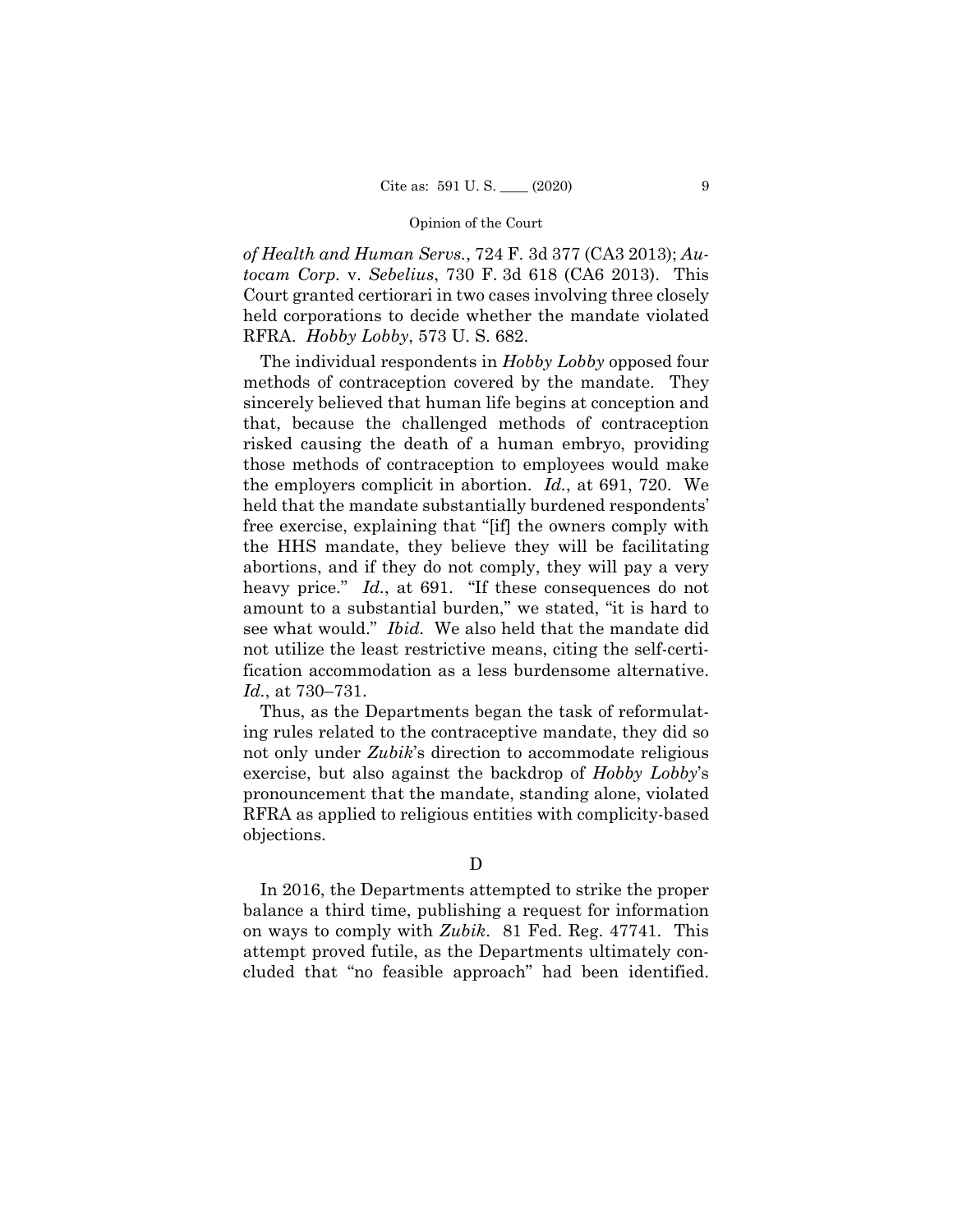Dept. of Labor, FAQs About Affordable Care Act Implementation Part 36, p. 4 (2017). The Departments maintained their position that the self-certification accommodation was consistent with RFRA because it did not impose a substantial burden and, even if it did, it utilized the least restrictive means of achieving the Government's interests. *Id.*, at 4– 5.

In 2017, the Departments tried yet again to comply with *Zubik*, this time by promulgating the two IFRs that served as the impetus for this litigation. The first IFR significantly broadened the definition of an exempt religious employer to encompass an employer that "objects . . . based on its sincerely held religious beliefs," "to its establishing, maintaining, providing, offering, or arranging [for] coverage or payments for some or all contraceptive services." 82 Fed. Reg. 47812 (2017). Among other things, this definition included for-profit and publicly traded entities. Because they were exempt, these employers did not need to participate in the accommodation process, which nevertheless remained available under the IFR. *Id.*, at 47806.

 nounced in HRSA's Guidelines." *Id.*, at 47794. Addition-As with their previous regulations, the Departments once again invoked  $\S 300$ gg-13(a)(4) as authority to promulgate this "religious exemption," stating that it "include[d] the ability to exempt entities from coverage requirements anally, the Departments announced for the first time that RFRA compelled the creation of, or at least provided the discretion to create, the religious exemption. *Id.*, at 47800– 47806. As the Departments explained: "We know from *Hobby Lobby* that, in the absence of any accommodation, the contraceptive-coverage requirement imposes a substantial burden on certain objecting employers. We know from other lawsuits and public comments that many religious entities have objections to complying with the [self-certification] accommodation based on their sincerely held religious beliefs." *Id.*, at 47806. The Departments "believe[d] that the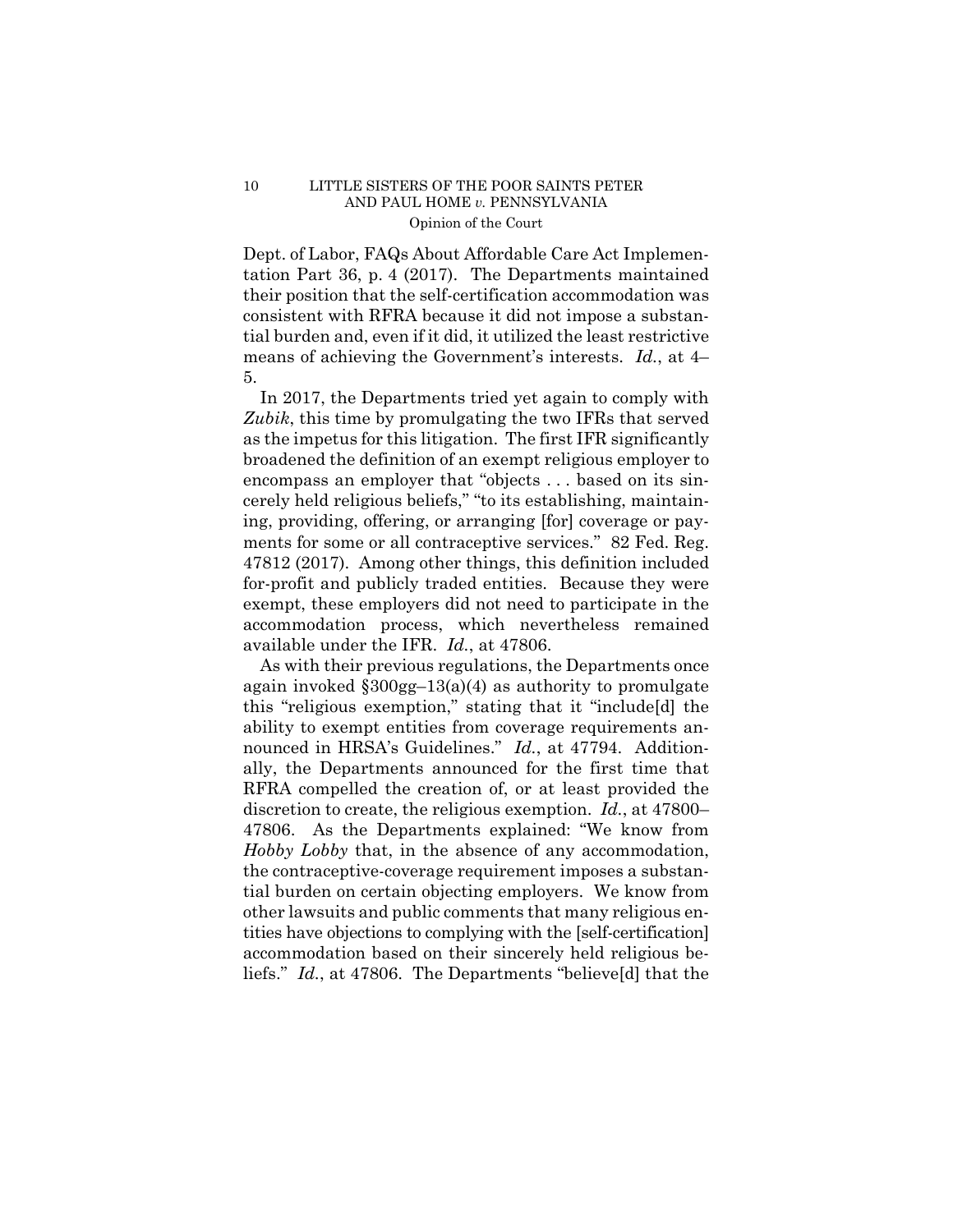Court's analysis in *Hobby Lobby* extends, for the purposes of analyzing a substantial burden, to the burdens that an entity faces when it religiously opposes participating in the [self-certification] accommodation process." *Id.*, at 47800. They thus "conclude[d] that it [was] appropriate to expand the exemption to other . . . organizations with sincerely held religious beliefs opposed to contraceptive coverage." *Id.*, at 47802; see also *id.*, at 47810–47811.

The second IFR created a similar "moral exemption" for employers—including nonprofits and for-profits with no publicly traded components—with "sincerely held moral" objections to providing some or all forms of contraceptive coverage. *Id.*, at 47850, 47861–47862. Citing congressional enactments, precedents from this Court, agency practice, and state laws that provided for conscience protections, *id.*, at 47844–47847, the Departments invoked their authority under the ACA to create this exemption, *id.*, at 47844. The Departments requested post-promulgation comments on both IFRs. *Id.*, at 47813, 47854.

## E

Within a week of the 2017 IFRs' promulgation, the Commonwealth of Pennsylvania filed an action seeking declaratory and injunctive relief. Among other claims, it alleged that the IFRs were procedurally and substantively invalid under the APA. The District Court held that the Commonwealth was likely to succeed on both claims and granted a preliminary nationwide injunction against the IFRs. The Federal Government appealed.

While that appeal was pending, the Departments issued rules finalizing the 2017 IFRs. See 83 Fed. Reg. 57536 (2018); 83 Fed. Reg. 57592, codified at 45 CFR pt. 147 (2018). Though the final rules left the exemptions largely intact, they also responded to post-promulgation comments, explaining their reasons for neither narrowing nor expanding the exemptions beyond what was provided for in the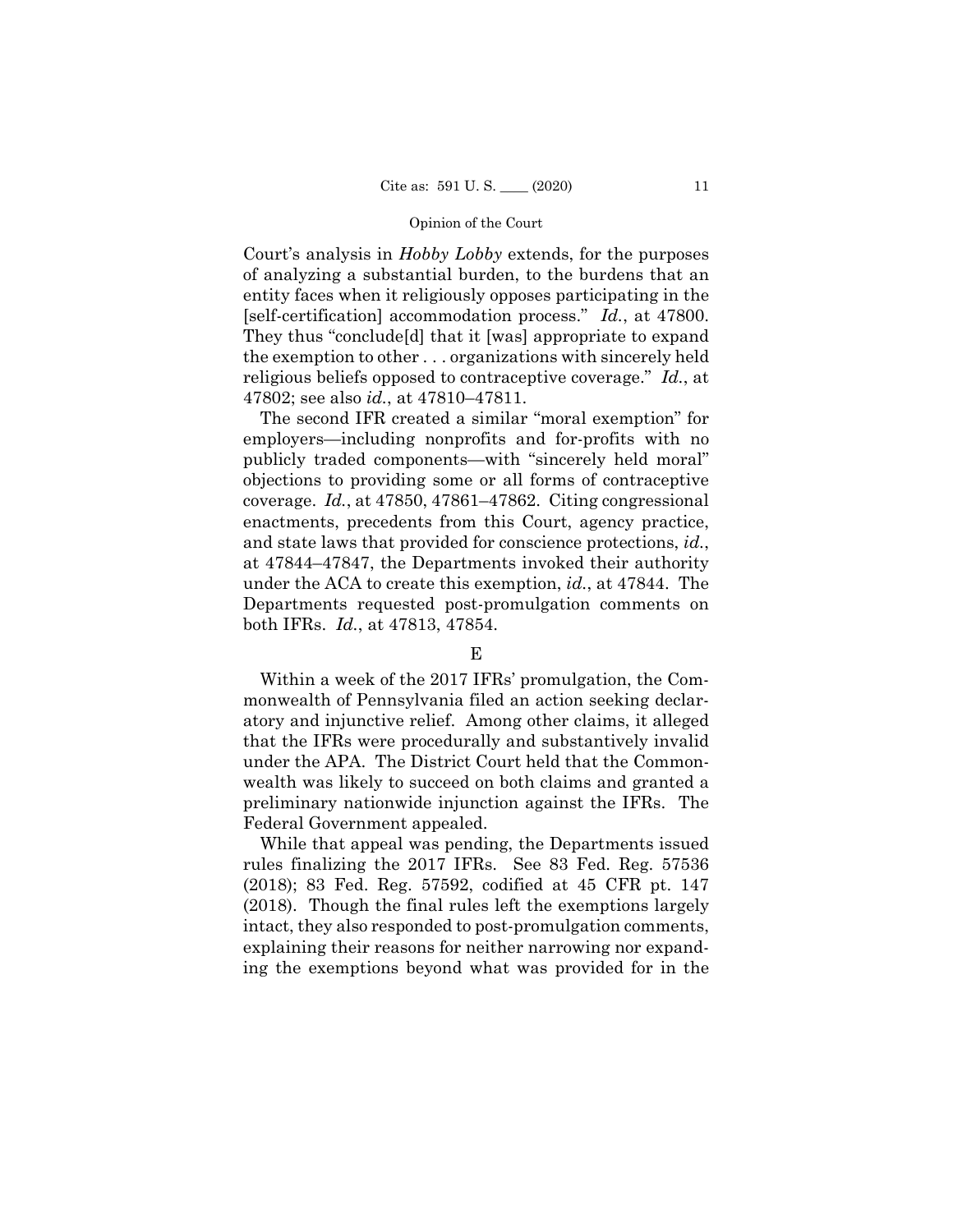RFRA. *Id.*, at 57544–57549. And the Departments ex-IFRs. See 83 Fed. Reg. 57542–57545, 57598–57603. The final rule creating the religious exemption also contained a lengthy analysis of the Departments' changed position regarding whether the self-certification process violated plained that, in the wake of the numerous lawsuits challenging the self-certification accommodation and the failed attempt to identify alternative accommodations after the 2016 request for information, "an expanded exemption rather than the existing accommodation is the most appropriate administrative response to the substantial burden identified by the Supreme Court in *Hobby Lobby*." *Id.*, at 57544–57545.

After the final rules were promulgated, the State of New Jersey joined Pennsylvania's suit and, together, they filed an amended complaint. As relevant, the States—respondents here—once again challenged the rules as substantively and procedurally invalid under the APA. They alleged that the rules were substantively unlawful because the Departments lacked statutory authority under either the ACA or RFRA to promulgate the exemptions. Respondents also asserted that the IFRs were not adequately justified by good cause, meaning that the Departments impermissibly used the IFR procedure to bypass the APA's notice and comment procedures. Finally, respondents argued that the purported procedural defects of the IFRs likewise infected the final rules.

The District Court issued a nationwide preliminary injunction against the implementation of the final rules the same day the rules were scheduled to take effect. The Federal Government appealed, as did one of the homes operated by the Little Sisters, which had in the meantime intervened in the suit to defend the religious exemption.5 The

<sup>&</sup>lt;sup>5</sup>The Little Sisters moved to intervene in the District Court to defend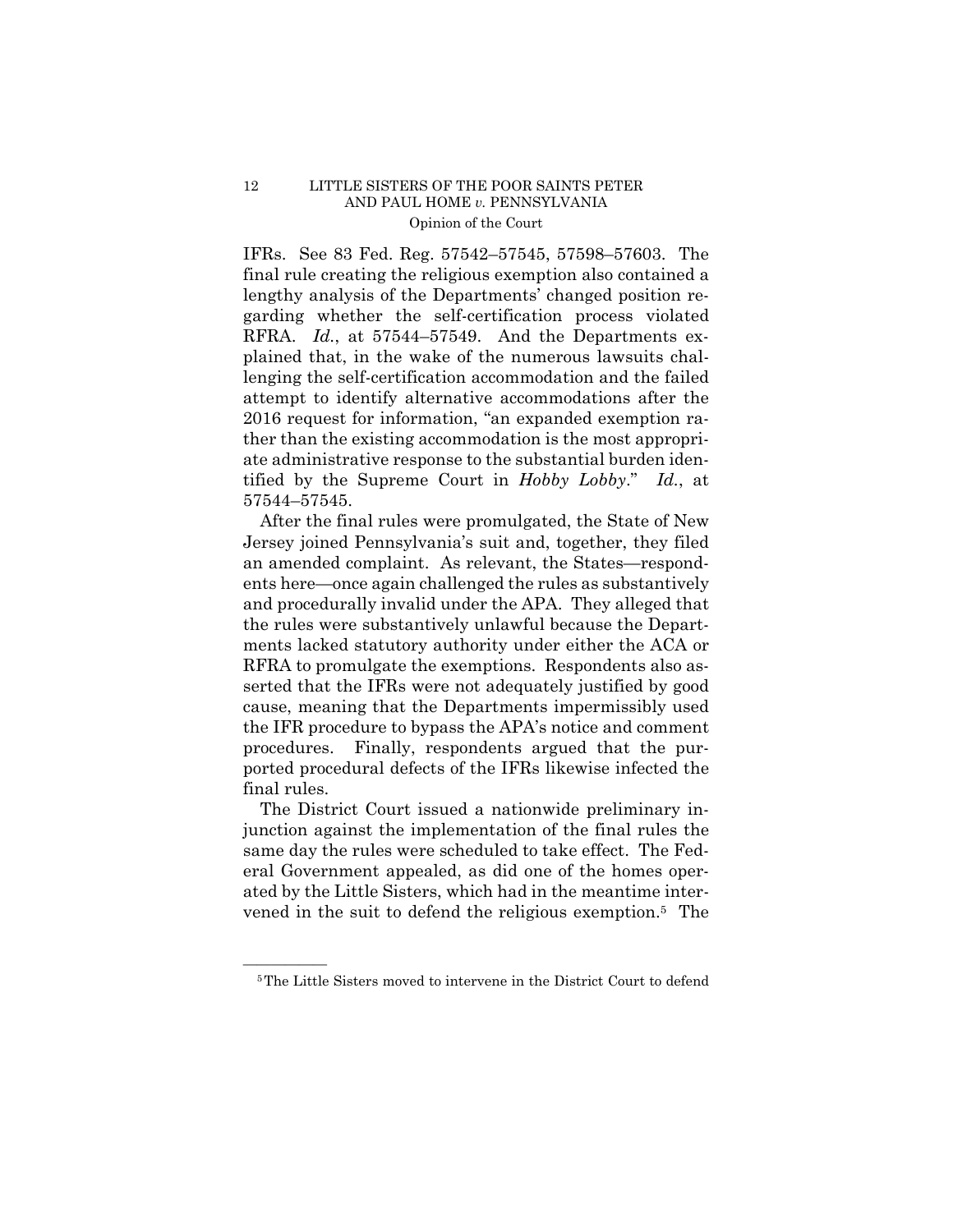appeals were consolidated with the previous appeal, which had been stayed.

 agency did not appropriately respond. *Id.*, at 569, n. 24.6 The Third Circuit affirmed. In its view, the Departments lacked authority to craft the exemptions under either statute. The Third Circuit read 42 U. S. C. §300gg–13(a)(4) as empowering HRSA to determine which services should be included as preventive care and screenings, but not to carve out exemptions from those requirements. It also concluded that RFRA did not compel or permit the religious exemption because, under Third Circuit precedent that was vacated and remanded in *Zubik*, the Third Circuit had concluded that the self-certification accommodation did not impose a substantial burden on free exercise. As for respondents' procedural claim, the court held that the Departments lacked good cause to bypass notice and comment when promulgating the 2017 IFRs. In addition, the court determined that, because the IFRs and final rules were "virtually identical," "[t]he notice and comment exercise surrounding the Final Rules [did] not reflect any real open-mindedness." *Pennsylvania* v. *President of United States*, 930 F. 3d 543, 568–569 (2019). Though it rebuked the Departments for their purported attitudinal deficiencies, the Third Circuit did not identify any specific public comments to which the

——————

the 2017 religious-exemption IFR, but the District Court denied that motion. The Third Circuit reversed. After that reversal, the Little Sisters appealed the District Court's preliminary injunction of the 2017 IFRs, and that appeal was consolidated with the Federal Government's appeal. 6The Third Circuit also determined *sua spont*e that the Little Sisters

lacked appellate standing to intervene because a District Court in Colorado had permanently enjoined the contraceptive mandate as applied to plans in which the Little Sisters participate. This was error. Under our precedents, at least one party must demonstrate Article III standing for each claim for relief. An intervenor of right must independently demonstrate Article III standing if it pursues relief that is broader than or different from the party invoking a court's jurisdiction. See *Town of Chester*  v. *Laroe Estates*, *Inc.*, 581 U. S. \_\_\_, \_\_\_ (2017) (slip op., at 6). Here, the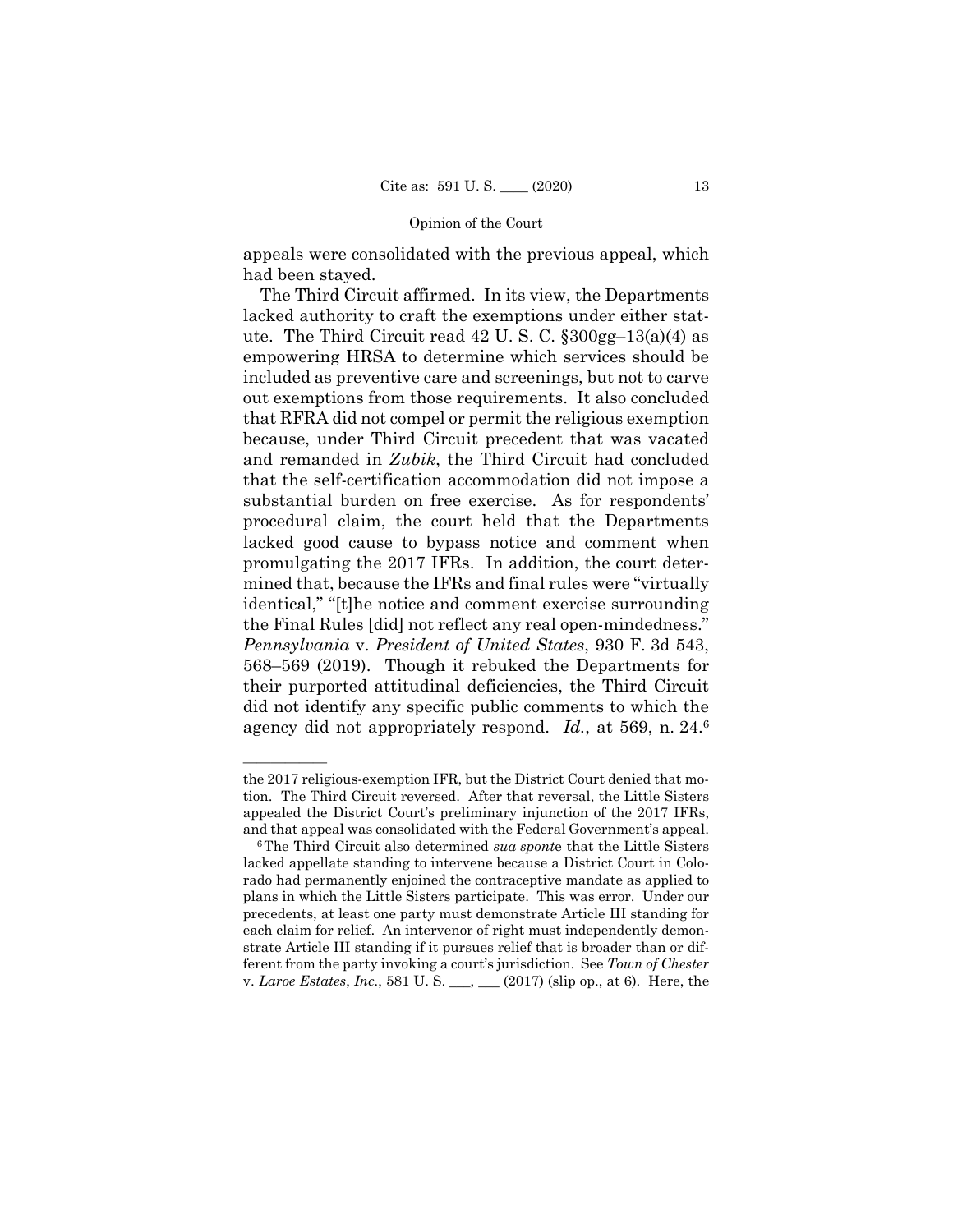We granted certiorari. 589 U. S. \_\_\_ (2020).

# II

Respondents contend that the 2018 final rules providing religious and moral exemptions to the contraceptive mandate are both substantively and procedurally invalid. We begin with their substantive argument that the Departments lacked statutory authority to promulgate the rules.

# A

The Departments invoke 42 U. S. C. §300gg–13(a)(4) as legal authority for both exemptions. This provision of the ACA states that, "with respect to women," "[a] group health plan and a health insurance issuer offering group or individual health insurance coverage shall, at a minimum provide . . . such additional preventive care and screenings not described in paragraph (1) as provided for in comprehensive guidelines supported by [HRSA]." The Departments maintain, as they have since 2011, that the phrase "as provided for" allows HRSA both to identify what preventive care and screenings must be covered and to exempt or accommodate certain employers' religious objections. See 83 Fed. Reg. 57540–57541; see also *post*, at 3 (KAGAN, J., concurring in judgment). They also argue that, as with the church exemption, their role as the administering agencies permits them to guide HRSA in its discretion by "defining the scope of permissible exemptions and accommodations for such guidelines." 82 Fed. Reg. 47794. Respondents, on the other hand, contend that  $\S 300gg-13(a)(4)$  permits HRSA to only list the preventive care and screenings that health plans "shall . . . provide," not to exempt entities from covering

——————

Federal Government clearly had standing to invoke the Third Circuit's appellate jurisdiction, and both the Federal Government and the Little Sisters asked the court to dissolve the injunction against the religious exemption. The Third Circuit accordingly erred by inquiring into the Little Sisters' independent Article III standing.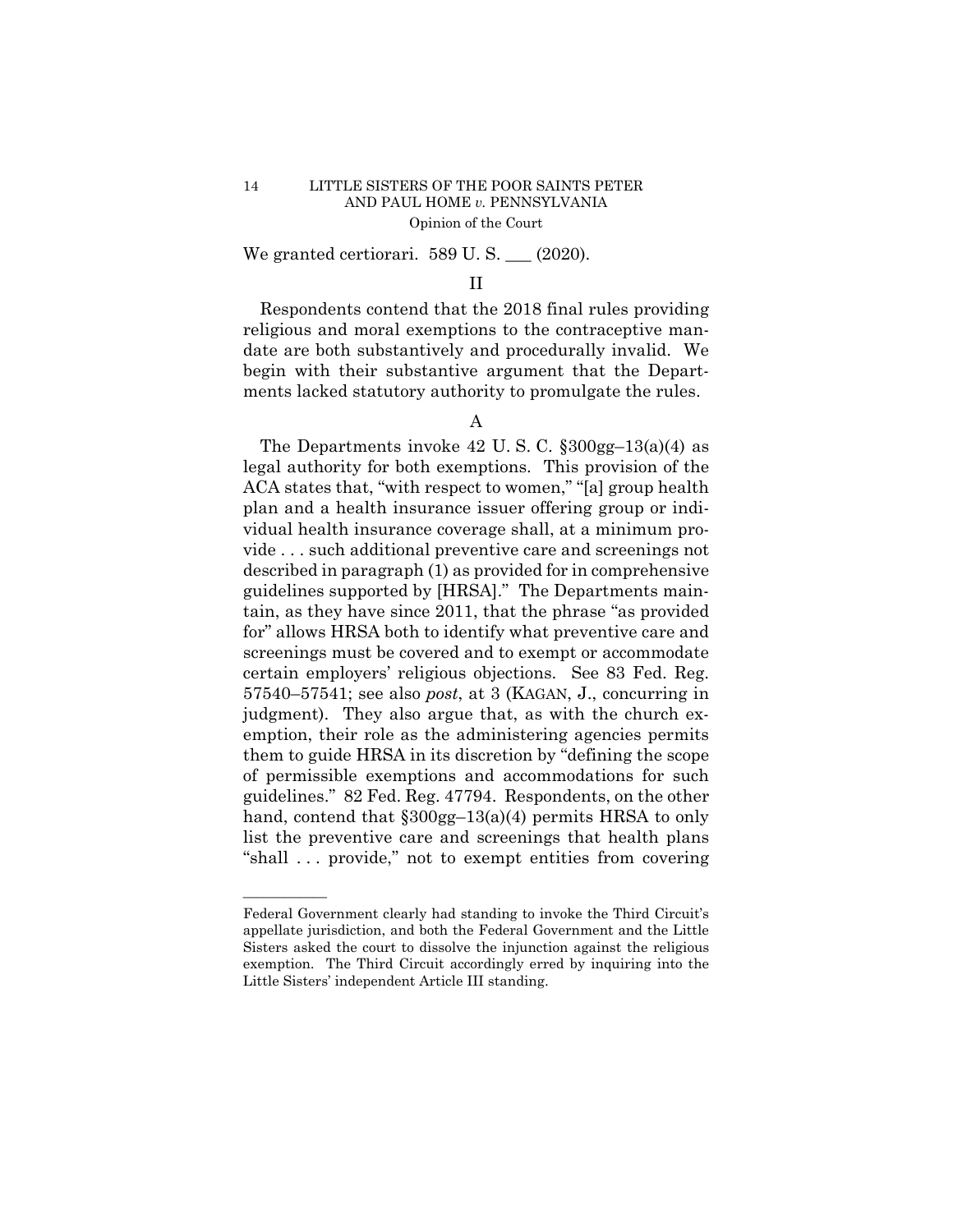those identified services. Because that asserted limitation is found nowhere in the statute, we agree with the Departments.

"Our analysis begins and ends with the text." *Octane Fitness*, *LLC* v. *ICON Health & Fitness*, *Inc.*, 572 U. S. 545, 553 (2014). Here, the pivotal phrase is "as provided for." To "provide" means to supply, furnish, or make available. See Webster's Third New International Dictionary 1827 (2002) (Webster's Third); American Heritage Dictionary 1411 (4th ed. 2000); 12 Oxford English Dictionary 713 (2d ed. 1989). And, as the Departments explained, the word "as" functions as an adverb modifying "provided," indicating "the manner in which" something is done. 83 Fed. Reg. 57540. See also Webster's Third 125; 1 Oxford English Dictionary, at 673; American Heritage Dictionary 102 (5th ed. 2011).

On its face, then, the provision grants sweeping authority to HRSA to craft a set of standards defining the preventive care that applicable health plans must cover. But the statute is completely silent as to *what* those "comprehensive guidelines" must contain, or how HRSA must go about creating them. The statute does not, as Congress has done in other statutes, provide an exhaustive or illustrative list of the preventive care and screenings that must be included. See, *e.g.*, 18 U. S. C. §1961(1); 28 U. S. C. §1603(a). It does not, as Congress did elsewhere in the same section of the ACA, set forth any criteria or standards to guide HRSA's selections. See, *e.g.*, 42 U. S. C. §300gg–13(a)(3) (requiring "*evidence-informed* preventive care and screenings" (emphasis added)); §300gg–13(a)(1) ("evidence-based items or services"). It does not, as Congress has done in other contexts, require that HRSA consult with or refrain from consulting with any party in the formulation of the Guidelines. See, *e.g.*, 16 U. S. C. §1536(a)(1); 23 U. S. C. §138. This means that HRSA has virtually unbridled discretion to decide what counts as preventive care and screenings. But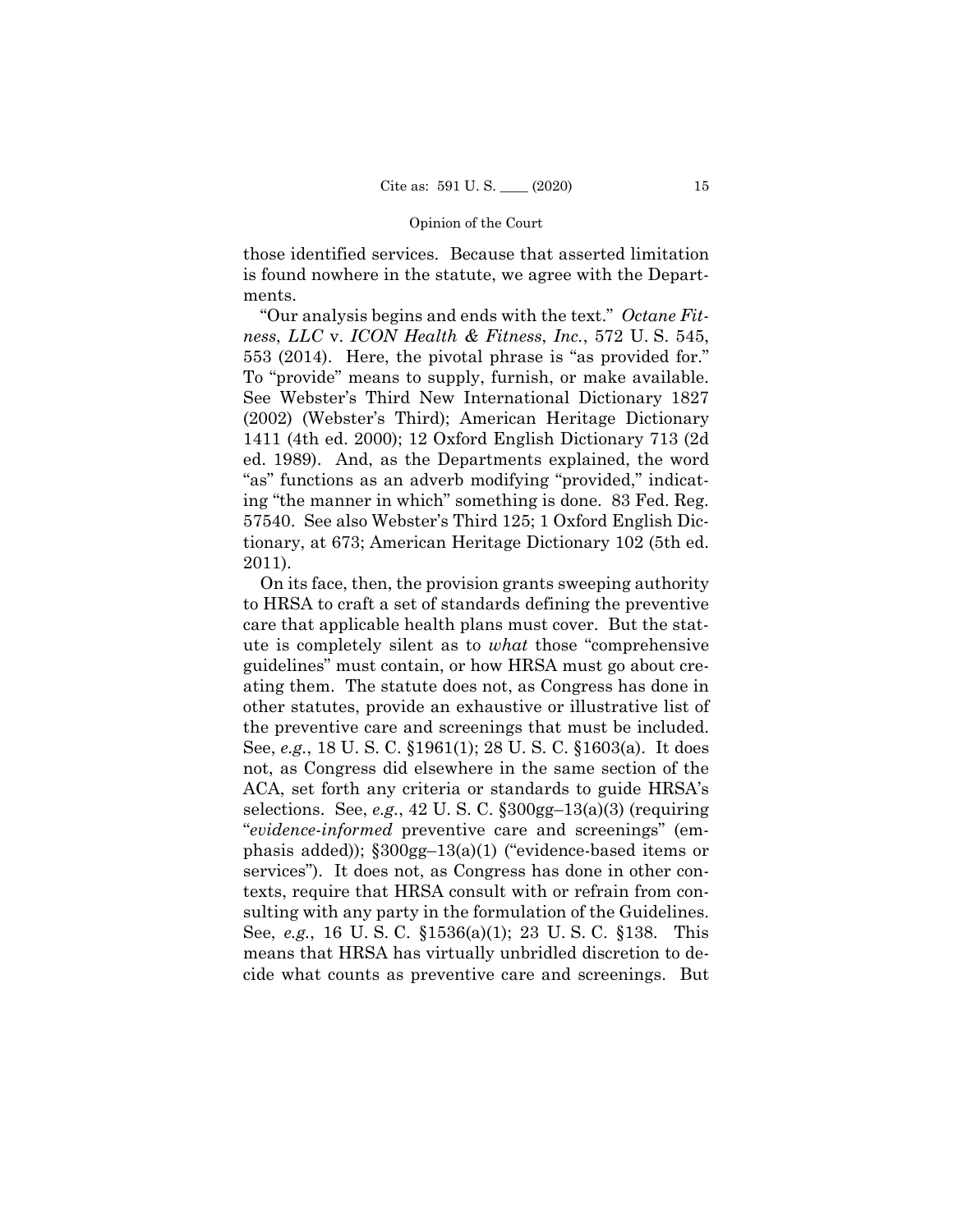the same capacious grant of authority that empowers HRSA to make these determinations leaves its discretion equally unchecked in other areas, including the ability to identify and create exemptions from its own Guidelines.

Congress could have limited HRSA's discretion in any number of ways, but it chose not to do so. See *Ali* v. *Federal Bureau of Prisons*, 552 U. S. 214, 227 (2008); see also *Rotkiske* v. *Klemm*, 589 U. S. \_\_\_, \_\_\_ (2019) (slip op., at 6); *Husted* v. *A. Philip Randolph Institute*, 584 U. S. \_\_\_, \_\_\_ (2018) (slip op., at 16). Instead, it enacted "'expansive language offer[ing] no indication whatever'" that the statute limits what HRSA can designate as preventive care and screenings or who must provide that coverage. *Ali*, 552 U. S., at 219–220 (quoting *Harrison* v. *PPG Industries*, *Inc.*, 446 U. S. 578, 589 (1980)). "It is a fundamental principle of statutory interpretation that 'absent provision[s] cannot be supplied by the courts.'" *Rotkiske*, 589 U. S., at \_\_\_ (slip op., at 5) (quoting A. Scalia & B. Garner, Reading Law: The Interpretation of Legal Texts 94 (2012)); *Nichols* v. *United States*, 578 U. S. \_\_\_, \_\_\_ (2016) (slip op., at 6). This principle applies not only to adding terms not found in the statute, but also to imposing limits on an agency's discretion that are not supported by the text. See *Watt* v. *Energy Action Ed. Foundation*, 454 U. S. 151, 168 (1981). By introducing a limitation not found in the statute, respondents ask us to alter, rather than to interpret, the ACA. See *Nichols*, 578 U. S., at \_\_\_ (slip op., at 6).

 the exclusive discretion of HRSA. Under a plain reading of By its terms, the ACA leaves the Guidelines' content to the statute, then, we conclude that the ACA gives HRSA broad discretion to define preventive care and screenings and to create the religious and moral exemptions.7

<sup>&</sup>lt;sup>7</sup>Though not necessary for this analysis, our decisions in *Zubik* v. *Burwell*, 578 U. S. \_\_\_ (2016) (*per curiam*), and *Hobby Lobby*, 573 U. S. 682, implicitly support the conclusion that  $\S 300gg-13(a)(4)$  empowered HRSA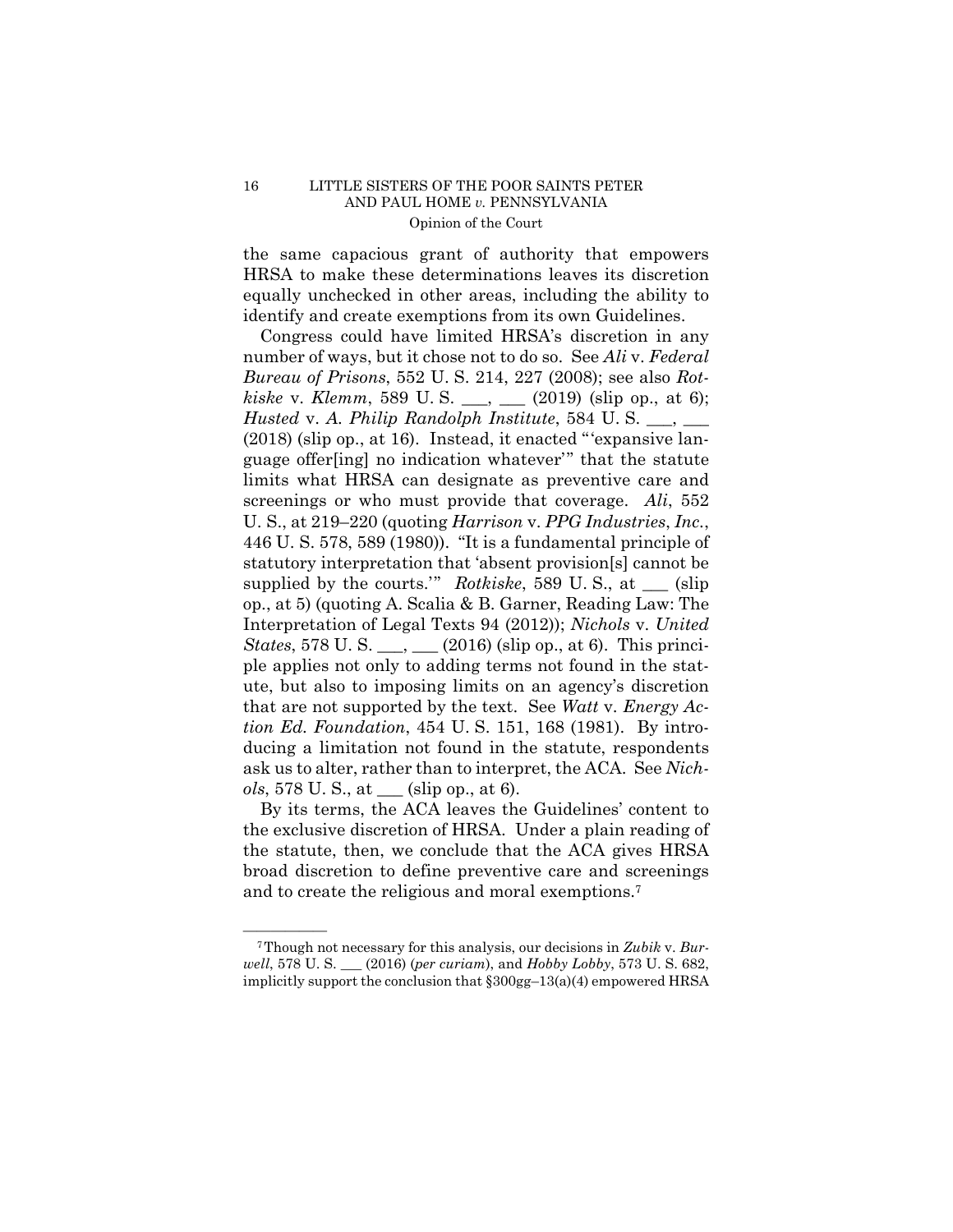The dissent resists this conclusion, asserting that the Departments' interpretation thwarts Congress' intent to provide contraceptive coverage to the women who are interested in receiving such coverage. See *post*, at 1, 21 (opinion of GINSBURG, J.). It also argues that the exemptions will make it significantly harder for interested women to obtain seamless access to contraception without cost sharing, *post*, at 15–17, which we have previously "assume[d]" is a compelling governmental interest, *Hobby Lobby*, 573 U. S., at 728; but see *post*, at 10–12 (ALITO, J., concurring). The Departments dispute that women will be adversely impacted by the 2018 exemptions. 82 Fed. Reg. 47805. Though we express no view on this disagreement, it bears noting that such a policy concern cannot justify supplanting the text's plain meaning. See *Gitlitz* v. *Commissioner*, 531 U. S. 206, 220 (2001). "It is not for us to rewrite the statute so that it covers only what we think is necessary to achieve what we think Congress really intended." *Lewis* v. *Chicago*, 560 U. S. 205, 215 (2010).

Moreover, even assuming that the dissent is correct as an empirical matter, its concerns are more properly directed at

——————

to create the exemptions. As respondents acknowledged at oral argument, accepting their interpretation of the ACA would require us to conclude that the Departments had no authority under the ACA to promulgate the initial church exemption, see Tr. of Oral Arg. 69–71, 91, which by extension would mean that the Departments lacked authority for the 2013 self-certification accommodation. That reading of the ACA would create serious tension with *Hobby Lobby*, which pointed to the self-certification accommodation as an example of a less restrictive means available to the Government, 573 U. S., at 730–731, and *Zubik*, which expressly directed the Departments to "accommodat[e]" petitioners' religious exercise, 578 U. S., at \_\_\_ (slip op., at 4). It would be passing strange for this Court to direct the Departments to make such an accommodation if it thought the ACA did not authorize one. In addition, we are not aware of, and the dissent does not point to, a single case predating *Hobby Lobby* or *Zubik* in which the Departments took the position that they could not adopt a different approach because they lacked the statutory authority under the ACA to do so.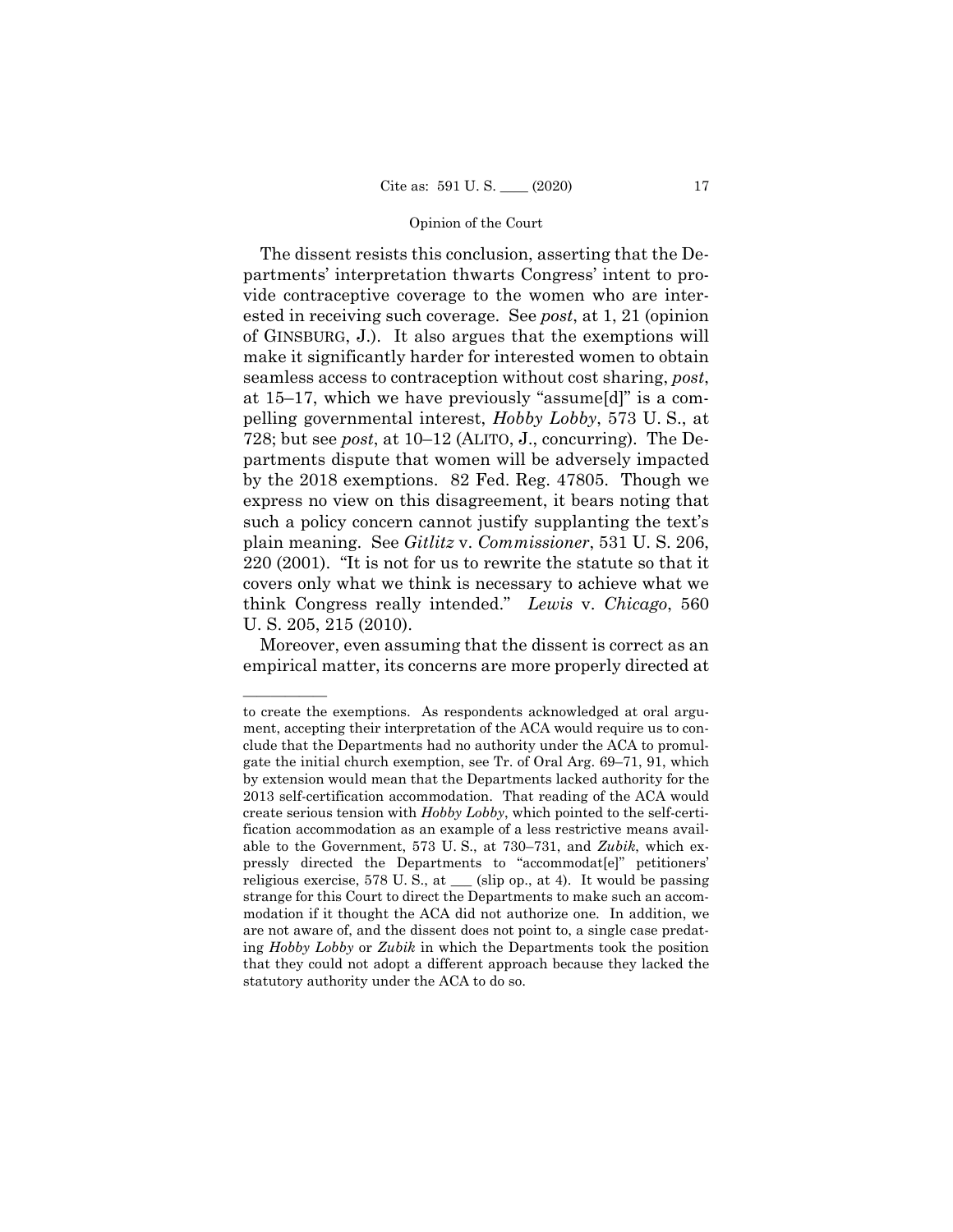or whether exemptions were permissible. *Mistretta* v. the regulatory mechanism that Congress put in place to protect this assumed governmental interest. As even the dissent recognizes, contraceptive coverage is mentioned nowhere in  $\S 300$ gg-13(a)(4), and no language in the statute itself even hints that Congress intended that contraception should or must be covered. See *post*, at 4–5 (citing legislative history and *amicus* briefs). Thus, contrary to the dissent's protestations, it was Congress, not the Departments, that declined to expressly require contraceptive coverage in the ACA itself. See 83 Fed. Reg. 57540. And, it was Congress' deliberate choice to issue an extraordinarily "broad general directiv[e]" to HRSA to craft the Guidelines, without any qualifications as to the substance of the Guidelines *United States*, 488 U. S. 361, 372 (1989). Thus, it is Congress, not the Departments, that has failed to provide the protection for contraceptive coverage that the dissent seeks.8

No party has pressed a constitutional challenge to the breadth of the delegation involved here. Cf. *Gundy* v. *United States*, 588 U. S. \_\_\_ (2019). The only question we face today is what the plain language of the statute authorizes. And the plain language of the statute clearly allows the Departments to create the preventive care standards as well as the religious and moral exemptions.<sup>9</sup>

commodation can coexist with its interpretation of the ACA. As for the

<sup>&</sup>lt;sup>8</sup>HRSA has altered its Guidelines multiple times since 2011, always proceeding without notice and comment. See 82 Fed. Reg. 47813–47814; 83 Fed. Reg. 8487; 85 Fed. Reg. 722–723 (2020). Accordingly, if HRSA chose to exercise that discretion to remove contraception coverage from the next iteration of its Guidelines, it would arguably nullify the contraceptive mandate altogether without proceeding through notice and comment. The combination of the agency practice of proceeding without notice and comment and HRSA's discretion to alter the Guidelines, though not necessary for our analysis, provides yet another indication of Congress' failure to provide strong protections for contraceptive coverage.<br><sup>9</sup>The dissent does not attempt to argue that the self-certification ac-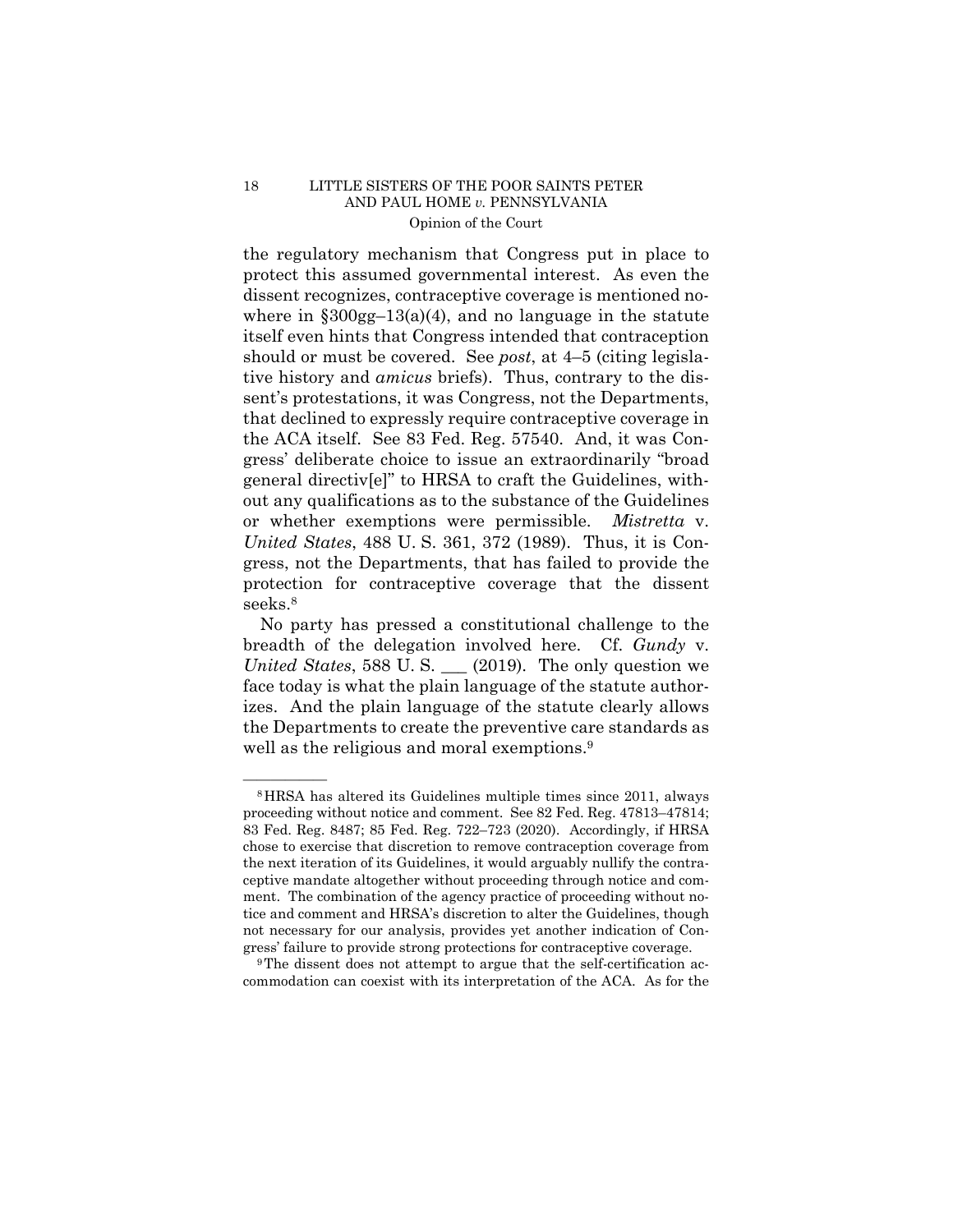### B

The Departments also contend, consistent with the reasoning in the 2017 IFR and the 2018 final rule establishing the religious exemption, that RFRA independently compelled the Departments' solution or that it at least authorized it.10 In light of our holding that the ACA provided a basis for both exemptions, we need not reach these arguments.11 We do, however, address respondents' argument that the Departments could not even consider RFRA as they formulated the religious exemption from the contraceptive mandate. Particularly in the context of these cases, it was appropriate for the Departments to consider RFRA.

As we have explained, RFRA "provide[s] very broad protection for religious liberty." *Hobby Lobby*, 573 U. S., at 693. In RFRA's congressional findings, Congress stated that "governments should not substantially burden religious exercise," a right described by RFRA as "unalienable." 42 U. S. C. §§2000bb(a)(1), (3). To protect this right, Con-

——————

church exemption, the dissent claims that it is rooted in the First Amendment's respect for church autonomy. See *post*, at 12–13. But the dissent points to no case, brief, or rule in the nine years since the church exemption's implementation in which the Departments defended its validity on that ground. The most the dissent can point to is a stray comment in the rule that expanded the self-certification accommodation to closely held corporations in the wake of *Hobby Lobby*. See *post*, at 13 (quoting 80 Fed. Reg. 41325 (2015)).  $10$  The dissent claims that "all agree" that the exemption is not sup-

ported by the Free Exercise Clause. *Post*, at 2. A constitutional claim is not presented in these cases, and we express no view on the merits of that question.<br><sup>11</sup>The dissent appears to agree that the Departments had authority

under RFRA to "cure" any RFRA violations caused by its regulations. See *post*, at 14, n. 16 (disclaiming the view that agencies must wait for courts to determine a RFRA violation); see also *supra*, at 5 (explaining that the safe harbor and commitment to developing an accommodation occurred prior to the Guidelines going into effect). The dissent also does not—as it cannot—dispute our directive in *Zubik*.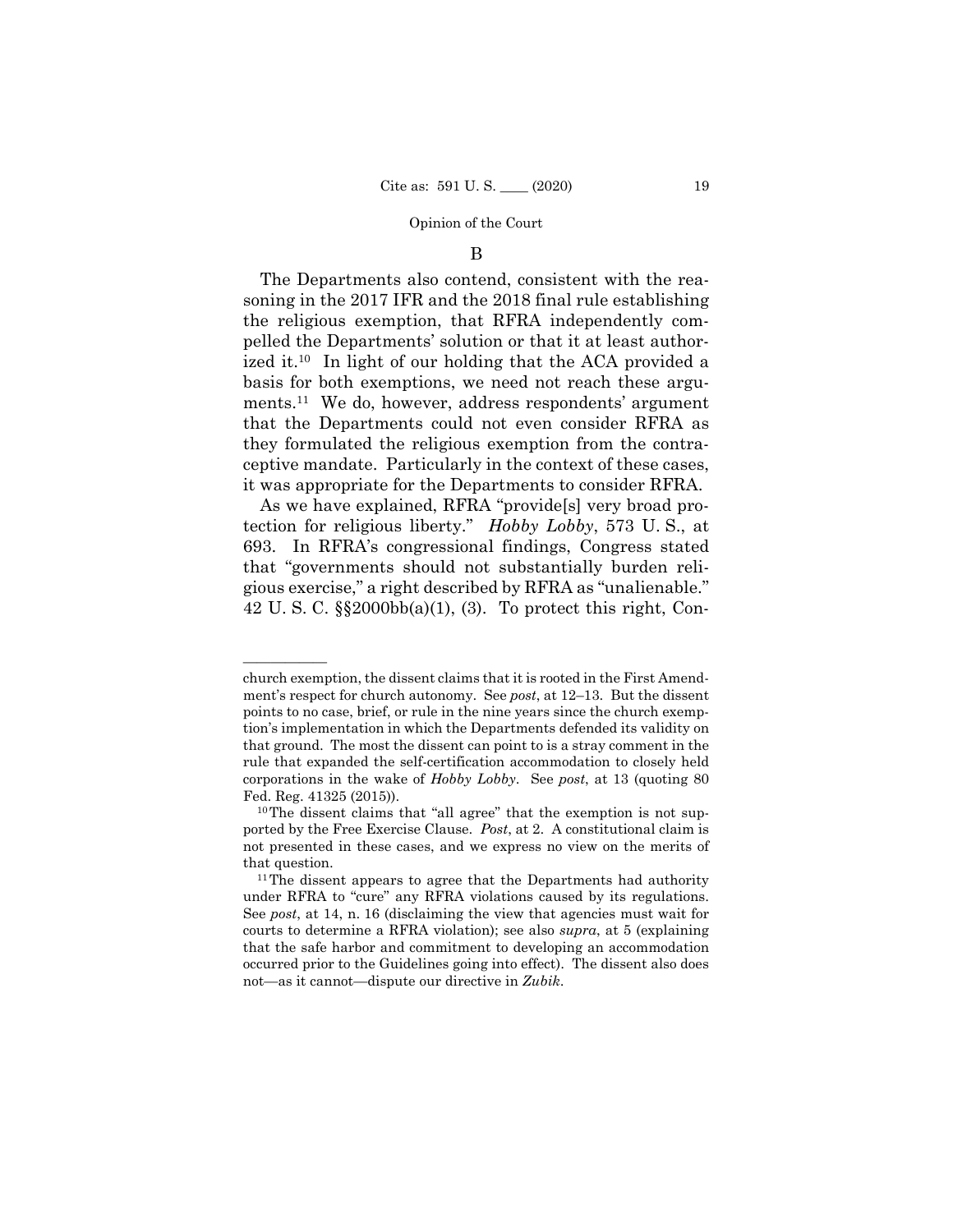gress provided that the "[g]overnment shall not substantially burden a person's exercise of religion even if the burden results from a rule of general applicability" unless "it demonstrates that application of the burden . . . is in furtherance of a compelling governmental interest; and . . . is the least restrictive means of furthering that compelling governmental interest." §§2000bb–1(a)–(b). Placing Congress' intent beyond dispute, RFRA specifies that it "applies to all Federal law, and the implementation of that law, whether statutory or otherwise." §2000bb–3(a). RFRA also permits Congress to exclude statutes from RFRA's protections. §2000bb–3(b).

It is clear from the face of the statute that the contraceptive mandate is capable of violating RFRA. The ACA does not explicitly exempt RFRA, and the regulations implementing the contraceptive mandate qualify as "Federal law" or "the implementation of [Federal] law." §2000bb– 3(a); cf. *Chrysler Corp.* v. *Brown*, 441 U. S. 281, 297–298 (1979). Additionally, we expressly stated in *Hobby Lobby* that the contraceptive mandate violated RFRA as applied to entities with complicity-based objections. 573 U. S., at 736. Thus, the potential for conflict between the contraceptive mandate and RFRA is well settled. Against this backdrop, it is unsurprising that RFRA would feature prominently in the Departments' discussion of exemptions that would not pose similar legal problems.

Moreover, our decisions all but instructed the Departments to consider RFRA going forward. For instance, though we held that the mandate violated RFRA in *Hobby Lobby*, we left it to the Federal Government to develop and implement a solution. At the same time, we made it abundantly clear that, under RFRA, the Departments must accept the sincerely held complicity-based objections of religious entities. That is, they could not "tell the plaintiffs that their beliefs are flawed" because, in the Departments' view, "the connection between what the objecting parties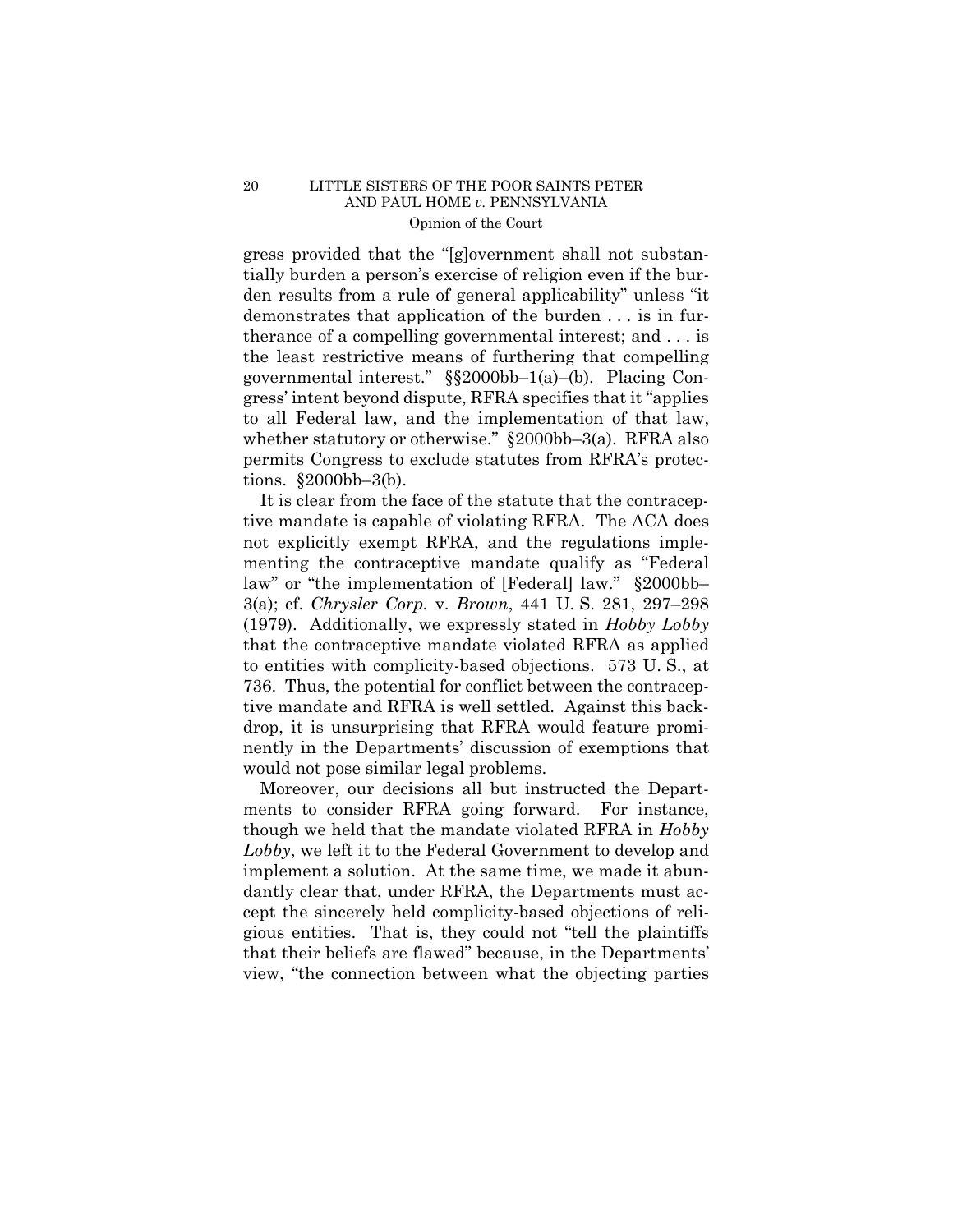must do . . . and the end that they find to be morally wrong . . . is simply too attenuated." *Hobby Lobby*, 573 U. S., at 723–724. Likewise, though we did not decide whether the self-certification accommodation ran afoul of RFRA in *Zubik*, we directed the parties on remand to "accommodat[e]" the free exercise rights of those with complicity-based objections to the self-certification accommodation. 578 U. S., at \_\_\_ (slip op., at 4). It is hard to see how the Departments could promulgate rules consistent with these decisions if they did not overtly consider these entities' rights under RFRA.

This is especially true in light of the basic requirements of the rulemaking process. Our precedents require final rules to "articulate a satisfactory explanation for [the] action including a rational connection between the facts found and the choice made." *Motor Vehicle Mfrs. Assn. of United States*, *Inc.* v. *State Farm Mut. Automobile Ins. Co.*, 463 U. S. 29, 43 (1983) (internal quotation marks omitted). This requirement allows courts to assess whether the agency has promulgated an arbitrary and capricious rule by "entirely fail[ing] to consider an important aspect of the problem [or] offer[ing] an explanation for its decision that runs counter to the evidence before [it]." *Ibid.*; see also *Department of Commerce* v. *New York*, 588 U. S. \_\_\_, \_\_\_–\_\_\_ (2019) (BREYER, J., concurring in part and dissenting in part) (slip op., at 3–4); *Genuine Parts Co.* v. *EPA*, 890 F. 3d 304, 307 (CADC 2018); *Pacific Coast Federation of Fishermen's Assns.* v. *United States Bur. of Reclamation*, 426 F. 3d 1082, 1094 (CA9 2005). Here, the Departments were aware that *Hobby Lobby* held the mandate unlawful as applied to religious entities with complicity-based objections. 82 Fed. Reg. 47799; 83 Fed. Reg. 57544–57545. They were also aware of *Zubik*'s instructions. 82 Fed. Reg. 47799. And, aside from our own decisions, the Departments were mindful of the RFRA concerns raised in "public comments and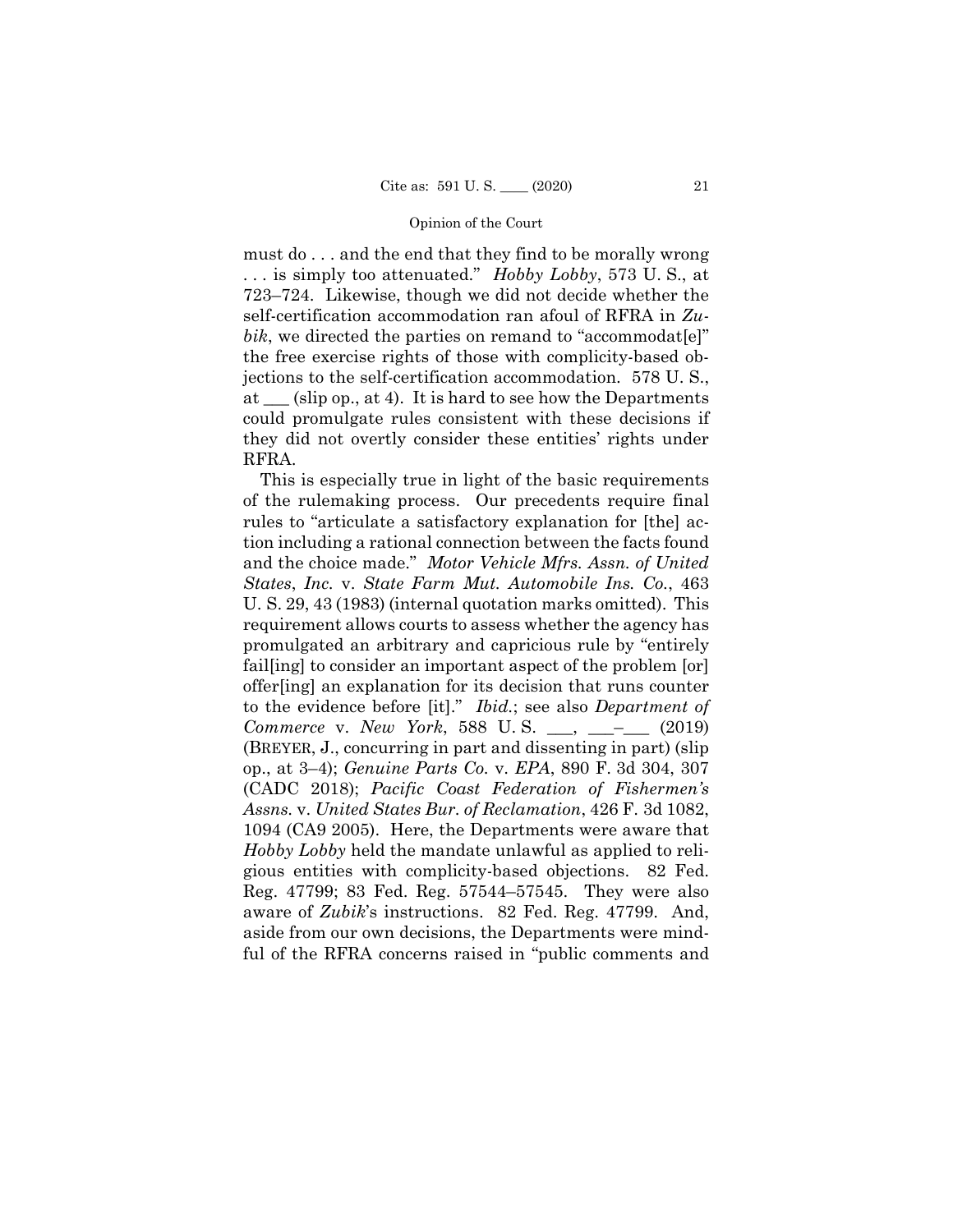. . . court filings in dozens of cases—encompassing hundreds of organizations." *Id.*, at 47802; see also *id.*, at 47806. If the Departments did not look to RFRA's requirements or discuss RFRA at all when formulating their solution, they would certainly be susceptible to claims that the rules were arbitrary and capricious for failing to consider an important aspect of the problem.12 Thus, respondents' argument that the Departments erred by looking to RFRA as a guide when framing the religious exemption is without merit.

## III

Because we hold that the Departments had authority to promulgate the exemptions, we must next decide whether the 2018 final rules are procedurally invalid. Respondents present two arguments on this score. Neither is persuasive.

## A

Unless a statutory exception applies, the APA requires agencies to publish a notice of proposed rulemaking in the Federal Register before promulgating a rule that has legal force. See 5 U. S. C. §553(b). Respondents point to the fact that the 2018 final rules were preceded by a document entitled "Interim Final Rules with Request for Comments," not a document entitled "General Notice of Proposed Rulemaking." They claim that since this was insufficient to satisfy §553(b)'s requirement, the final rules were procedurally invalid. Respondents are incorrect. Formal labels aside,

 $^{12}$  Here, too, the Departments have consistently taken the position that their rules had to account for RFRA in response to comments that the rules would violate that statute. See Dept. of Labor, FAQs About Affordable Care Act Implementation Part 36, pp. 4–5 (2017) (2016 Request for Information); 78 Fed. Reg. 39886–39887 (2013 rule); 77 Fed. Reg. 8729 (2012 final rule). As the 2017 IFR explained, the Departments simply reached a different conclusion on whether the accommodation satisfied RFRA. See 82 Fed. Reg. 47800–40806 (summarizing the previous ways in which the Departments accounted for RFRA and providing a lengthy explanation for the changed position).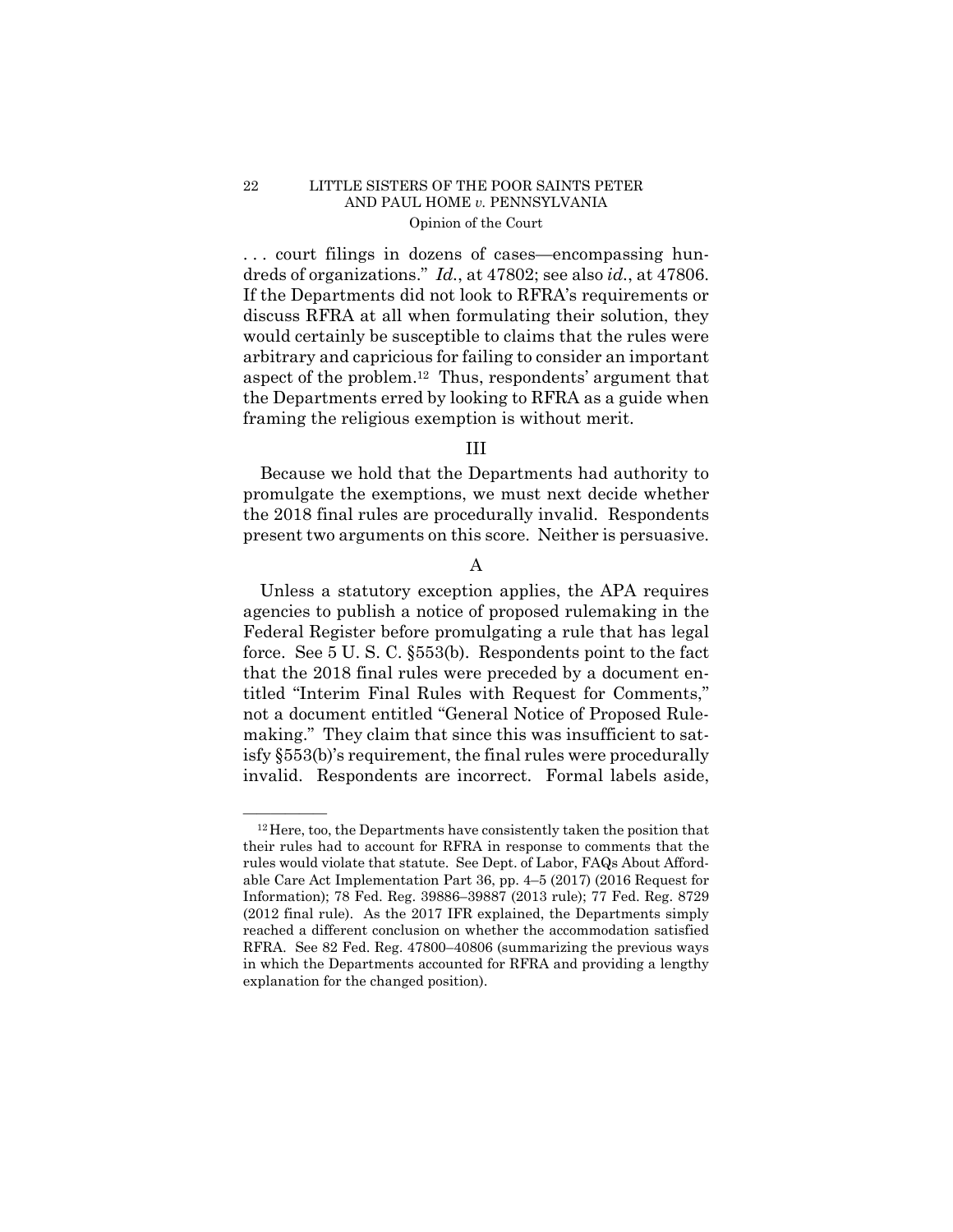the rules contained all of the elements of a notice of proposed rulemaking as required by the APA.

The APA requires that the notice of proposed rulemaking contain "reference to the legal authority under which the rule is proposed" and "either the terms or substance of the proposed rule or a description of the subjects and issues involved."  $\S$  $553(b)(2)$ –(3). The request for comments in the 2017 IFRs readily satisfies these requirements. That request detailed the Departments' view that they had legal authority under the ACA to promulgate both exemptions, 82 Fed. Reg. 47794, 47844, as well as authority under RFRA to promulgate the religious exemption, *id.*, at 47800– 47806. And respondents do not—and cannot—argue that the IFRs failed to air the relevant issues with sufficient detail for respondents to understand the Departments' position. See *supra*, at 10–11. Thus, the APA notice requirements were satisfied.

Even assuming that the APA requires an agency to publish a document entitled "notice of proposed rulemaking" when the agency moves from an IFR to a final rule, there was no "prejudicial error" here. §706. We have previously noted that the rule of prejudicial error is treated as an "administrative law . . . harmless error rule," *National Assn. of Home Builders* v. *Defenders of Wildlife*, 551 U. S. 644, 659– 660 (2007) (internal quotation marks omitted). Here, the Departments issued an IFR that explained its position in fulsome detail and "provide[d] the public with an opportunity to comment on whether [the] regulations . . . should be made permanent or subject to modification." 82 Fed. Reg. 47815; see also *id.*, at 47852, 47855. Respondents thus do not come close to demonstrating that they experienced any harm from the title of the document, let alone that they have satisfied this harmless error rule. "The object [of notice and comment], in short, is one of fair notice," *Long Island Care at Home*, *Ltd.* v. *Coke*, 551 U. S. 158, 174 (2007), and respondents certainly had such notice here. Because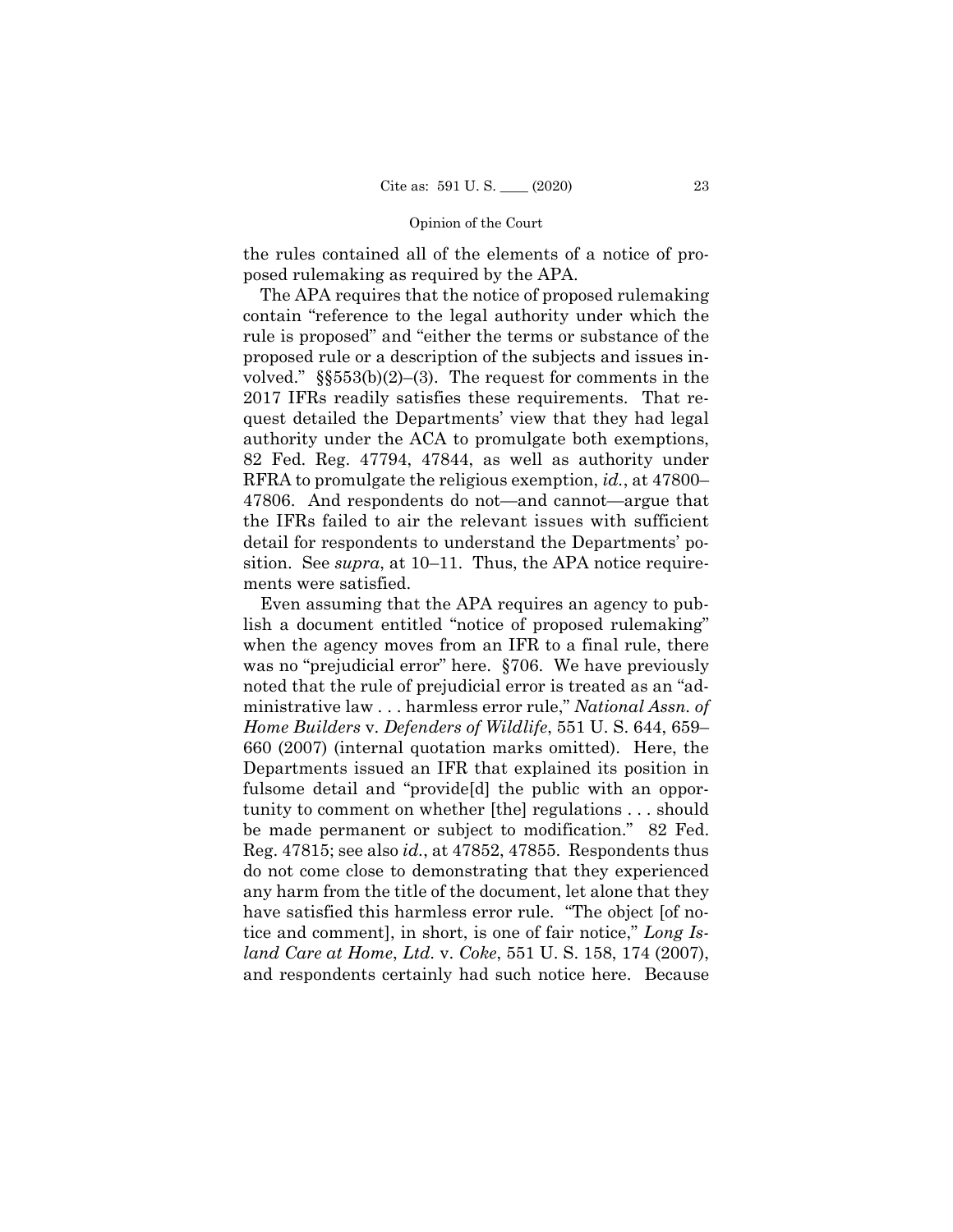the IFR complied with the APA's requirements, this claim fails.13

B

Next, respondents contend that the 2018 final rules are procedurally invalid because "nothing in the record signal[s]" that the Departments "maintained an open mind throughout the [post-promulgation] process." Brief for Respondents 27. As evidence for this claim, respondents point to the fact that the final rules made only minor alterations to the IFRs, leaving their substance unchanged. The Third Circuit applied this "open-mindedness" test, concluding that because the final rules were "virtually identical" to the IFRs, the Departments lacked the requisite "flexible and open-minded attitude" when they promulgated the final rules. 930 F. 3d, at 569 (internal quotation marks omitted).

We decline to evaluate the final rules under the openmindedness test. We have repeatedly stated that the text of the APA provides the "'maximum procedural requirements'" that an agency must follow in order to promulgate a rule. *Perez*, 575 U. S., at 100 (quoting *Vermont Yankee Nuclear Power Corp.* v. *Natural Resources Defense Council*, *Inc.*, 435 U. S. 519, 524 (1978)). Because the APA "sets forth the full extent of judicial authority to review executive agency action for procedural correctness," *FCC* v. *Fox Television Stations*, *Inc.*, 556 U. S. 502, 513 (2009), we have repeatedly rejected courts' attempts to impose "judge-made procedur[es]" in addition to the APA's mandates, *Perez*, 575 U. S., at 102; see also *Pension Benefit Guaranty Corporation* v. *LTV Corp.*, 496 U. S. 633, 654–655 (1990); *Vermont Yankee*, 435 U. S., at 549. And like the procedures that we have held invalid, the open-mindedness test violates the

 $13$  We note as well that the Departments promulgated many other IFRs in addition to the three related to the contraceptive mandate. See, *e.g.*, 75 Fed. Reg. 27122 (dependent coverage); *id.*, at 34538 (grandfathered health plans); *id.*, at 37188 (pre-existing conditions).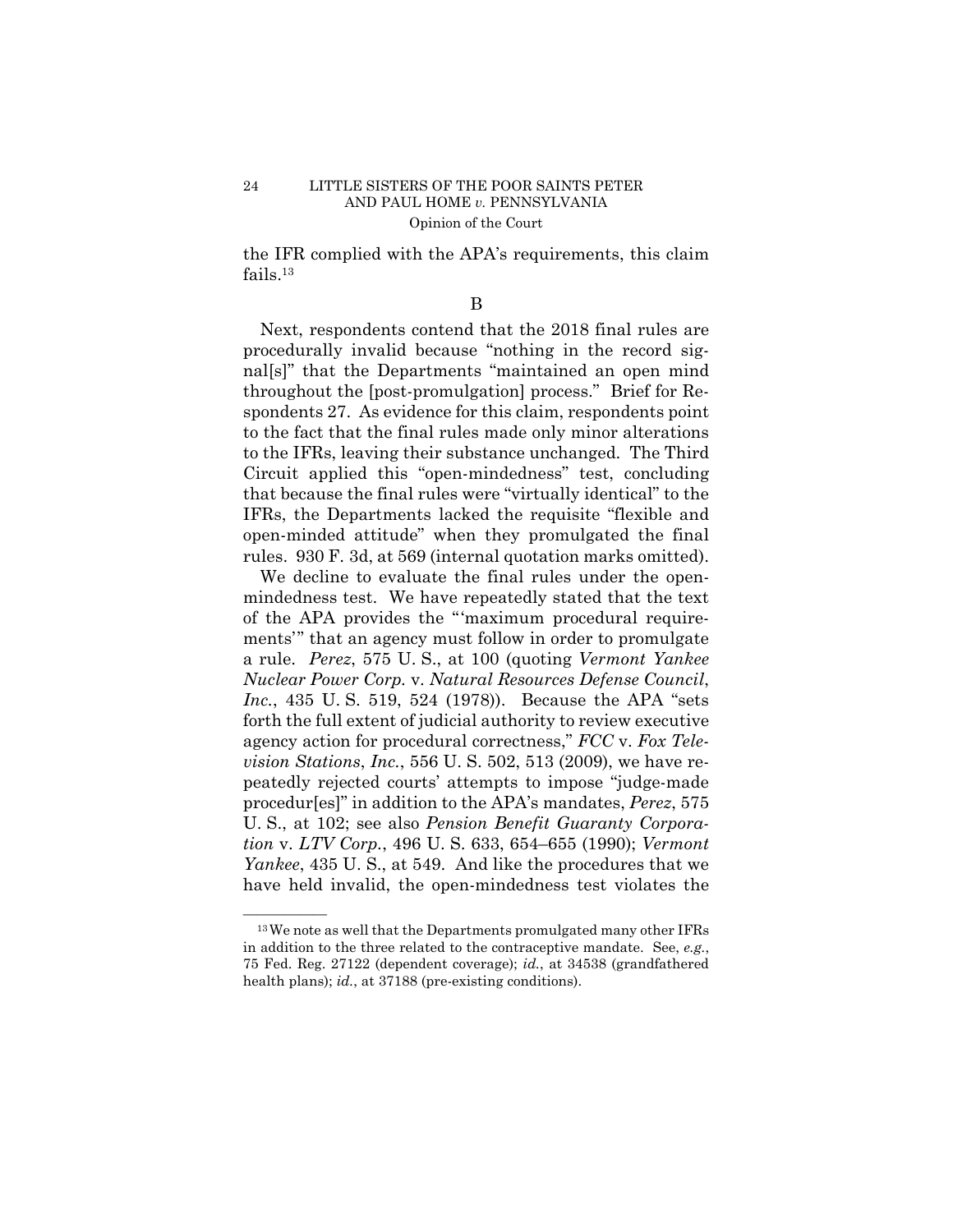"general proposition that courts are not free to impose upon agencies specific procedural requirements that have no basis in the APA." *LTV Corp.*, 496 U. S., at 654. Rather than adopting this test, we focus our inquiry on whether the Departments satisfied the APA's objective criteria, just as we have in previous cases. We conclude that they did.

Section 553(b) obligated the Departments to provide adequate notice before promulgating a rule that has legal force. As explained *supra*, at 22–23, the IFRs provided sufficient notice. Aside from these notice requirements, the APA mandates that agencies "give interested persons an opportunity to participate in the rule making through submission of written data, views, or arguments," §553(c); states that the final rules must include "a concise general statement of their basis and purpose," *ibid.*; and requires that final rules must be published 30 days before they become effective,  $$553(d)$ .

The Departments complied with each of these statutory procedures. They "request[ed] and encourag[ed] public comments on all matters addressed" in the rules—*i.e.*, the basis for the Departments' legal authority, the rationales for the exemptions, and the detailed discussion of the exemptions' scope. 82 Fed. Reg. 47813, 47854. They also gave interested parties 60 days to submit comments. *Id.*, at 47792, 47838. The final rules included a concise statement of their basis and purpose, explaining that the rules were "necessary to protect sincerely held" moral and religious objections and summarizing the legal analysis supporting the exemptions. 83 Fed. Reg. 57592; see also *id.*, at 57537– 57538. Lastly, the final rules were published on November 15, 2018, but did not become effective until January 14, 2019—more than 30 days after being published. *Id.*, at 57536, 57592. In sum, the rules fully complied with "'the maximum procedural requirements [that] Congress was willing to have the courts impose upon agencies in conduct-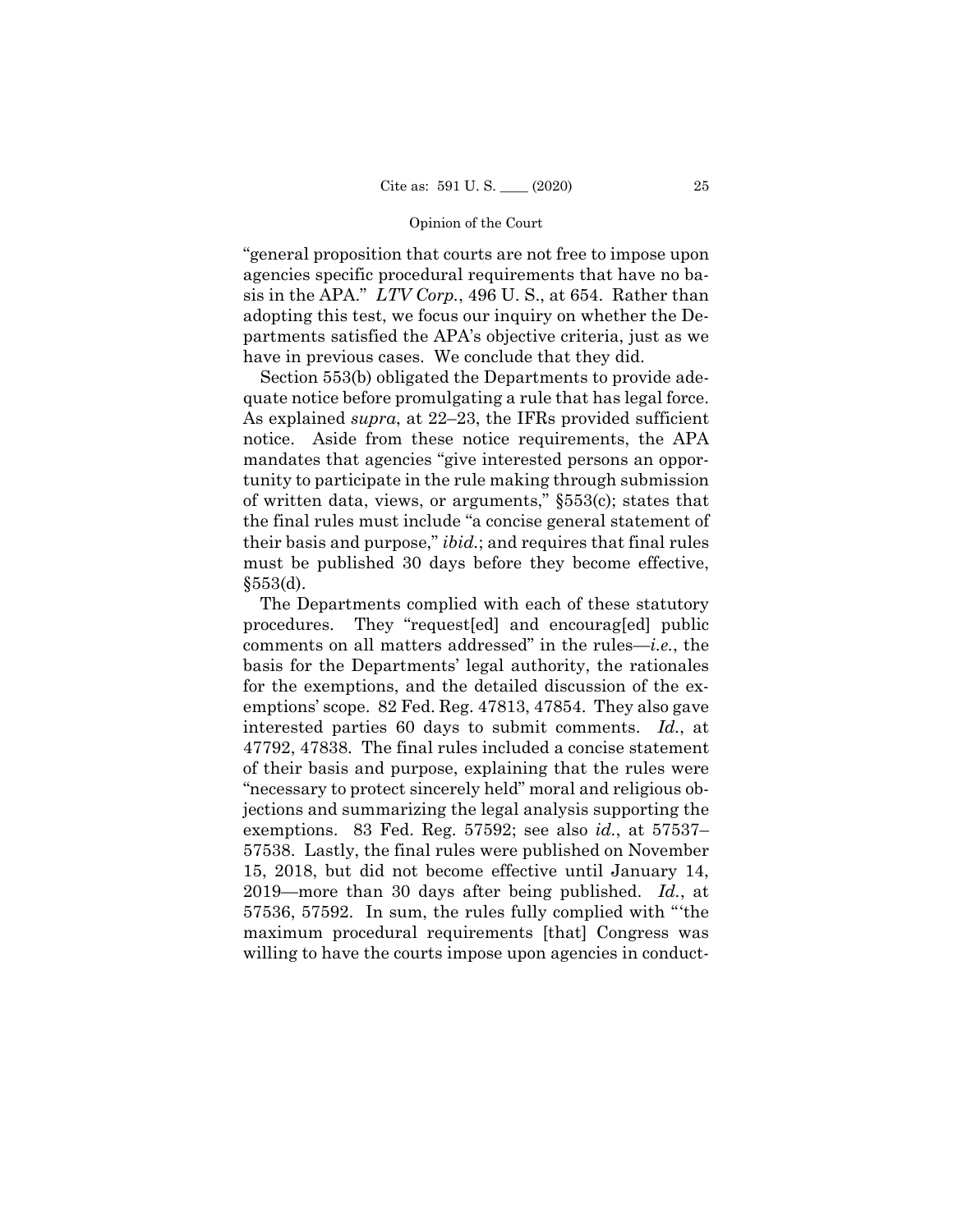ing rulemaking procedures.'" *Perez*, 575 U. S., at 102 (quoting *Vermont Yankee*, 435 U. S., at 524). Accordingly, respondents' second procedural challenge also fails.<sup>14</sup>

\* \* \*

 of their complicity-based concerns—the administratively For over 150 years, the Little Sisters have engaged in faithful service and sacrifice, motivated by a religious calling to surrender all for the sake of their brother. "[T]hey commit to constantly living out a witness that proclaims the unique, inviolable dignity of every person, particularly those whom others regard as weak or worthless." Complaint ¶14. But for the past seven years, they—like many other religious objectors who have participated in the litigation and rulemakings leading up to today's decision have had to fight for the ability to continue in their noble work without violating their sincerely held religious beliefs. After two decisions from this Court and multiple failed regulatory attempts, the Federal Government has arrived at a solution that exempts the Little Sisters from the source imposed contraceptive mandate.

We hold today that the Departments had the statutory authority to craft that exemption, as well as the contemporaneously issued moral exemption. We further hold that the rules promulgating these exemptions are free from procedural defects. Therefore, we reverse the judgment of the Court of Appeals and remand the cases for further proceedings consistent with this opinion.

*It is so ordered.* 

 $^{14}$ Because we conclude that the IFRs' request for comment satisfies the APA's rulemaking requirements, we need not reach respondents' additional argument that the Departments lacked good cause to promulgate the 2017 IFRs.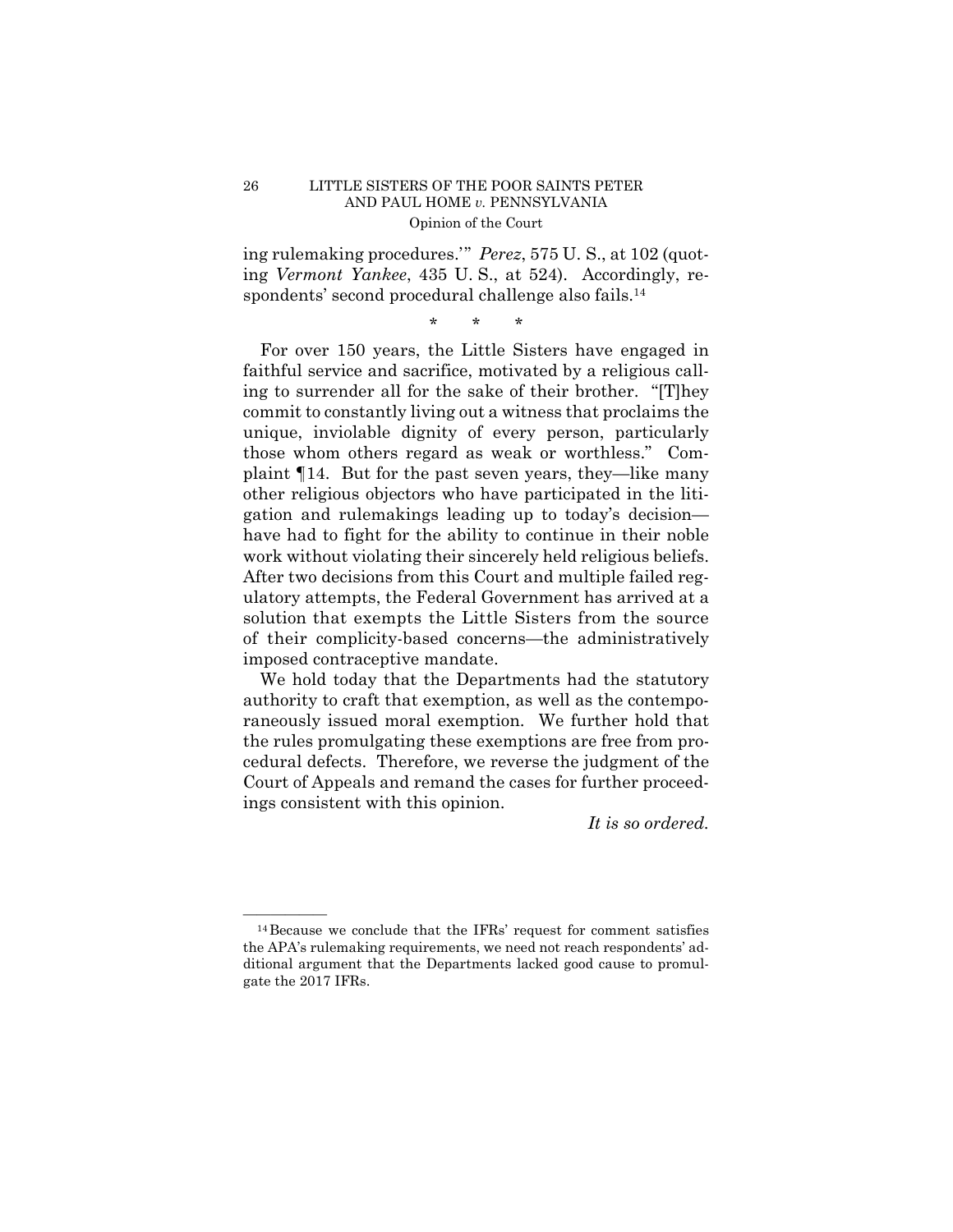ALITO, J., concurring

## $\frac{1}{2}$  ,  $\frac{1}{2}$  ,  $\frac{1}{2}$  ,  $\frac{1}{2}$  ,  $\frac{1}{2}$  ,  $\frac{1}{2}$  ,  $\frac{1}{2}$ **SUPREME COURT OF THE UNITED STATES**

### $\frac{1}{2}$  ,  $\frac{1}{2}$  ,  $\frac{1}{2}$  ,  $\frac{1}{2}$  ,  $\frac{1}{2}$  ,  $\frac{1}{2}$ Nos. 19–431 and 19–454

# LITTLE SISTERS OF THE POOR SAINTS PETER AND PAUL HOME, PETITIONER 19–431 *v.*

# PENNSYLVANIA, ET AL.

# DONALD J. TRUMP, PRESIDENT OF THE UNITED STATES, ET AL., PETITIONERS 19–454 *v.*

## PENNSYLVANIA, ET AL.

## ON WRITS OF CERTIORARI TO THE UNITED STATES COURT OF APPEALS FOR THE THIRD CIRCUIT

### [July 8, 2020]

 JUSTICE ALITO, with whom JUSTICE GORSUCH joins, concurring.

In these cases, the Court of Appeals held, among other things, (1) that the Little Sisters of the Poor lacked standing to appeal, (2) that the Affordable Care Act (ACA) does not permit any exemptions from the so-called contraceptive mandate, (3) that the Departments responsible for issuing the challenged rule1 violated the Administrative Procedure

<sup>&</sup>lt;sup>1</sup>The Health Resources and Services Administration (HRSA), a division of the Department of Health and Human Services, creates the "comprehensive guidelines" on "coverage" for "additional preventive care and screenings" for women, 42 U. S. C. §300gg–13(a)(4), but the statute is jointly administered and enforced by the Departments of Health and Human Services, Labor, and Treasury (collectively Departments), see §300gg–92; 29 U. S. C. §1191c; 26 U. S. C. §9833. The Departments promulgated the exemptions at issue here, which were subsequently incorporated into the guidelines by HRSA. See 83 Fed. Reg. 57536 (2018); *id.*, at 57592.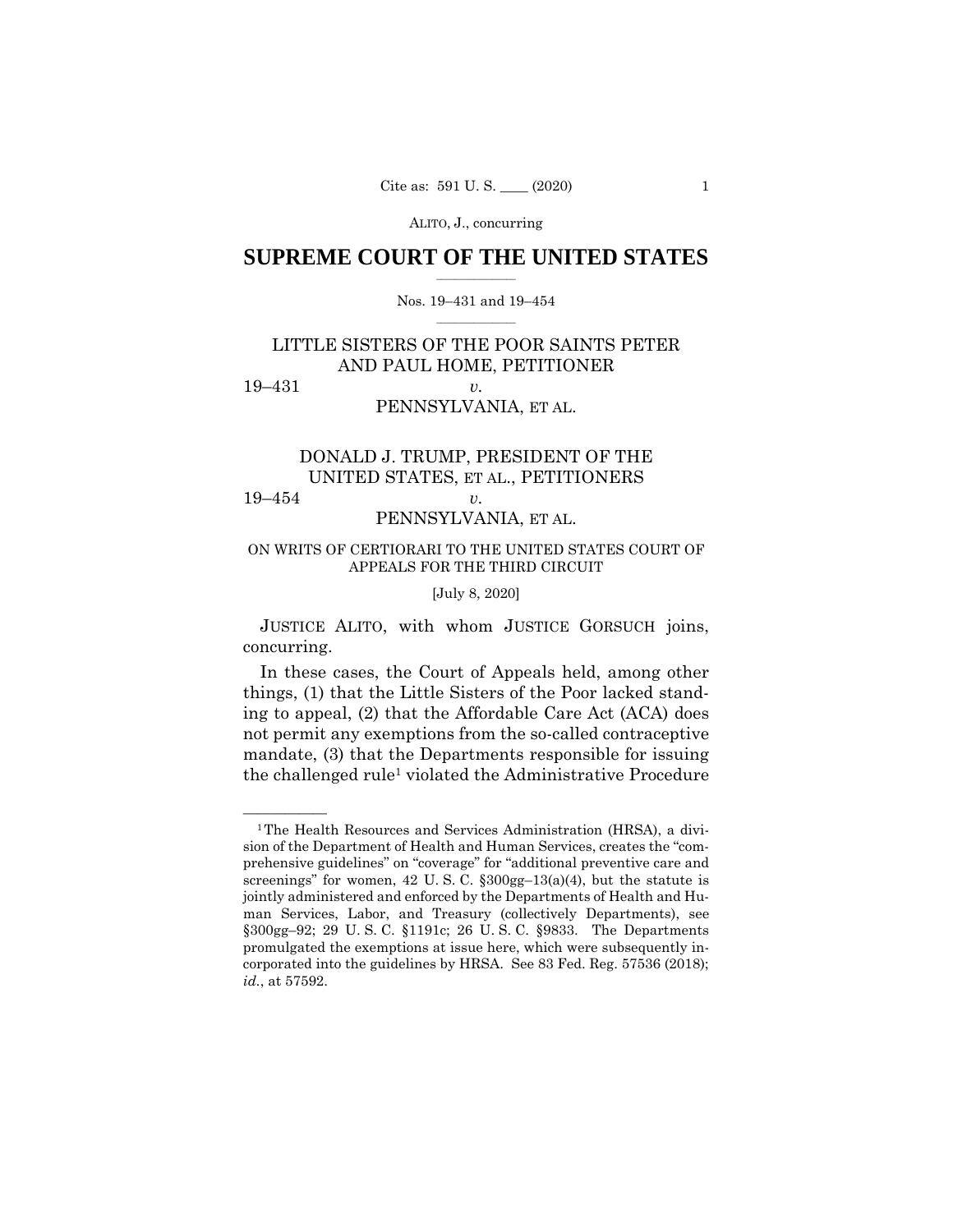## 2 LITTLE SISTERS OF THE POOR SAINTS PETER AND PAUL HOME *v.* PENNSYLVANIA ALITO, J., concurring

 open mind when they considered comments to the rule. Based on this analysis, the Court of Appeals affirmed the Act (APA) by failing to provide notice of proposed rulemaking, and (4) that the final rule creating the current exemptions is invalid because the Departments did not have an nationwide injunction issued by the District Court.

This Court now concludes that all the holdings listed above were erroneous, and I join the opinion of the Court in full. We now send these cases back to the lower courts, where the Commonwealth of Pennsylvania and the State of New Jersey are all but certain to pursue their argument that the current rule is flawed on yet another ground, namely, that it is arbitrary and capricious and thus violates the APA. This will prolong the legal battle in which the Little Sisters have now been engaged for seven years—even though during all this time no employee of the Little Sisters has come forward with an objection to the Little Sisters' conduct.

I understand the Court's desire to decide no more than is strictly necessary, but under the circumstances here, I would decide one additional question: whether the Court of Appeals erred in holding that the Religious Freedom Restoration Act (RFRA), 42 U. S. C. §§2000bb–2000bb–4, does not compel the religious exemption granted by the current rule. If RFRA requires this exemption, the Departments did not act in an arbitrary and capricious manner in granting it. And in my judgment, RFRA compels an exemption for the Little Sisters and any other employer with a similar objection to what has been called the accommodation to the contraceptive mandate.

I

Because the contraceptive mandate has been repeatedly modified, a brief recapitulation of this history may be helpful. The ACA itself did not require that insurance plans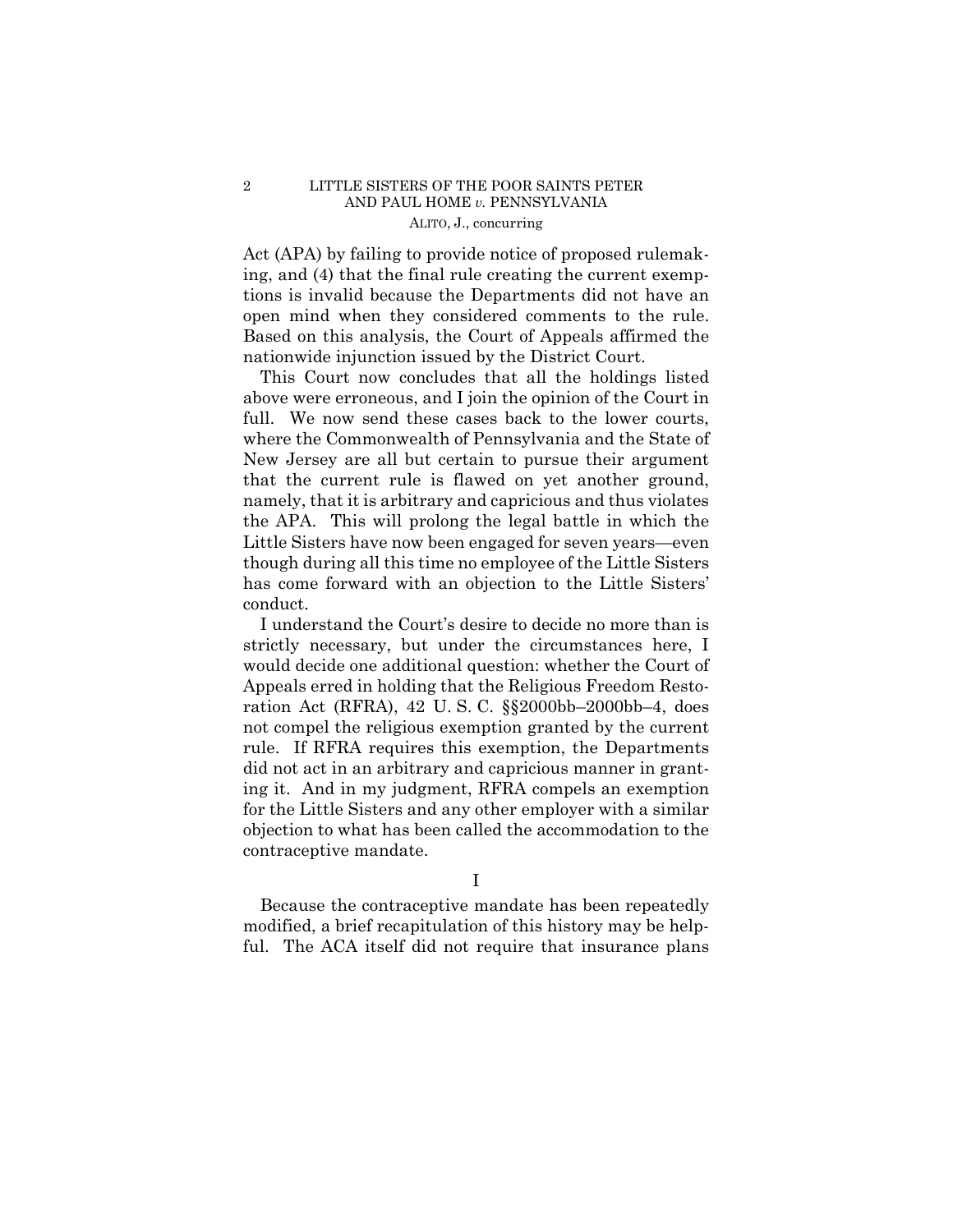### ALITO, J., concurring

 Health and Human Services. 42 U. S. C. §300gg–13(a)(4). include coverage for contraceptives. Instead, the Act provided that plans must cover those preventive services found to be appropriate by the Health Resources and Services Administration (HRSA), an agency of the Department of In 2011, HRSA recommended that plans be required to cover "'[a]ll . . . contraceptive methods'" approved by the Food and Drug Administration. 77 Fed. Reg. 8725 (2012). (I will use the term "contraceptive mandate" or simply "mandate" to refer to the obligation to provide coverage for contraceptives under any of the various regimes that have existed since the promulgation of this original rule.) At the direction of the relevant Departments, HRSA simultaneously created an exemption from the mandate for "churches, their integrated auxiliaries, and conventions or associations of churches," as well as "the exclusively religious activities of any religious order." 76 Fed. Reg. 46623 (2011); see 77 Fed. Reg. 8726. (I will call this the "church exemption.") This narrow exemption was met with strong objections on the ground that it furnished insufficient protection for religious groups opposed to the use of some or all of the listed contraceptives.

The Departments responded by issuing a new regulation that created an accommodation for certain religious nonprofit employers. See 78 Fed. Reg. 39892–39898 (2013). (I will call this the "accommodation.") Under this accommodation, a covered employer could certify its objection to its insurer (or, if its plan was self-funded, to its third-party plan administrator), and the insurer or third-party administrator would then proceed to provide contraceptive coverage to the objecting entity's employees. Unlike the earlier church exemption, the accommodation did not exempt these religious employers from the contraceptive mandate, but the Departments construed invocation of the accommodation as compliance with the mandate.

Meanwhile, the contraceptive mandate was challenged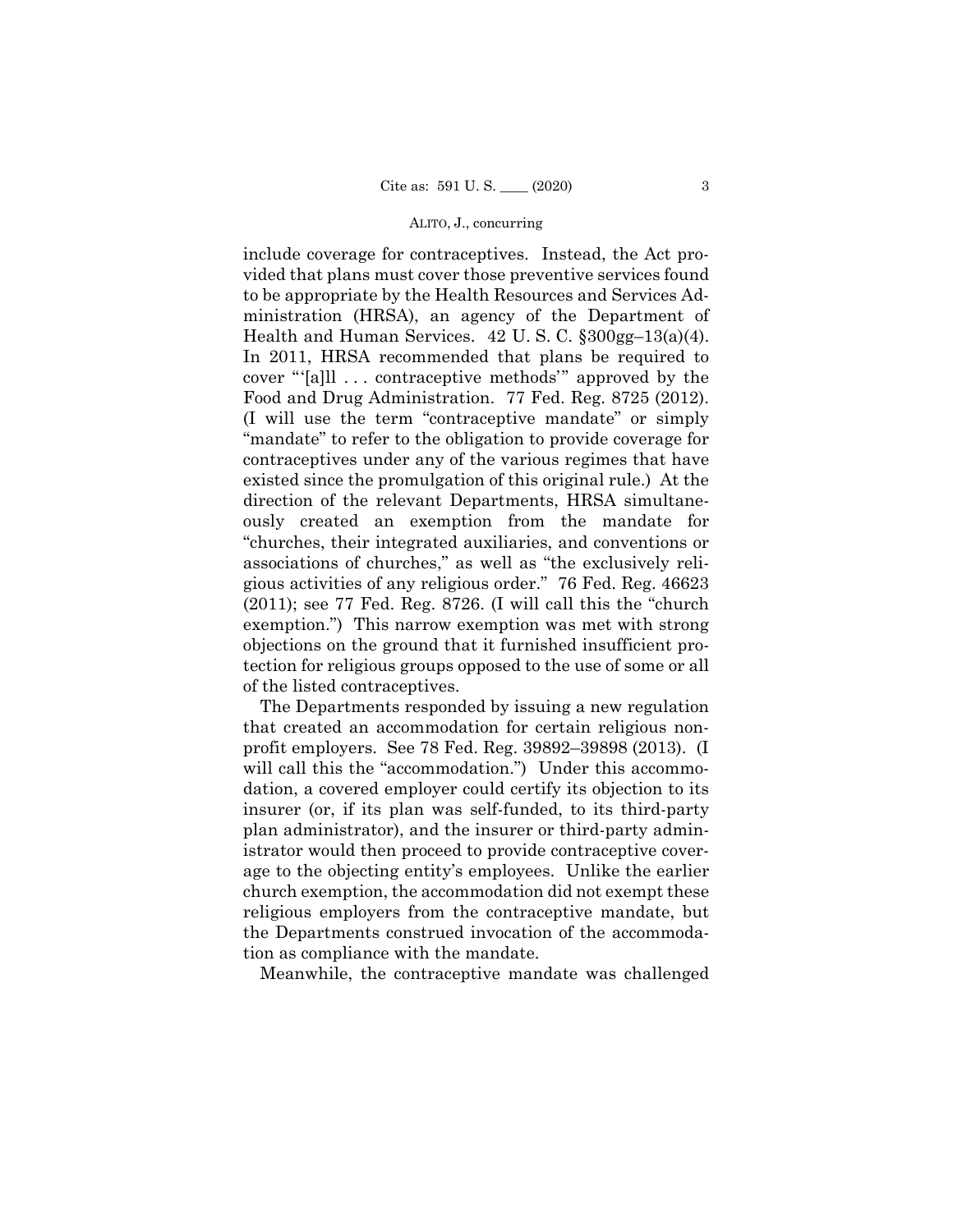## 4 LITTLE SISTERS OF THE POOR SAINTS PETER AND PAUL HOME *v.* PENNSYLVANIA ALITO, J., concurring

by various employers who had religious objections to providing coverage for at least some of the listed contraceptives but were not covered by the church exemption or the accommodation. In *Burwell* v. *Hobby Lobby Stores, Inc.*, 573 U. S. 682 (2014), we held that RFRA prohibited the application of the regulation to closely held, for-profit corporations that fell into this category. The Departments responded by issuing a new regulation that attempted to codify our holding by allowing closely-held corporations to utilize the accommodation. See 80 Fed. Reg. 41343–41347  $(2015).<sup>2</sup>$ 

 Although this modification solved one RFRA problem, the contraceptive mandate was still objectionable to some religious employers, including the Little Sisters. We considered those objections in *Zubik* v. *Burwell*, 578 U.S. (2016) (*per curiam*), but instead of resolving the legal dispute, we vacated the decisions below and remanded, instructing the parties to attempt to come to an agreement. Unfortunately, after strenuous efforts, the outgoing administration reported on January 9, 2017, that no reconciliation could be reached.3 The Little Sisters and other employers objected to engaging in any conduct that had the effect of making contraceptives available to their employees under their insurance plans, and no way of providing such coverage to their employees without using their plans could be found.

 $2$ In the regulation, the Departments also responded to our holding in *Wheaton College* v. *Burwell*, 573 U. S. 958 (2014), by allowing employers who invoked the accommodation to notify the Government of their objection, rather than filing the objection with their insurer or third-party ad-

ministrator. See 80 Fed. Reg. 41337.<br><sup>3</sup>Dept. of Labor, FAQs About Affordable Care Act Implementation Part 36 (Jan. 9, 2017), https://www.dol.gov/sites/dolgov/files/EBSA/ about-ebsa/our-activities/resource-center/faqs/aca-part-36.pdf.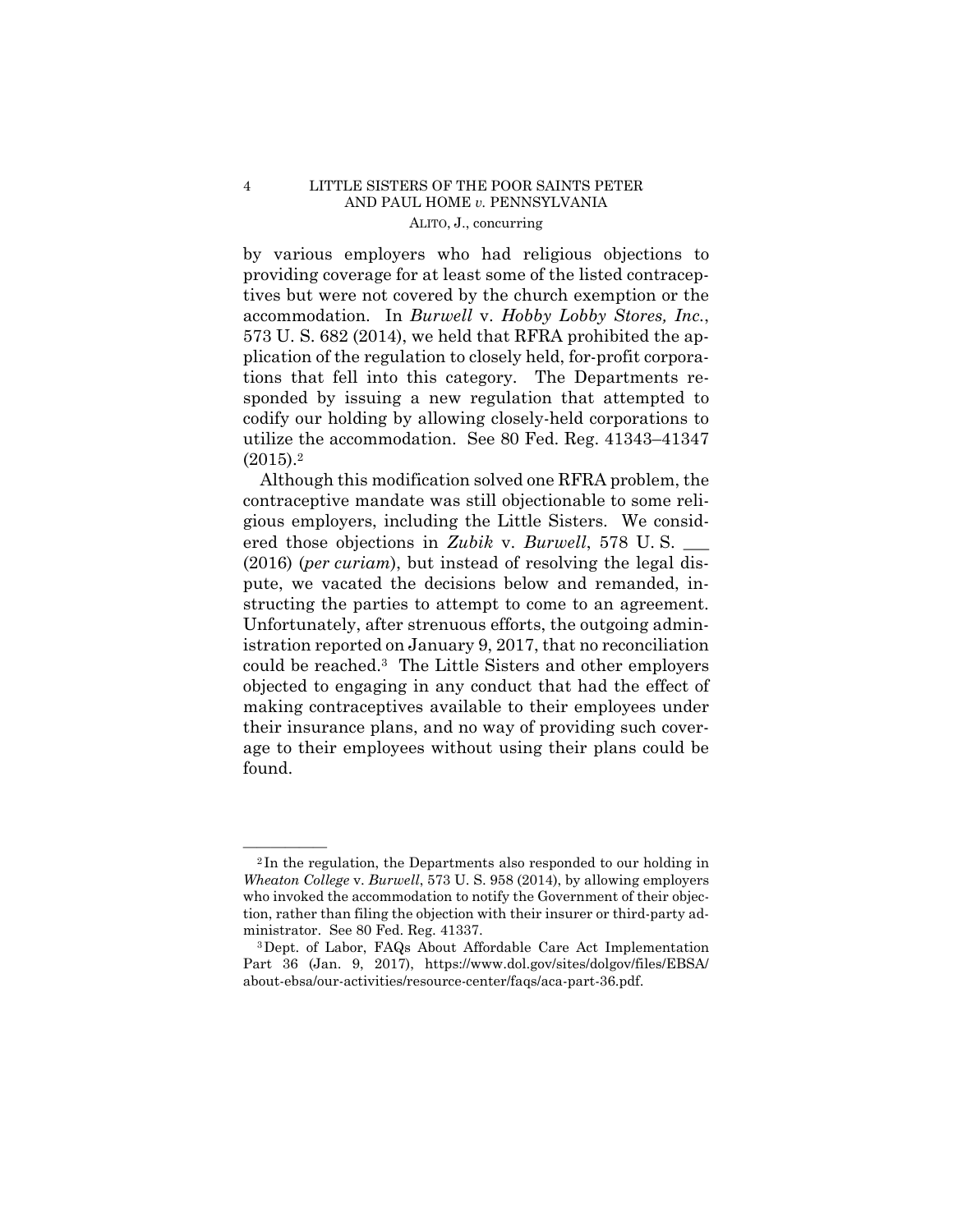### ALITO, J., concurring

 ceptive services based on sincerely held religious beliefs.4 In 2017, the new administration took up the task of attempting to find a solution. After receiving more than 56,000 comments, it issued the rule now before us, which made the church exemption available to non-governmental employers who object to the provision of some or all contra-45 CFR §147.132 (2019); see 83 Fed. Reg. 57540, 57590. (The "religious exemption.") The Court of Appeals, as noted, held that RFRA did not require this new rule.

II

A

RFRA broadly prohibits the Federal Government from violating religious liberty. See 42 U. S. C. §2000bb–1(a). It applies to every "branch, department, agency, [and] instrumentality" of the Federal Government, as well as any "person acting under the color of " federal law.  $\S 2000bb-2(1)$ . And this prohibition applies to the "implementation" of federal law. §2000bb–3(a). Thus, unless the ACA or some other subsequently enacted statute made RFRA inapplicable to the contraceptive mandate, the Departments responsible for administering that mandate are obligated to do so in a manner that complies with RFRA.

No provision of the ACA abrogates RFRA, and our decision in *Hobby Lobby*, 573 U. S., at 736, established that application of the contraceptive mandate must conform to RFRA's demands. Thus, it was incumbent on the Departments to ensure that the rules implementing the mandate were consistent with RFRA, as interpreted in our decision.

## B

Under RFRA, the Federal Government may not "substantially burden a person's exercise of religion even if the burden results from a rule of general applicability," unless it

<sup>&</sup>lt;sup>4</sup>A similar exemption was provided for employers with moral objections. See 45 CFR §147.33.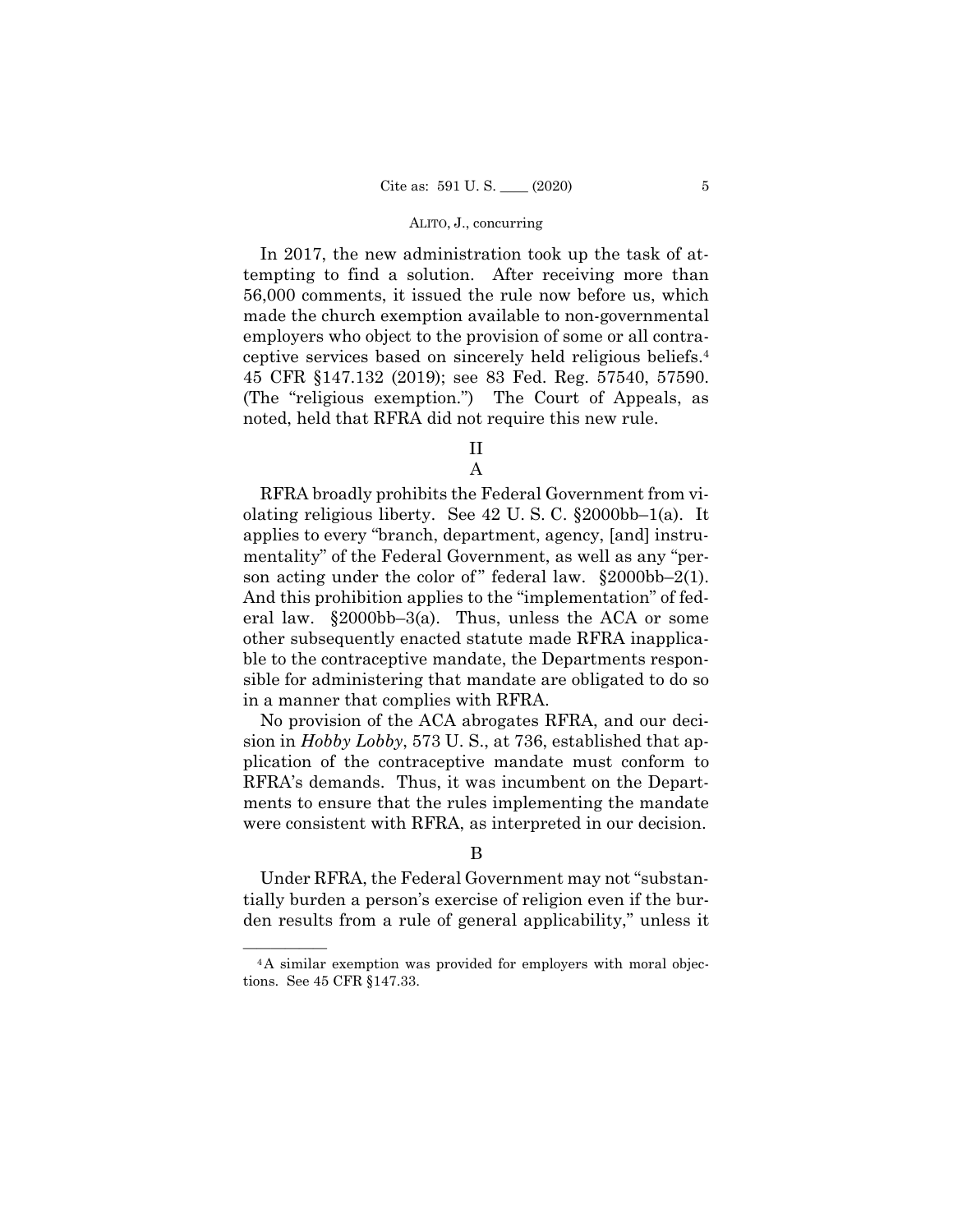## 6 LITTLE SISTERS OF THE POOR SAINTS PETER AND PAUL HOME *v.* PENNSYLVANIA ALITO, J., concurring

"demonstrates that application of the burden to the person—(1) is in furtherance of a compelling governmental interest; and (2) is the least restrictive means of furthering that compelling governmental interest."  $\S$ \$2000bb-1(a)-(b). Applying RFRA to the contraceptive mandate thus presents three questions. First, would the mandate substantially burden an employer's exercise of religion? Second, if the mandate would impose such a burden, would it nevertheless serve a "compelling interest"? And third, if it serves such an interest, would it represent "the least restrictive means of furthering" that interest?

 *Substantial burden*. Under our decision in *Hobby Lobby*, requiring the Little Sisters or any other employer with a similar religious objection to comply with the mandate would impose a substantial burden. Our analysis of this question in *Hobby Lobby* can be separated into two parts. First, would non-compliance have substantial adverse practical consequences? 573 U. S., at 720–723. Second, would compliance cause the objecting party to violate its religious beliefs, *as it sincerely understands them*? *Id.*, at 723–726.

 compliance would be "substantial."5 *Id.*, at 720. The answer to the first question is indisputable. If a covered employer does not comply with the mandate (by providing contraceptive coverage or invoking the accommodation), it faces penalties of \$100 per day for each of its employees. 26 U. S. C. §4980D(b)(1). "And if the employer decides to stop providing health insurance altogether and at least one full-time employee enrolls in a health plan and qualifies for a subsidy on one of the government-run ACA exchanges, the employer must pay \$2,000 per year for each of its full-time employees.  $\S$ §4980H(a), (c)(1)." 573 U.S., at 697. In *Hobby Lobby*, we found these "severe" financial consequences sufficient to show that the practical effect of non-

——————

<sup>5</sup>This is one of the differences between these cases and *Bowen* v. *Roy*,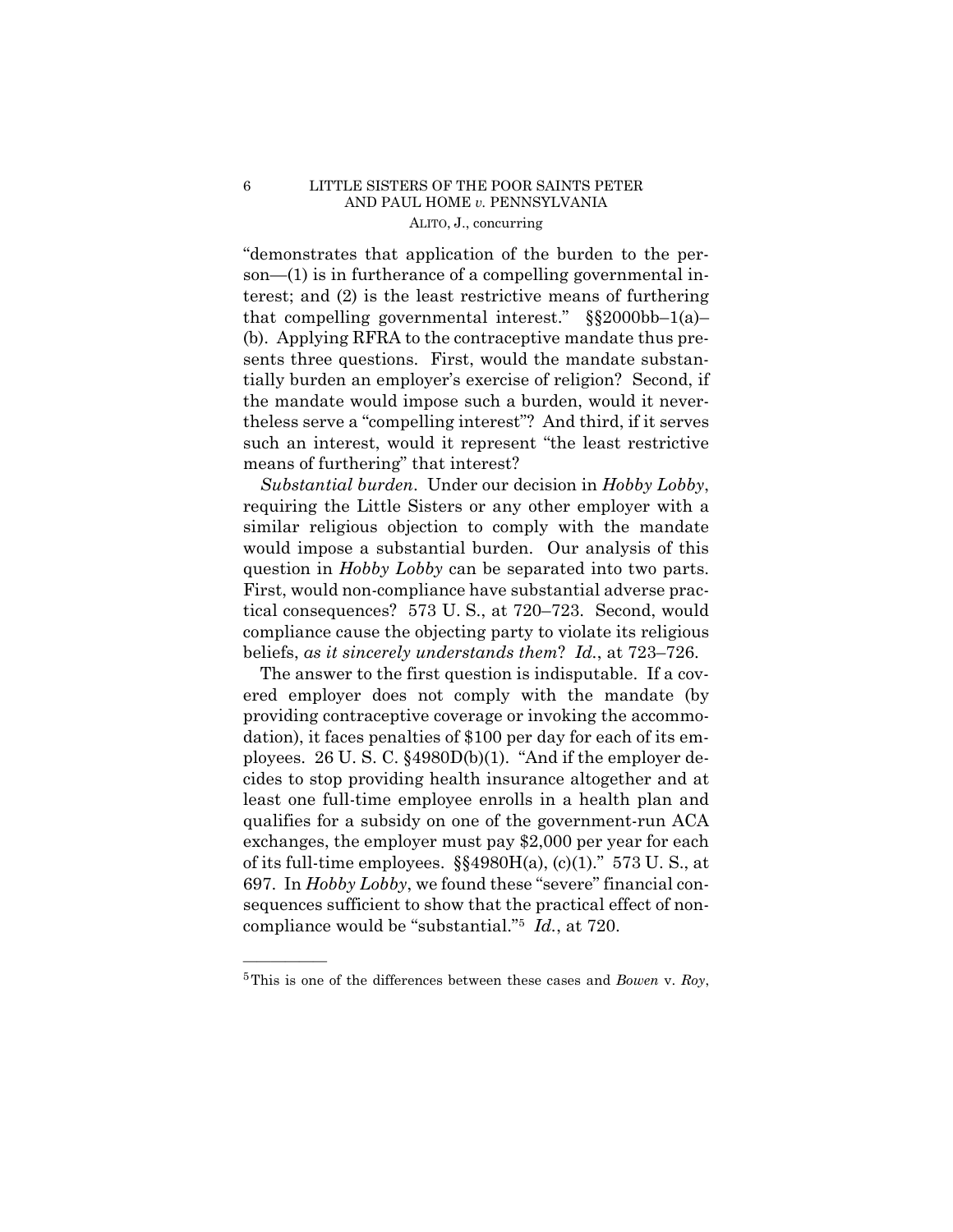## ALITO, J., concurring

 is "'narrow'": "'to determine' whether the line drawn re-Our answer to the second question was also perfectly clear. If an employer has a religious objection to the use of a covered contraceptive, and if the employer has a sincere religious belief that compliance with the mandate makes it complicit in that conduct, then RFRA requires that the belief be honored. *Id.*, at 724–725. We noted that the objection raised by the employers in *Hobby Lobby* "implicate[d] a difficult and important question of religion and moral philosophy, namely, the circumstances under which it is wrong for a person to perform an act that is innocent in itself but that has the effect of enabling or facilitating the commission of an immoral act by another." *Id.*, at 724. We noted that different individuals have different beliefs on this question, but we were clear that "federal courts have no business addressing . . . whether the religious belief asserted in a RFRA case is reasonable." *Ibid.* Instead, the "function" of a court flects 'an honest conviction.'" *Id.*, at 725 (quoting *Thomas*  v. *Review Bd. of Ind. Employment Security Div.*, 450 U. S. 707, 716 (1981)).

Applying this holding to the Little Sisters yields an obvious answer. It is undisputed that the Little Sisters have a sincere religious objection to the use of contraceptives and that they also have a sincere religious belief that utilizing the accommodation would make them complicit in this conduct. As in *Hobby Lobby*, "it is not for us to say that their religious beliefs are mistaken or insubstantial." 573 U. S., at 725.

In reaching a contrary conclusion, the Court of Appeals adopted the reasoning of a prior Third Circuit decision hold-

——————

 on *Bowen* to conclude that accommodation was unnecessary). In *Bowen*, Governmen[t] into violating their religious beliefs." *Lyng* v. *Northwest*  476 U. S. 693 (1986). See *post*, at 18–19 (opinion of GINSBURG, J.) (relying the objecting individuals were not faced with penalties or "coerced by the *Indian Cemetery Protective Assn.*, 485 U. S. 439, 449 (1988).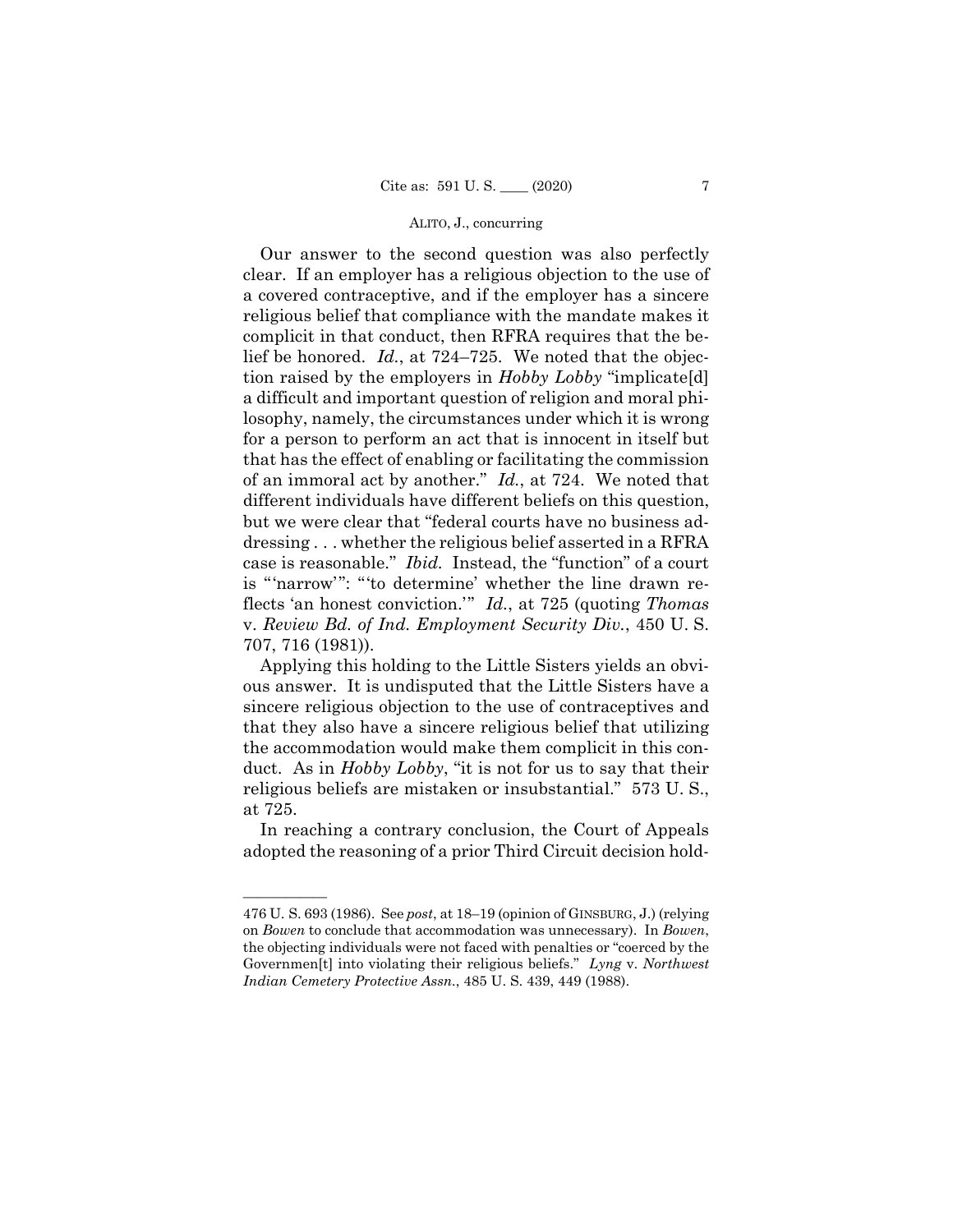## 8 LITTLE SISTERS OF THE POOR SAINTS PETER AND PAUL HOME *v.* PENNSYLVANIA ALITO, J., concurring

 the Little Sisters "'"complicit" in the provision'" of objecteding that "'the submission of the self-certification form'" required by the mandate would not "'trigger or facilitate the provision of contraceptive coverage'" and would not make to services. 930 F. 3d 543, 573 (2019) (quoting *Geneva College* v. *Secretary of U. S. Dept. of Health and Human Servs*., 778 F. 3d 422, 437–438 (CA3 2015), vacated and remanded *sub nom. Zubik*, 578 U. S. \_\_\_).

The position taken by the Third Circuit was similar to that of the Government when *Zubik* was before us. Opposing the position taken by the Little Sisters and others, the Government argued that what the accommodation required was not materially different from simply asking that an objecting party opt out of providing contraceptive coverage with the knowledge that by doing so it would cause a third party to provide that coverage. According to the Government, everything that occurred following the opt-out was a result of governmental action.6

Petitioners disagreed. Their concern was not with notifying the Government that they wished to be exempted from complying with the mandate *per se*,7 but they objected to two requirements that they sincerely believe would make them complicit in conduct they find immoral. First, they took strong exception to the requirement that they maintain and pay for a plan under which coverage for contraceptives would be provided. As they explained, if they "were willing to incur ruinous penalties by dropping their health plans, their insurance companies would have no authority

<sup>—————— 6</sup>See Brief for Respondents in *Zubik* v. *Burwell*, O. T. 2015, Nos. 14– 1418, 14–1453, 14–1505, 15–35, 15–105, 15–119, 15–191, pp. 35–41. 7See Brief for Petitioners in *Zubik* v. *Burwell*, O. T. 2015, Nos. 15–35,

<sup>15–105, 15–119, 15–191,</sup> p. 45.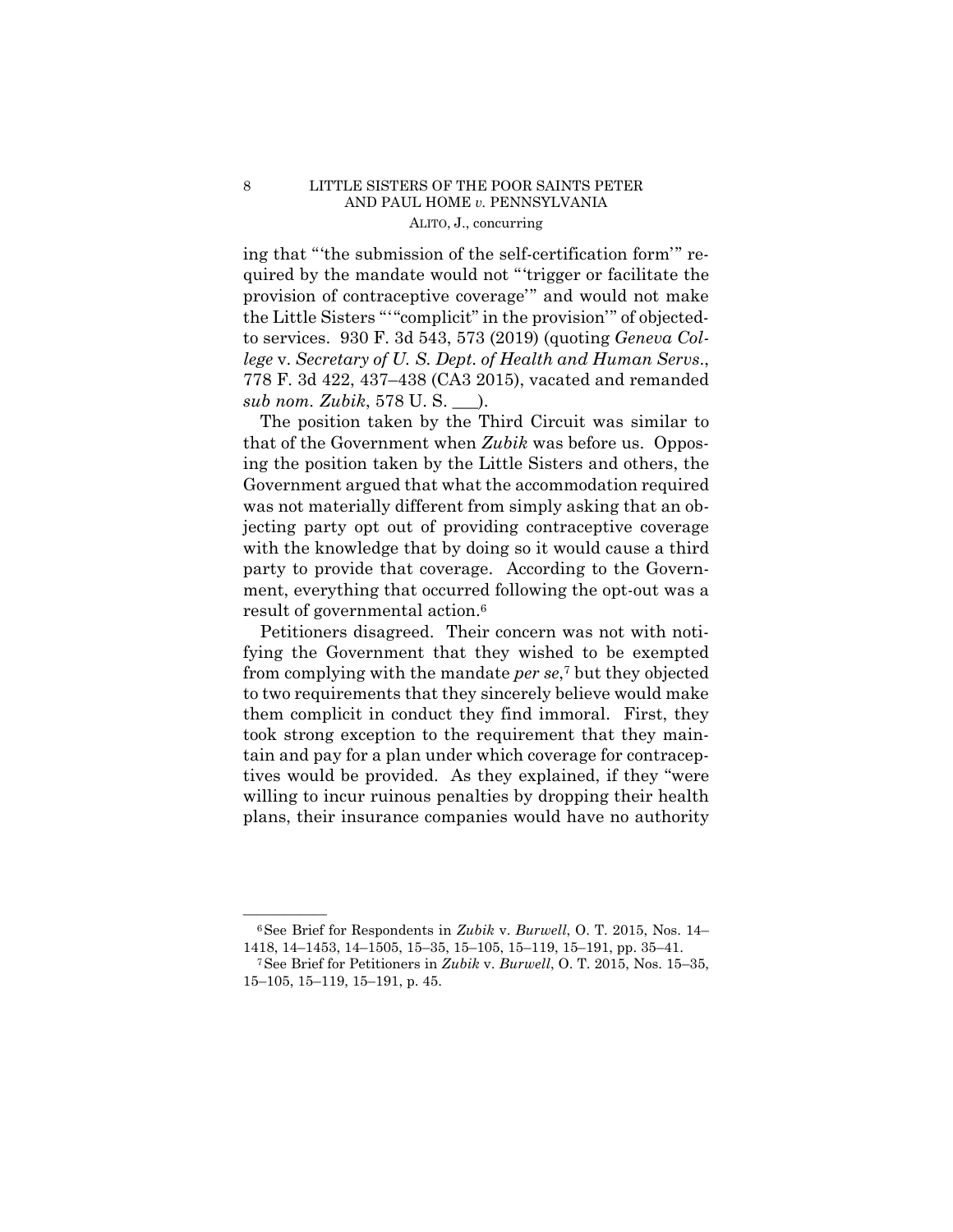## ALITO, J., concurring

or obligation to provide or procure the objectionable coverage for [their] plan beneficiaries."8 Second, they also objected to submission of the self-certification form required by the accommodation because without that certification their plan could not be used to provide contraceptive coverage.9 At bottom, then, the Government and the religious objectors disagreed about the relationship between what the accommodation demanded and the provision of contraceptive coverage.

 Our remand in *Zubik* put these two conflicting interpretations to the test. In response to our request for supplemental briefing, petitioners explained their position in the following terms. "[T]heir religious exercise" would not be "infringed" if they did not have to do anything "'more than contract for a plan that does not include coverage for some or all forms of contraception,' even if their employees receive[d] cost-free contraceptive coverage from the same insurance company."  $578$  U. S., at  $\_\_\$  (slip op., at 3). At the time, the Government thought that it might be possible to achieve this result under the ACA, *ibid*., but subsequent attempts to find a way to do this failed. After great effort, the Government was forced to conclude that it was "not aware of the authority, or of a practical mechanism," for providing contraceptive coverage "specifically to persons covered by an objecting employer, other than by using the employer's plan, issuer, or third party administrator." 83 Fed. Reg. 57545–57546.

The inescapable bottom line is that the accommodation demanded that parties like the Little Sisters engage in conduct that was a necessary cause of the ultimate conduct to which they had strong religious objections. Their situation was the same as that of the conscientious objector in

<sup>—————— 8</sup>Brief for Petitioners in *Zubik* v. *Burwell*, O. T. 2015, Nos. 14–1418, 14–1453, 14–1505, p. 49. 9Brief for Petitioners in *Zubik*, O. T. 2015, Nos. 15–35, 15–105, 15–

<sup>119, 15–191,</sup> at 44.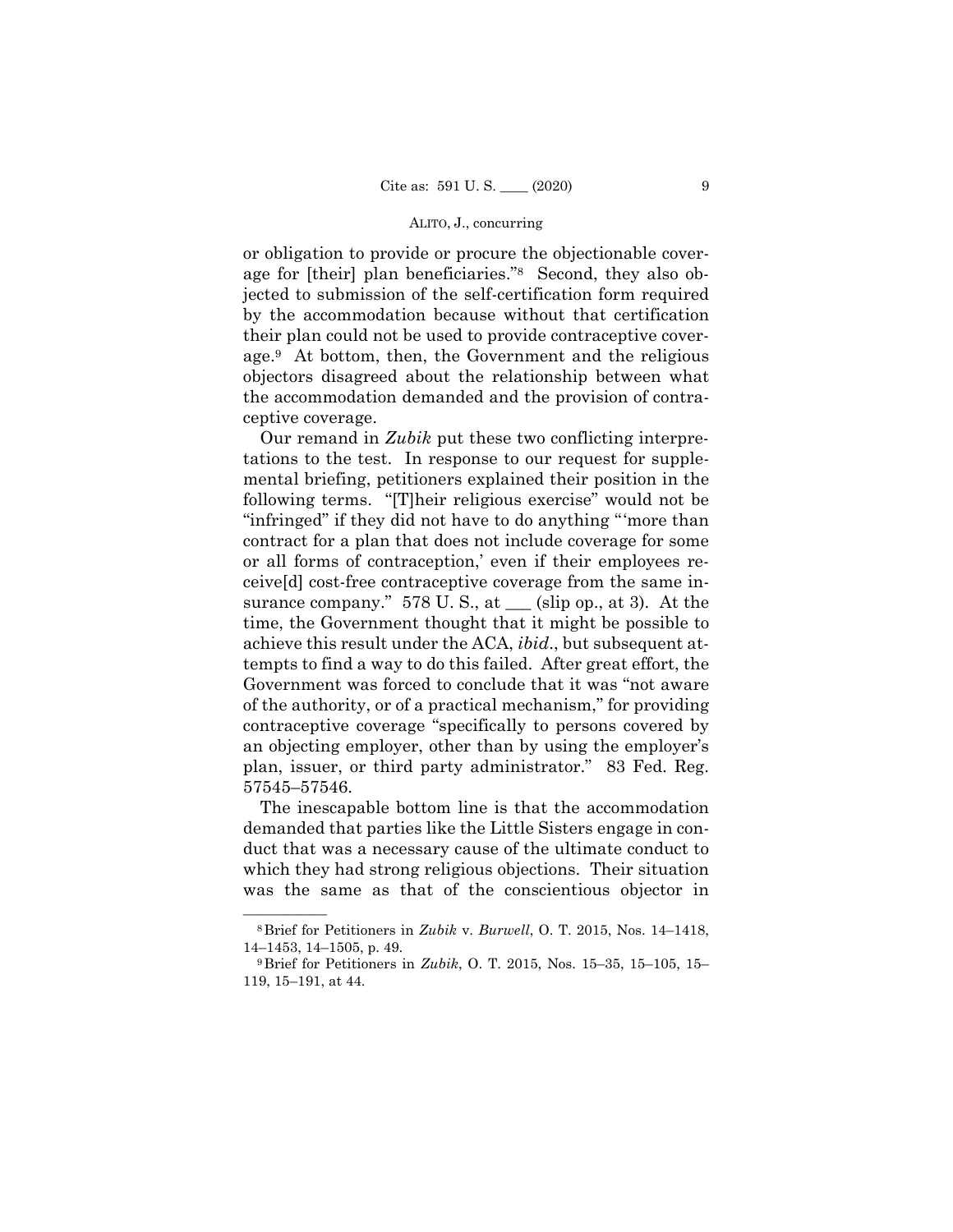## 10 LITTLE SISTERS OF THE POOR SAINTS PETER AND PAUL HOME *v.* PENNSYLVANIA ALITO, J., concurring

*Thomas*, 450 U. S., at 715, who refused to participate in the manufacture of tanks but did not object to assisting in the production of steel used to make the tanks. Where to draw the line in a chain of causation that leads to objectionable conduct is a difficult moral question, and our cases have made it clear that courts cannot override the sincere religious beliefs of an objecting party on that question. See *Hobby Lobby*, 573 U. S., at 723–726; *Thomas*, 450 U. S., at 715–716.

For these reasons, the contraceptive mandate imposes a substantial burden on any employer who, like the Little Sisters, has a sincere religious objection to the use of a listed contraceptive and a sincere religious belief that compliance with the mandate (through the accommodation or otherwise) makes it complicit in the provision to the employer's workers of a contraceptive to which the employer has a religious objection.

 *Compelling interest*. In *Hobby Lobby*, the Government asserted and we assumed for the sake of argument that the Government had a compelling interest in "ensuring that all women have access to all FDA-approved contraceptives without cost sharing." 573 U.S., at 727. Now, the Government concedes that it lacks a compelling interest in providing such access, Reply Brief in No. 19–454, p. 10, and this time, the Government is correct.

In order to show that it has a "compelling interest" within the meaning of RFRA, the Government must clear a high bar. In *Sherbert* v. *Verner*, 374 U. S. 398 (1963), the decision that provides the foundation for the rule codified in RFRA, we said that "'[o]nly the gravest abuses, endangering paramount interest'" could "'give occasion for [a] permissible limitation'" on the free exercise of religion. *Id.*, at 406. Thus, in order to establish that it has a "compelling interest" in providing free contraceptives to all women, the Government would have to show that it would commit one of "the gravest abuses" of its responsibilities if it did not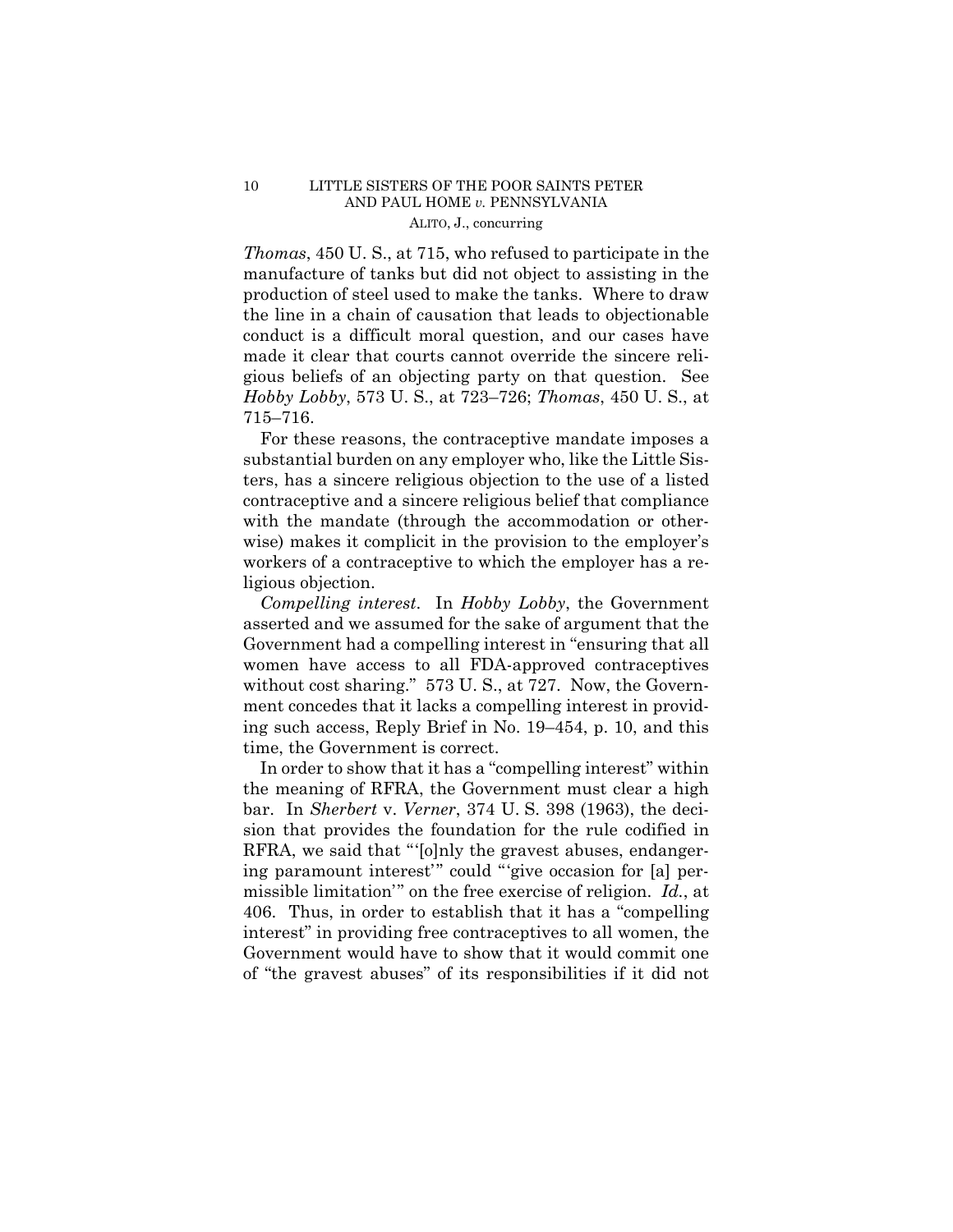## ALITO, J., concurring

furnish free contraceptives to all women.

If we were required to exercise our own judgment on the question whether the Government has an obligation to provide free contraceptives to all women, we would have to take sides in the great national debate about whether the Government should provide free and comprehensive medical care for all. Entering that policy debate would be inconsistent with our proper role, and RFRA does not call on us to express a view on that issue. We can answer the compelling interest question simply by asking whether *Congress*  has treated the provision of free contraceptives to all women as a compelling interest.

 "'[A] law cannot be regarded as protecting an interest "of the highest order" . . . when it leaves appreciable damage to that supposedly vital interest unprohibited.'" *Church of Lukumi Babalu Aye, Inc.* v. *Hialeah*, 508 U. S. 520, 547 (1993). Thus, in considering whether Congress has manifested the view that it has a compelling interest in providing free contraceptives to all women, we must take into account "exceptions" to this asserted "'rule of general applicability.'" *Gonzales* v. *O Centro Espírita Beneficente União do Vegetal*, 546 U. S. 418, 436 (2006) (quoting  $§2000bb-1(a)$ . And here, there are exceptions aplenty. The ACA—which fails to ensure that millions of women have access to free contraceptives—unmistakably shows that Congress, at least to date, has not regarded this interest as compelling.

First, the ACA does not provide contraceptive coverage for women who do not work outside the home. If Congress thought that there was a compelling need to make free contraceptives available for all women, why did it make no provision for women who do not receive a paycheck? Some of these women may have a greater need for free contraceptives than do women in the work force.

Second, if Congress thought that there was a compelling need to provide cost-free contraceptives for all working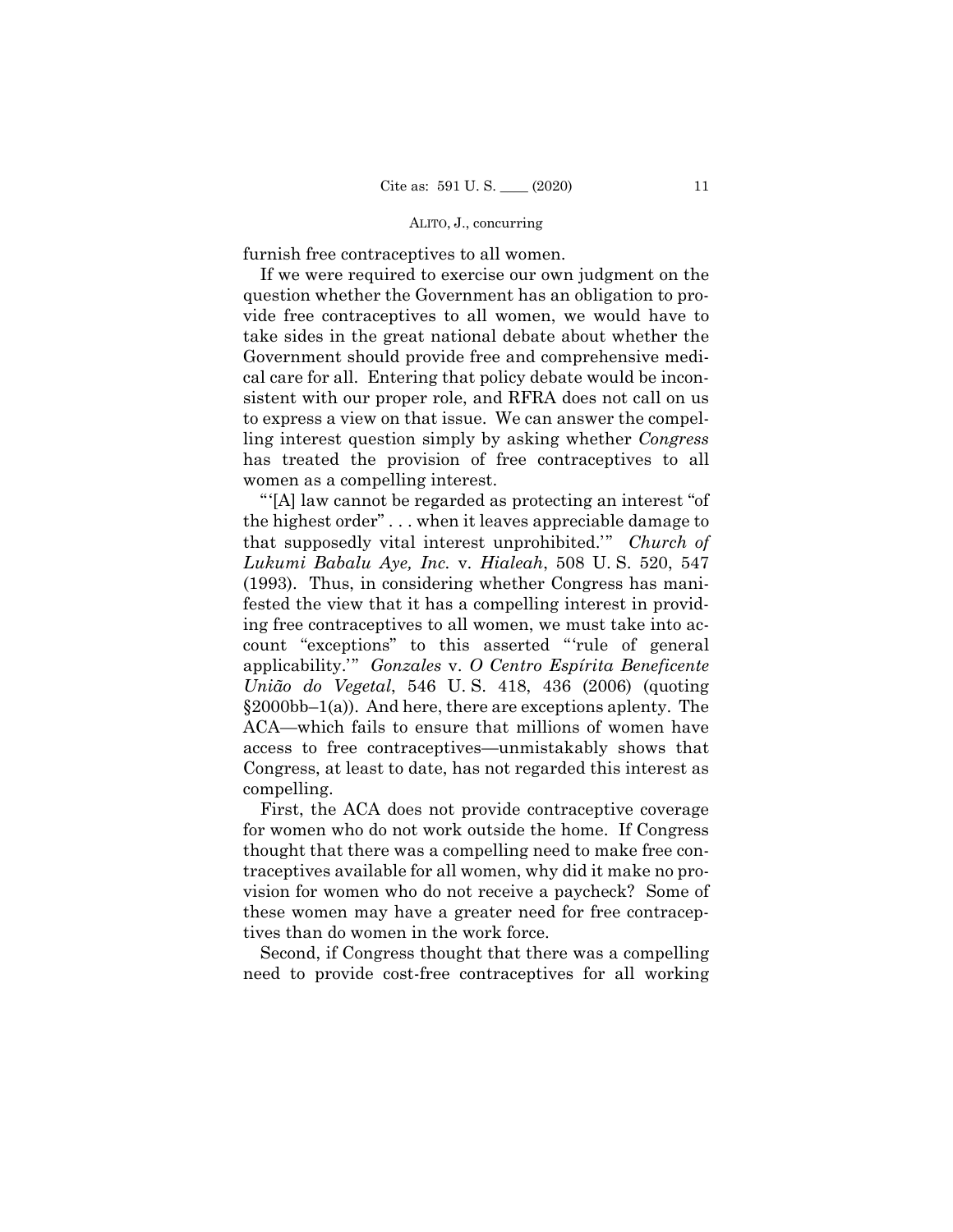# 12 LITTLE SISTERS OF THE POOR SAINTS PETER AND PAUL HOME *v.* PENNSYLVANIA ALITO, J., concurring

women, why didn't Congress mandate that coverage in the ACA itself? Why did it leave it to HRSA to decide whether to require such coverage *at all*?

Third, the ACA's very incomplete coverage speaks volumes. The ACA "exempts a great many employers from most of its coverage requirements." *Hobby Lobby*, 573 U. S., at 699. "[E]mployers with fewer than 50 employees are not required to provide" any form of health insurance, and a number of large employers with "'grandfathered'" plans need not comply with the contraceptive mandate. *Ibid.*; see 26 U. S. C. §4980H(c)(2); 42 U. S. C. §18011. According to a recent survey, 13% of the 153 million Americans with employer-sponsored health insurance are enrolled in a grandfathered plan, while only 56% of small firms provide health insurance. Kaiser Family Foundation, Employer Health Benefits: 2019 Annual Survey 7, 44, 209 (2019). In *Hobby Lobby*, we wrote that "the contraceptive mandate 'presently does not apply to tens of millions of people,'" 573 U. S., at 700, and it appears that this is still true apart from the religious exemption.10

Fourth, the Court's recognition in today's decision that the ACA authorizes the creation of exemptions that go beyond anything required by the Constitution provides further evidence that Congress did not regard the provision of cost-free contraceptives to all women as a compelling interest.

Moreover, the regulatory exemptions created by the Departments and HRSA undermine any claim that the agencies themselves viewed the provision of contraceptive coverage as sufficiently compelling. From the outset, the church exemption has applied to churches, their integrated

 by the religious exemption. 83 Fed. Reg. 57578, 57581.  $^{10}$ In contrast, the Departments estimated that plans covering 727,000 people would take advantage of the religious exemption, and thus that between 70,500 and 126,400 women of childbearing age would be affected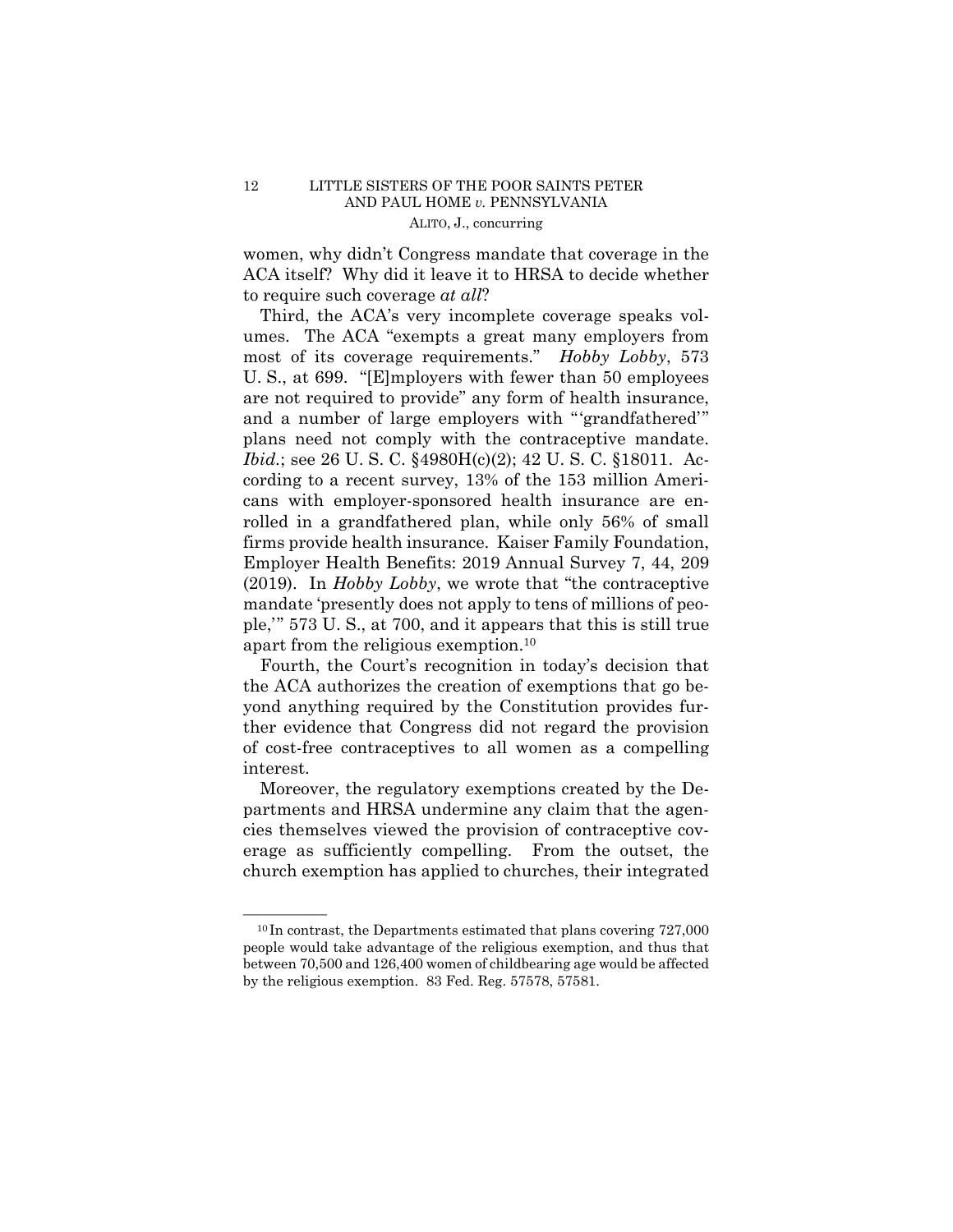### ALITO, J., concurring

auxiliaries, and associations. 76 Fed. Reg. 46623. And because of the way the accommodation operates under the Employee Retirement Income Security Act of 1974, the Departments treated a number of self-insured non-profit organizations established by churches or associations of churches, including religious universities and hospitals, as "effectively exempted" from the contraceptive mandate as well. Brief for Petitioners in No. 19–454, p. 4. The result was a complex and sometimes irrational pattern of exemptions.

The dissent frames the allegedly compelling interest served by the mandate in different terms—as an interest in providing "seamless" cost-free coverage, *post*, at 1, 14, 21 (opinion of GINSBURG, J.)––but this is an even weaker argument. What "seamless" coverage apparently means is coverage under the insurance plan furnished by a woman's employer. So as applied to the Little Sisters, the dissent thinks that it would be a grave abuse if an employee wishing to obtain contraceptives had to take any step that would not be necessary if she wanted to obtain any other medical service. See *post*, at 16–17. Apparently, it would not be enough if the Government sent her a special card that could be presented at a pharmacy to fill a prescription for contraceptives without any out-of-pocket expense. Nor would it be enough if she were informed that she could obtain free contraceptives by going to a conveniently located government clinic. Neither of those alternatives would provide "seamless coverage," and thus, according to the dissent, both would be insufficient. Nothing short of capitulation on the part of the Little Sisters would suffice.

This argument is inconsistent with any reasonable understanding of the concept of a "compelling interest." It is undoubtedly convenient for employees to obtain all types of medical care and all pharmaceuticals under their general health insurance plans, and perhaps there are women whose personal situation is such that taking any additional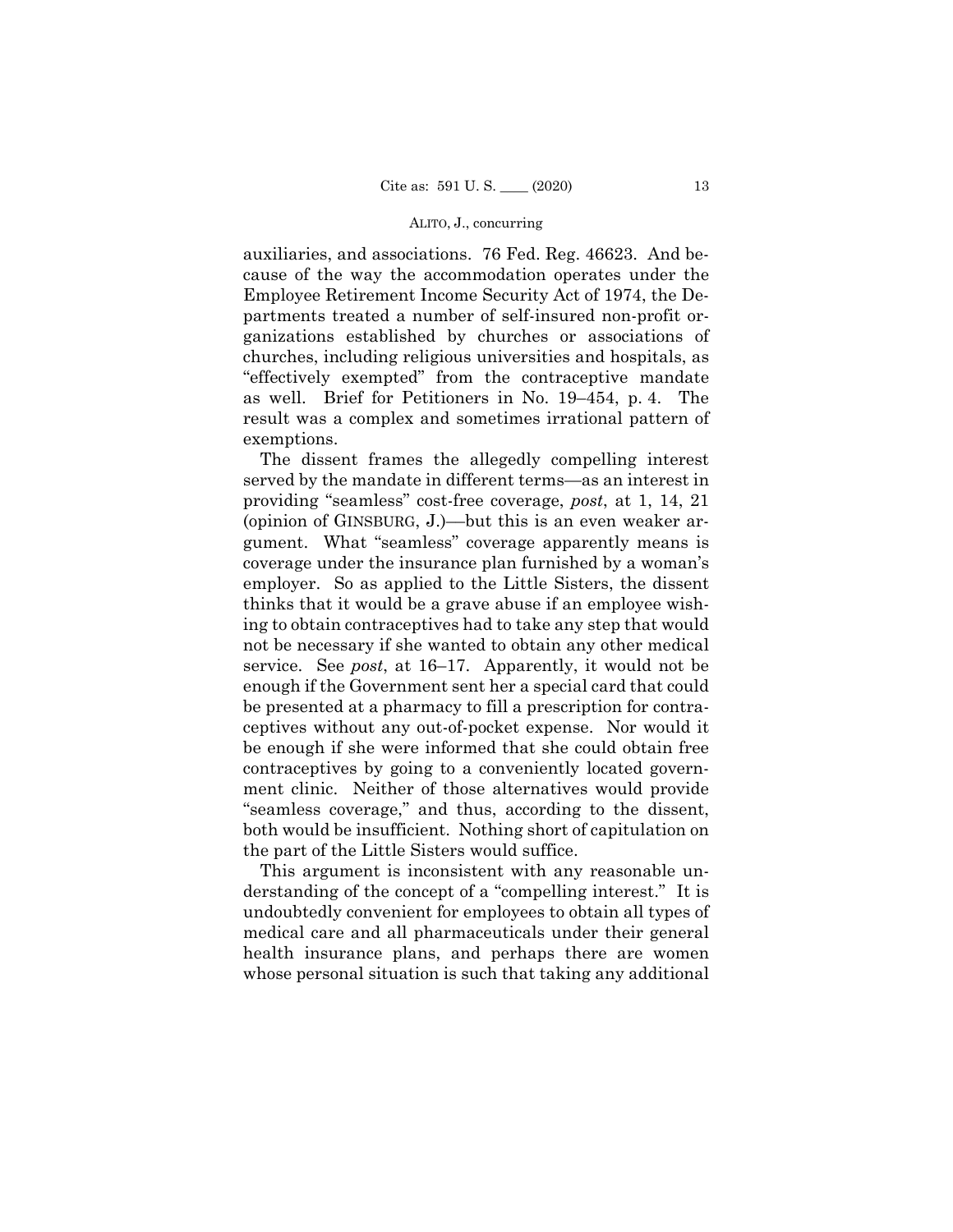## 14 LITTLE SISTERS OF THE POOR SAINTS PETER AND PAUL HOME *v.* PENNSYLVANIA ALITO, J., concurring

steps to secure contraceptives would be a notable burden. But can it be said that all women or all working women have a compelling need for this convenience?

The ACA does not provide "seamless" coverage for all forms of medical care. Take the example of dental care. Although lack of dental care can cause great pain and may lead to serious health problems, the ACA does not require that a plan cover dental services. Millions of employees must secure separate dental insurance or pay dentist bills out of their own pockets.

In short, it is undoubtedly true that the contraceptive mandate provides a benefit that many women may find highly desirable, but Congress's enactments show that it has not regarded the provision of free contraceptives or the furnishing of "seamless" coverage as "compelling."

 standard. *Hobby Lobby*, 573 U. S., at 728. To meet this *Least restrictive means*. Even if the mandate served a compelling interest, the accommodation still would not satisfy the "exceptionally demanding" least-restrictive-means standard, the Government must "sho[w] that it lacks other means of achieving its desired goal without imposing a substantial burden on the exercise of religion." *Ibid.*; see also *Holt* v. *Hobbs*, 574 U. S. 352, 365 (2015) ("'[I]f a less restrictive means is available for the Government to achieve its goals, the Government must use it'").

 under their health-insurance policies." *Ibid.* In the context In *Hobby Lobby*, we observed that the Government has "other means" of providing cost-free contraceptives to women "without imposing a substantial burden on the exercise of religion by the objecting parties." 573 U. S., at 728. "The most straightforward way," we noted, "would be for the Government to assume the cost of providing the . . . contraceptives . . . to any women who are unable to obtain them of federal funding for health insurance, the cost of such a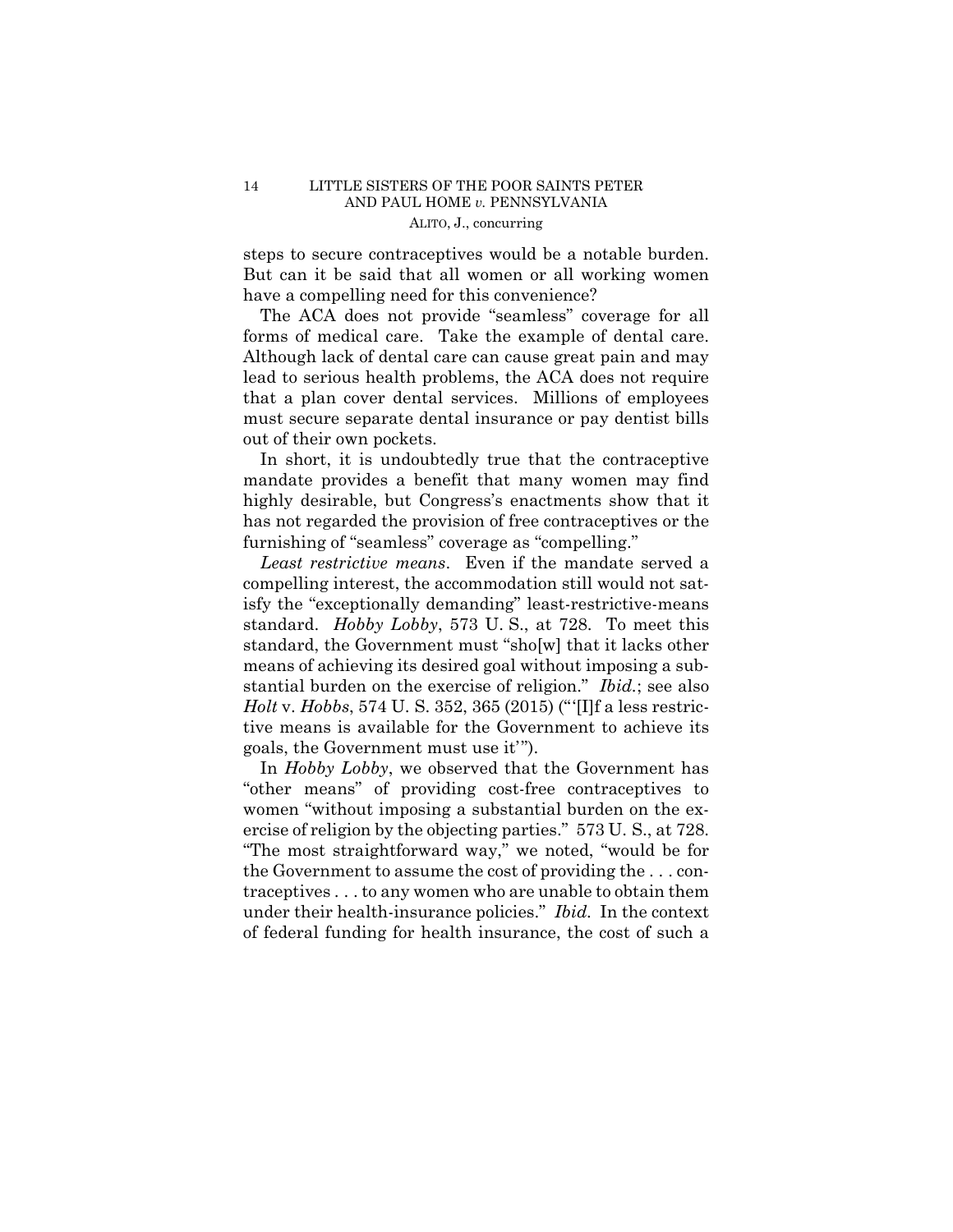## ALITO, J., concurring

program would be "minor." *Id.*, at 729.11

The Government argued that we should not take this option into account because it lacked statutory authority to create such a program, see *ibid.*, but we rejected that argument, *id.*, at 729–730. Certainly, Congress could create such a program if it thought that providing cost-free contraceptives to all women was a matter of "paramount" concern.

As the Government now points out, Congress has taken steps in this direction. "[E]xisting federal, state, and local programs," including Medicaid, Title X, and Temporary Assistance for Needy Families, already "provide free or subsidized contraceptives to low-income women." Brief for Petitioners in No. 19–454, at 27; see also 83 Fed. Reg. 57548,  $57551$  (discussing programs).<sup>12</sup> And many women who

 $^{11}$  In 2019, the Government is estimated to have spent \$737 billion subsidizing health insurance for individuals under the age of 65; \$287 billion of that went to employment-related coverage. CBO, Federal Subsidies for Health Insurance for People Under Age 65: 2019 to 2029, pp. 15–16 (2019). While the cost of contraceptive methods varies, even assuming the most expensive options, which range around \$1,000 a year, the cost of providing this coverage to the 126,400 women who are estimated to be impacted by the religious exemption would be \$126.4 million. See Kosova, National Women's Health Network, How Much Do Different Kinds of Birth Control Cost Without Insurance? (Nov. 17, 2017), http:// nwhn.org/much-different-kinds-birth-control-cost-without-insurance/ (discussing contraceptive methods ranging from \$240 to \$1,000 per year); 83 Fed. Reg. 57581 (estimating that up to 126,400 women will be affected by the religious exemption).<br><sup>12</sup>The Government recently amended the definitions for Title X's fam-

ily planning program to help facilitate access to contraceptives for women who work for an employer invoking the religious and moral exemptions. See 84 Fed. Reg. 7734 (2019). These definitions now provide that "for the purpose of considering payment for contraceptive services only," a "low income family" "includes members of families whose annual income" would otherwise exceed the threshold "where a woman has health insurance coverage through an employer ... [with] a sincerely held religious or moral objection to providing such [contraceptive] coverage." 42 CFR §59.2(2).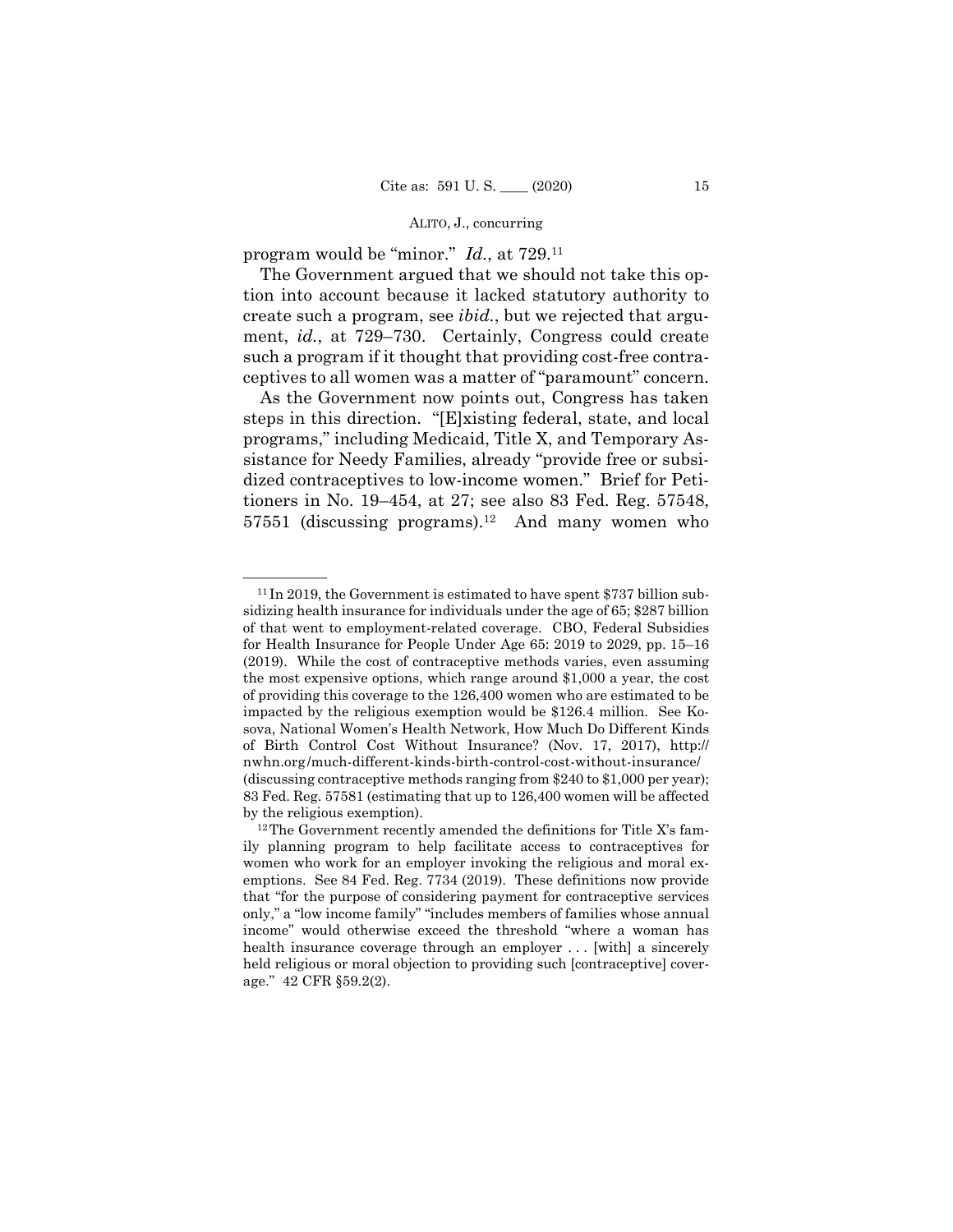## 16 LITTLE SISTERS OF THE POOR SAINTS PETER AND PAUL HOME *v.* PENNSYLVANIA ALITO, J., concurring

work for employers who have religious objections to the contraceptive mandate may be able to receive contraceptive coverage through a family member's health insurance plan.

In sum, the Departments were right to conclude that applying the accommodation to sincere religious objectors violates RFRA. See *id.*, at 57546. All three prongs of the RFRA analysis—substantial burden, compelling interest, and least restrictive means—necessitate this answer.

# III

Once it was apparent that the accommodation ran afoul of RFRA, the Government was required to eliminate the violation. RFRA does not specify the precise manner in which a violation must be remedied; it simply instructs the Government to avoid "substantially burden[ing]" the "exercise of religion"—*i.e.*, to eliminate the violation. §2000bb–1(a); see also  $\S 2000bb-1(c)$  (providing for "appropriate relief" in judicial suit). Thus, in *Hobby Lobby*, once we held that application of the mandate to the objecting parties violated RFRA, we left it to the Departments to decide how best to rectify this problem. See 573 U. S., at 736; 79 Fed. Reg. 51118 (2014) (proposing to modify the accommodation to extend it to closely held corporations in light of *Hobby Lobby*); 80 Fed. Reg. 41324 (final rule explaining that "[t]he Departments believe that the definition adopted in these regulations complies with and goes beyond what is required by RFRA and *Hobby Lobby*").

The same principle applies here. Once it is recognized that the prior accommodation violated RFRA in some of its applications, it was incumbent on the Departments to eliminate those violations, and they had discretion in crafting what they regarded as the best solution.

The solution they devised cures the problem, and it is not clear that any narrower exemption would have been sufficient with respect to parties with religious objections to the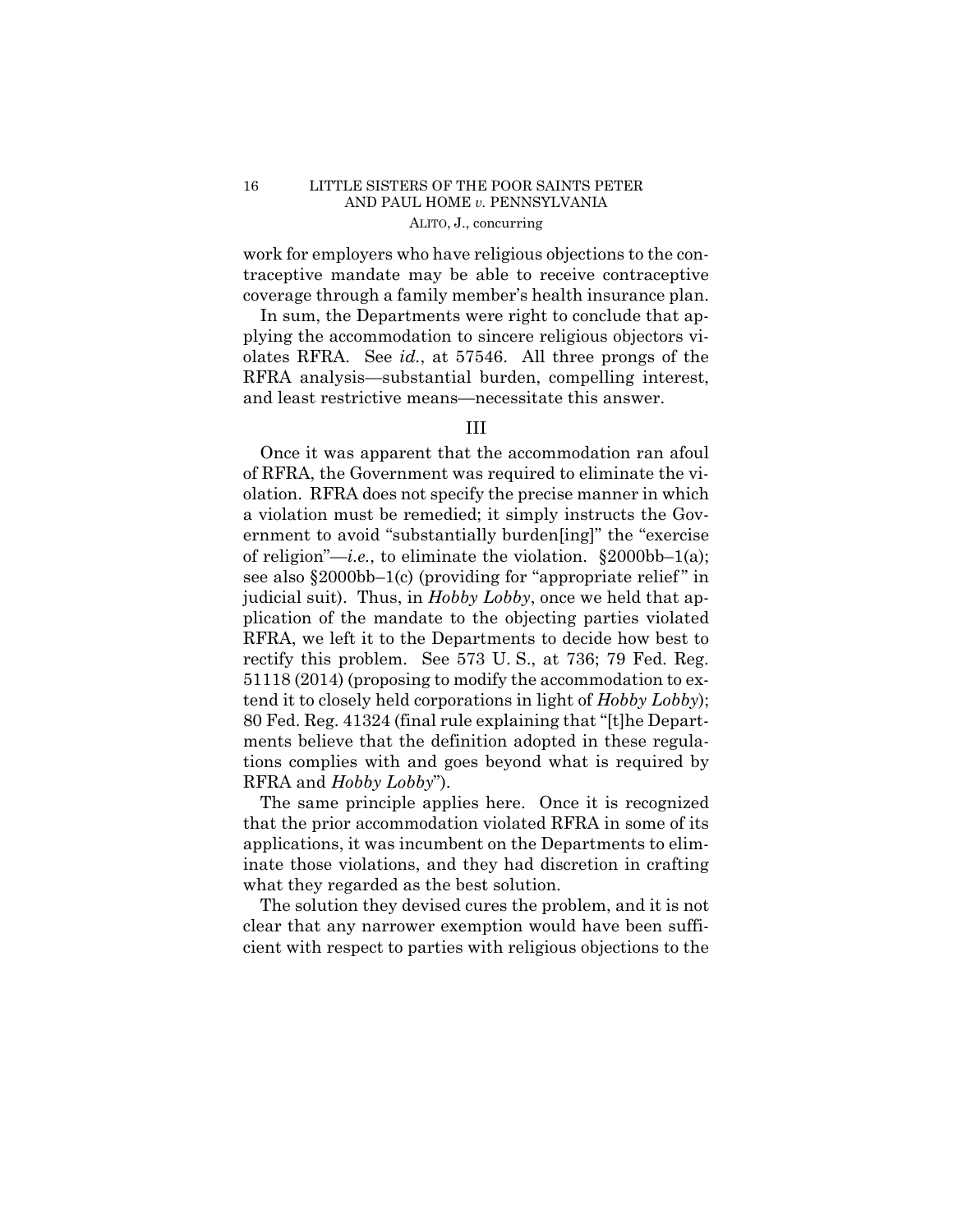### ALITO, J., concurring

accommodation. As noted, after great effort, the Government concluded that it was not possible to solve the problem without using an "employer's plan, issuer, or third party administrator." 83 Fed. Reg. 57546. As a result, the Departments turned to the current rule, under which an objecting party must certify that it "objects, based on its sincerely held religious beliefs, to its establishing, maintaining, providing, offering, or arranging for (as applicable)" either "[c]overage or payments for some or all contraceptive services" or "[a] plan, issuer, or third party administrator that provides or arranges such coverage or payments." 45 CFR  $\S$ §147.132(a)(2)(i)–(ii).

The States take exception to the new religious rule on several grounds. First, they complain that it grants an exemption to some employers who were satisfied with the prior accommodation, but there is little basis for this argument. An employer who is satisfied with the accommodation may continue to operate under that regime. See §§147.131(c)–(d); 83 Fed. Reg. 57569–57571. And unless an employer has a religious objection to the accommodation, it is unclear why an employer would give it up. The accommodation does not impose any cost on an employer, and it provides an added benefit for the employer's work force.

The States also object to the new rule because it makes exemptions available to publicly traded corporations, but the Government is "not aware" of any publicly traded corporations that object to compliance with the mandate. *Id.*, at 57562. For all practical purposes, therefore, it is not clear that the new rule's provisions concerning entities that object to the mandate on religious grounds go any further than necessary to bring the mandate into compliance with RFRA.

In any event, while RFRA requires the Government to employ the least restrictive means of furthering a compelling interest that burdens religious belief, it does not re-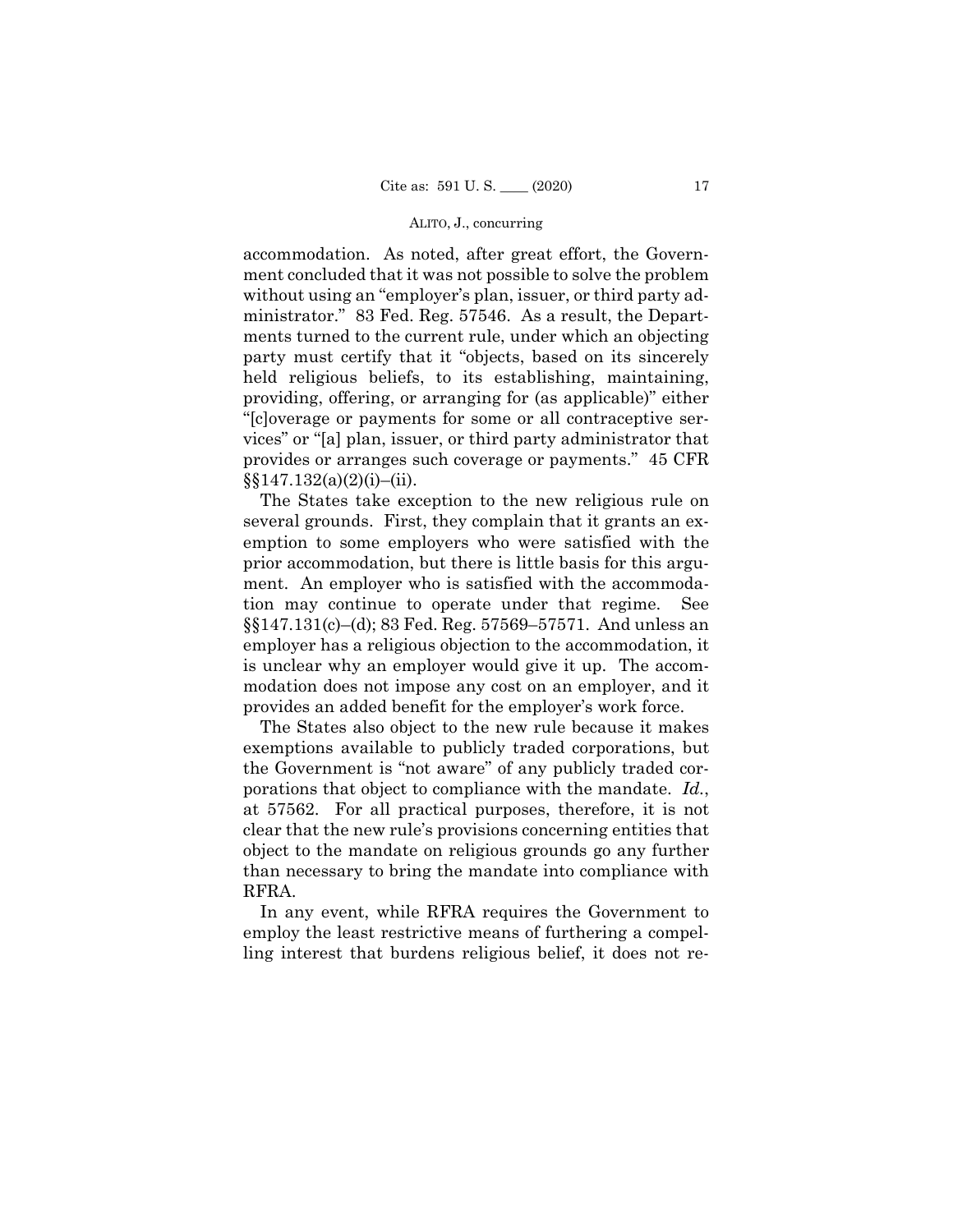## 18 LITTLE SISTERS OF THE POOR SAINTS PETER AND PAUL HOME *v.* PENNSYLVANIA ALITO, J., concurring

quire the converse—that an accommodation of religious belief be narrowly tailored to further a compelling interest. The latter approach, which is advocated by the States, gets RFRA entirely backwards. See Brief for Respondents 45 ("RFRA could require the religious exemption only if it was the least restrictive means of furthering [the Government's compelling interest]"). Nothing in RFRA requires that a violation be remedied by the narrowest permissible corrective.

 Needless to say, the remedy for a RFRA problem cannot violate the Constitution, but the new rule does not have that effect. The Court has held that there is a constitutional right to purchase and use contraceptives. *Griswold* v. *Connecticut*, 381 U. S. 479 (1965); *Carey* v. *Population Services Int'l*, 431 U. S. 678 (1977). But the Court has never held that there is a constitutional right to free contraceptives.

 The dissent and the court below suggest that the new rule is improper because it imposes burdens on the employees of entities that the rule exempts, see *post*, at 14–17; 930 F. 3d, at 573–574,13 but the rule imposes no such burden. A woman who does not have the benefit of contraceptive coverage under her employer's plan is not the victim of a burden imposed by the rule or her employer. She is simply not the beneficiary of something that federal law does not provide. She is in the same position as a woman who does not work outside the home or a woman whose health insurance

<sup>&</sup>lt;sup>13</sup> Both the dissent and the court below refer to the statement in *Cutter* v. *Wilkinson*, 544 U. S. 709, 720 (2005), that "courts must take adequate account of the burdens a requested accommodation may impose on nonbeneficiaries," but that statement was made in response to the argument that RFRA's twin, the Religious Land Use and Institutionalized Persons Act, 42 U. S. C. §2000cc *et seq.*, violated the Establishment Clause. The only case cited by *Cutter* in connection with this statement, *Estate of Thornton v. Caldor, Inc.,* 472 U. S. 703 (1985), involved a religious accommodation that the Court held violated the Establishment Clause. Before this Court, the States do not argue––and there is no basis for an argument—that the new rule violates that Clause.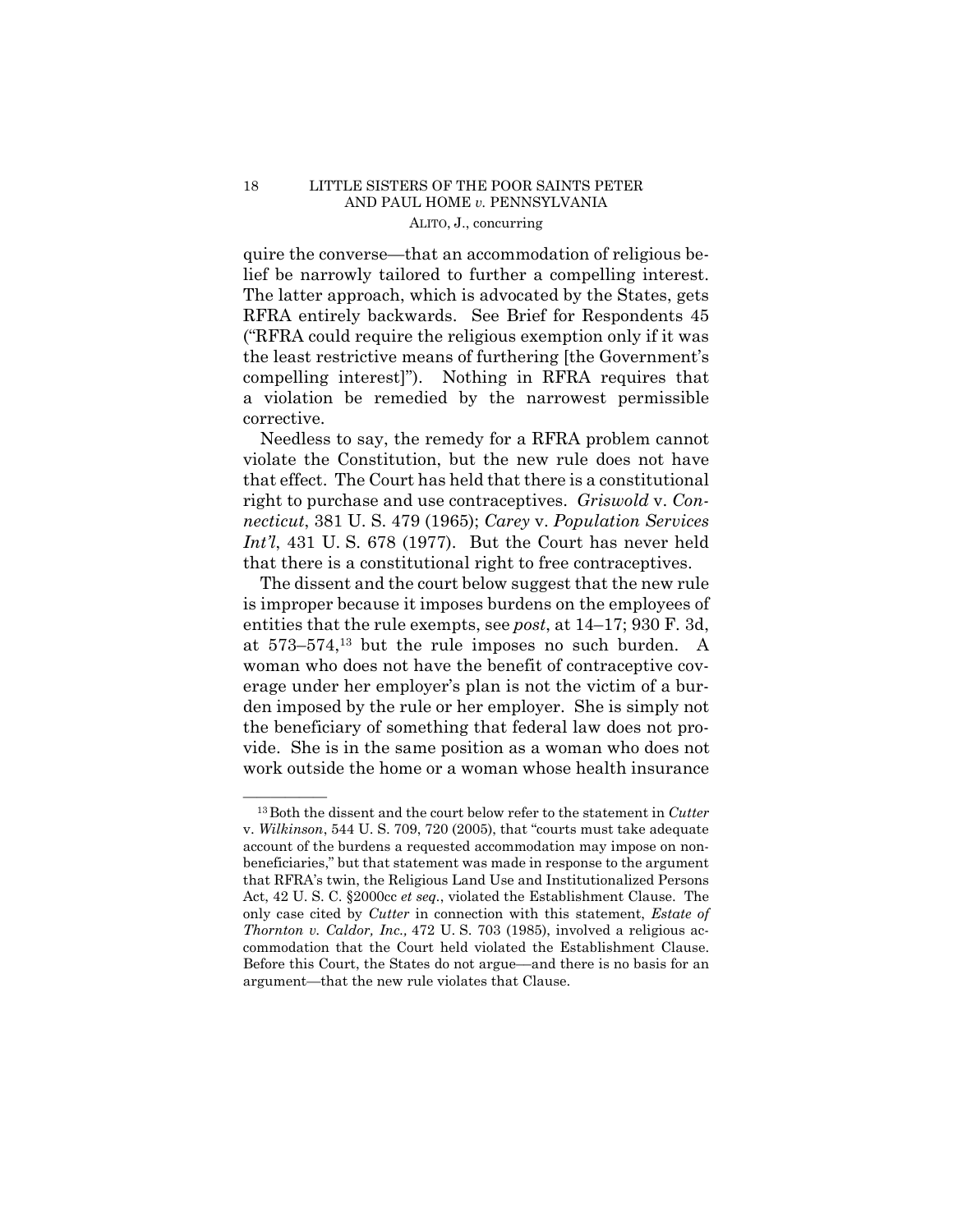# ALITO, J., concurring

is provided by a grandfathered plan that does not pay for contraceptives or a woman who works for a small business that may not provide any health insurance at all.

\* \* \*

I would hold not only that it was appropriate for the Departments to consider RFRA, but also that the Departments were required by RFRA to create the religious exemption (or something very close to it). I would bring the Little Sisters' legal odyssey to an end.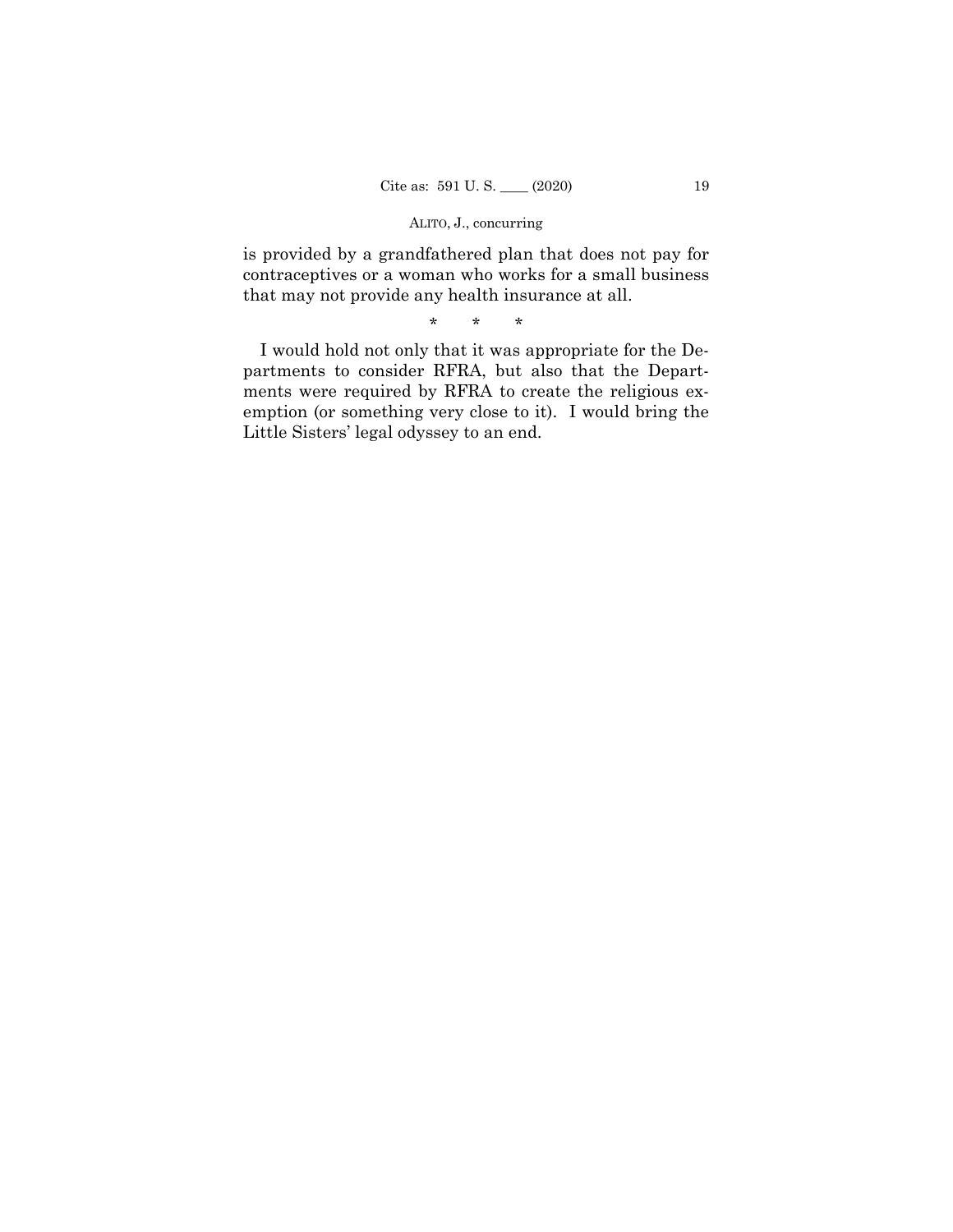KAGAN, J., concurring KAGAN, J., concurring in judgment

## $\frac{1}{2}$  ,  $\frac{1}{2}$  ,  $\frac{1}{2}$  ,  $\frac{1}{2}$  ,  $\frac{1}{2}$  ,  $\frac{1}{2}$  ,  $\frac{1}{2}$ **SUPREME COURT OF THE UNITED STATES**

## $\frac{1}{2}$  ,  $\frac{1}{2}$  ,  $\frac{1}{2}$  ,  $\frac{1}{2}$  ,  $\frac{1}{2}$  ,  $\frac{1}{2}$ Nos. 19–431 and 19–454

# LITTLE SISTERS OF THE POOR SAINTS PETER AND PAUL HOME, PETITIONER 19–431 *v.*

# PENNSYLVANIA, ET AL.

# DONALD J. TRUMP, PRESIDENT OF THE UNITED STATES, ET AL., PETITIONERS 19–454 *v.*

# PENNSYLVANIA, ET AL.

# ON WRITS OF CERTIORARI TO THE UNITED STATES COURT OF APPEALS FOR THE THIRD CIRCUIT

## [July 8, 2020]

 JUSTICE KAGAN, with whom JUSTICE BREYER joins, concurring in the judgment.

I would uphold HRSA's statutory authority to exempt certain employers from the contraceptive-coverage mandate, but for different reasons than the Court gives. I also write separately because I question whether the exemptions can survive administrative law's demand for reasoned decisionmaking. That issue remains open for the lower courts to address.

The majority and dissent dispute the breadth of the delegation in the Women's Health Amendment to the ACA. The Amendment states that a health plan or insurer must offer coverage for "preventive care and screenings . . . as provided for in comprehensive guidelines supported by [HRSA] for purposes of this paragraph." 42 U. S. C. §300gg–  $13(a)(4)$ . The disputed question is just what HRSA can "provide for." Both the majority and the dissent agree that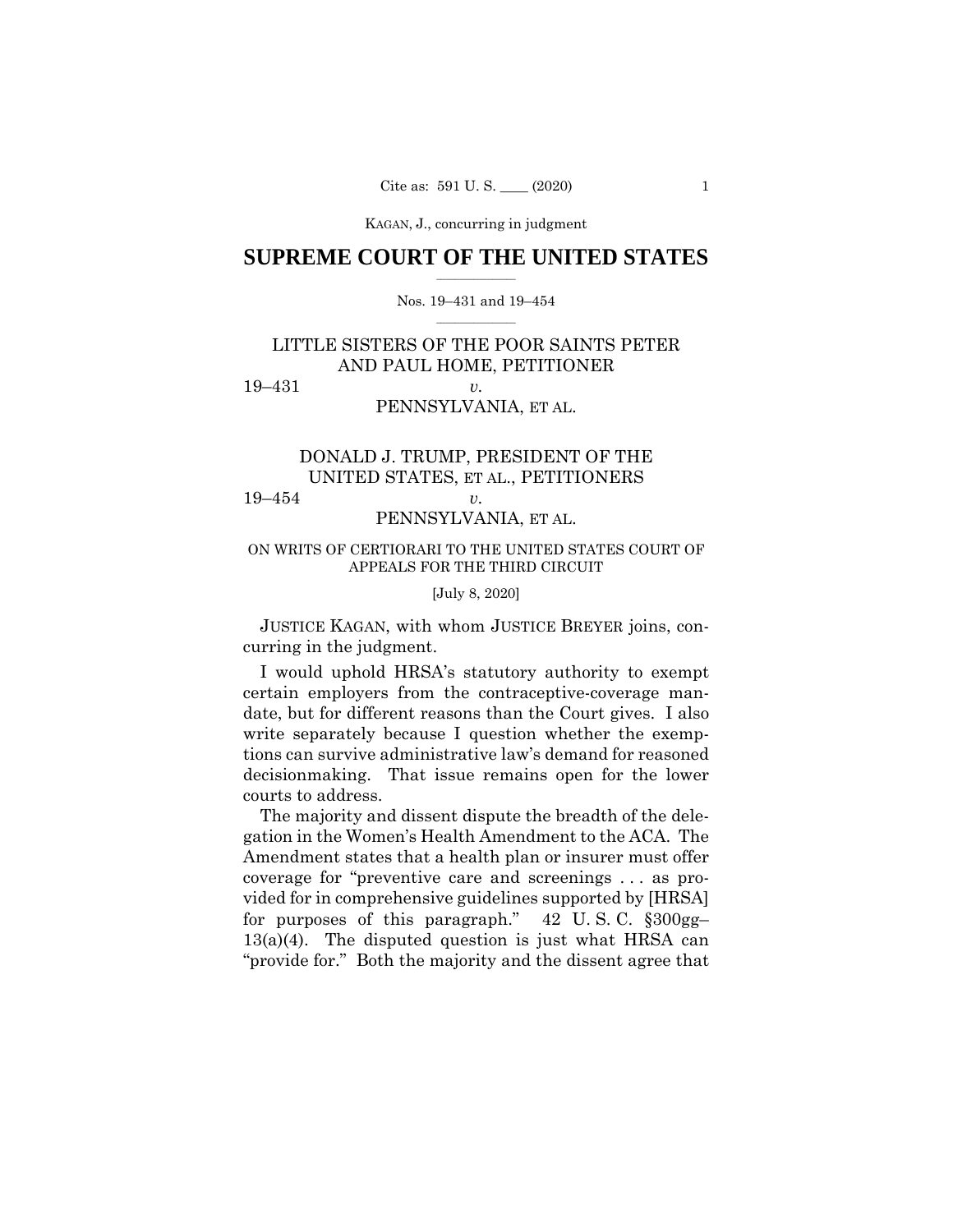# 2 LITTLE SISTERS OF THE POOR SAINTS PETER AND PAUL HOME *v.* PENNSYLVANIA KAGAN, J., concurring in judgment

HRSA's guidelines can differentiate among preventive services, mandating coverage of some but not others. The opinions disagree about whether those guidelines can also differentiate among health plans, exempting some but not others from the contraceptive-coverage requirement. On that question, all the two opinions have in common is equal certainty they are right. Compare *ante,* at 16 (majority opinion) (Congress "enacted expansive language offer[ing] no indication whatever that the statute limits what HRSA can designate as preventive care and screenings or who must provide that coverage" (internal quotation marks omitted)), with *post,* at 9 (GINSBURG, J., dissenting) ("Nothing in [the statute] accord[s] HRSA authority" to decide "*who* must provide coverage" (internal quotation marks omitted; emphasis in original)).

Try as I might, I do not find that kind of clarity in the statute. Sometimes when I squint, I read the law as giving HRSA discretion over all coverage issues: The agency gets to decide who needs to provide what services to women. At other times, I see the statute as putting the agency in charge of only the "what" question, and not the "who." If I had to, I would of course decide which is the marginally better reading. But *Chevron* deference was built for cases like these. See *Chevron U. S. A. Inc.* v. *Natural Resources Defense Council, Inc.*, 467 U. S. 837, 842–843 (1984); see also *Arlington* v. *FCC*, 569 U. S. 290, 301 (2013) (holding that *Chevron* applies to questions about the scope of an agency's statutory authority). *Chevron* instructs that a court facing statutory ambiguity should accede to a reasonable interpretation by the implementing agency. The court should do so because the agency is the more politically accountable actor. See 467 U. S., at 865–866. And it should do so because the agency's expertise often enables a sounder assessment of which reading best fits the statutory scheme. See *id.,* at 865.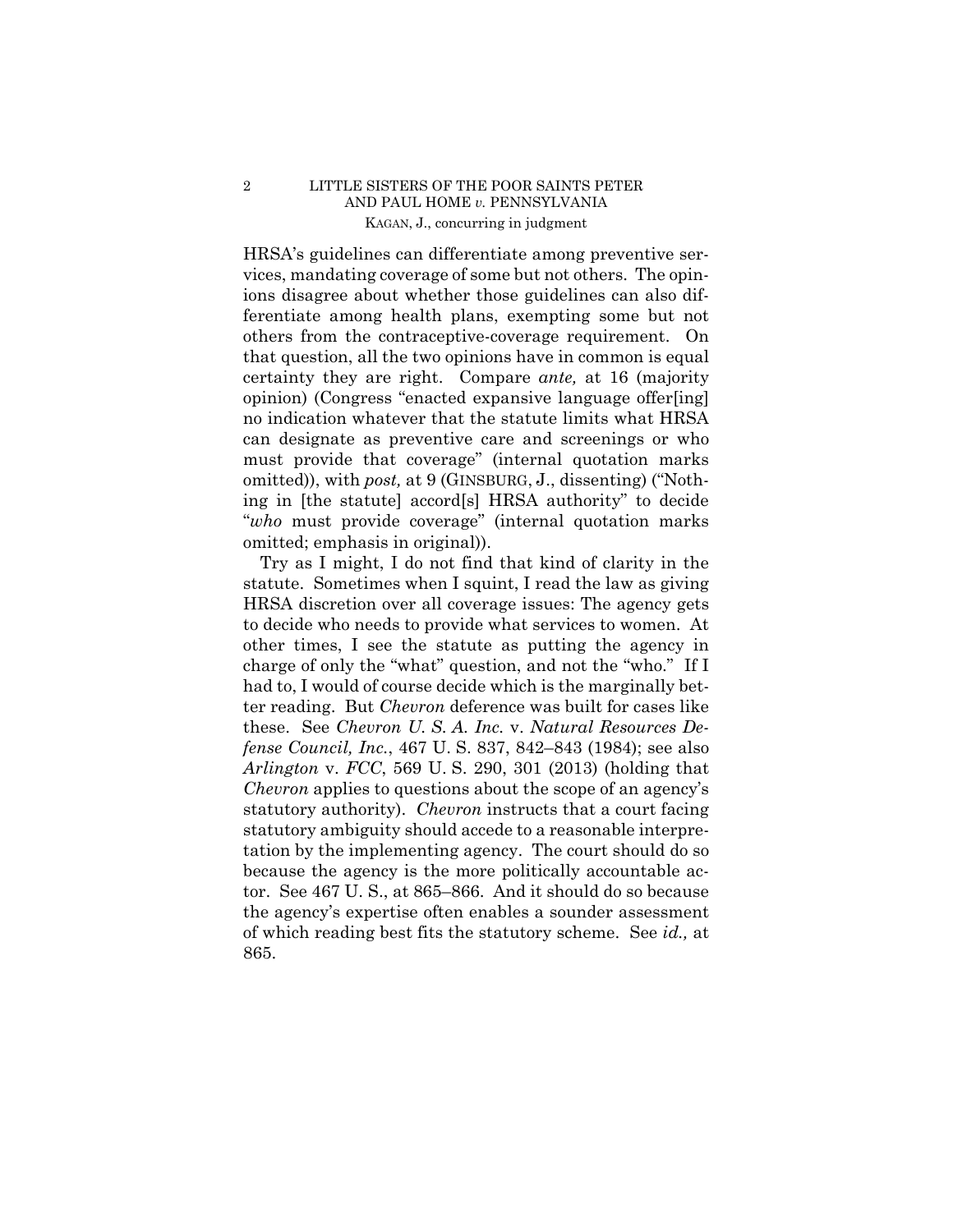### KAGAN, J., concurring in judgment

Here, the Departments have adopted the majority's reading of the statutory delegation ever since its enactment. Over the course of two administrations, the Departments have shifted positions on many questions involving the Women's Health Amendment and the ACA more broadly. But not on whether the Amendment gives HRSA the ability to create exemptions to the contraceptive-coverage mandate. HRSA adopted the original church exemption on the same capacious understanding of its statutory authority as the Departments endorse today. See 76 Fed. Reg. 46623 (2011) ("In the Departments' view, it is appropriate that HRSA, in issuing these Guidelines, takes into account the effect on the religious beliefs of certain religious employers if coverage of contraceptive services were required").1 While the exemption itself has expanded, the Departments' reading of the statutory delegation—that the law gives HRSA discretion over the "who" question—has remained the same. I would defer to that longstanding and reasonable interpretation.

But that does not mean the Departments should prevail when these cases return to the lower courts. The States challenged the exemptions not only as outside HRSA's statutory authority, but also as "arbitrary [and] capricious." 5

<sup>&</sup>lt;sup>1</sup>The First Amendment cannot have separately justified the church exemption, as the dissent suggests. See *post*, at 12–13 (opinion of GINSBURG, J.). That exemption enables a religious institution to decline to provide contraceptive coverage to *all* its employees, from a minister to a building custodian. By contrast, the so-called ministerial exception of the First Amendment (which the dissent cites, see *post*, at 13) extends only to *select* employees, having ministerial status. See *Our Lady of Guadalupe School* v. *Morrissey-Berru*, 591 U. S. \_\_\_, \_\_\_ (2020) (slip op., at 14–16); *Hosanna-Tabor Evangelical Lutheran Church and School* v. *EEOC*, 565 U. S. 171, 190 (2012). (Too, this Court has applied the ministerial exception only to protect religious institutions from employment discrimination suits, expressly reserving whether the exception excuses their non-compliance with other laws. See *id.*, at 196.) And there is no general constitutional immunity, over and above the ministerial exception, that can protect a religious institution from the law's operation.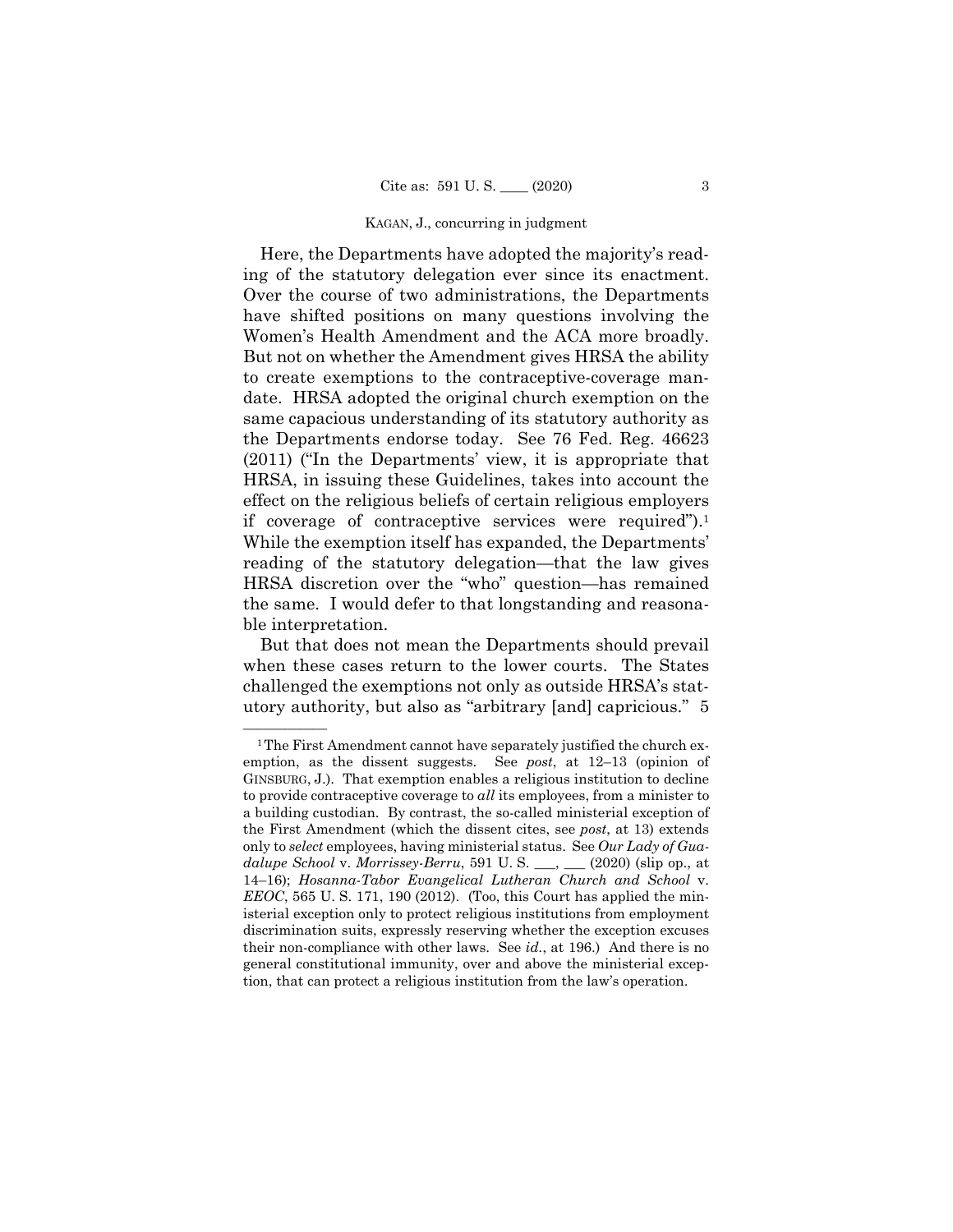# 4 LITTLE SISTERS OF THE POOR SAINTS PETER AND PAUL HOME *v.* PENNSYLVANIA KAGAN, J., concurring in judgment

U. S. C. §706(2)(A). Because the courts below found for the States on the first question, they declined to reach the second. That issue is now ready for resolution, unaffected by today's decision. An agency acting within its sphere of delegated authority can of course flunk the test of "reasoned decisionmaking." *Michigan* v. *EPA*, 576 U. S. 743, 750 (2015). The agency does so when it has not given "a satisfactory explanation for its action"—when it has failed to draw a "rational connection" between the problem it has identified and the solution it has chosen, or when its thought process reveals "a clear error of judgment." *Motor Vehicle Mfrs. Assn. of United States, Inc.* v. *State Farm Mut. Automobile Ins. Co.*, 463 U. S. 29, 43 (1983) (internal quotation marks omitted). Assessed against that standard of reasonableness, the exemptions HRSA and the Departments issued give every appearance of coming up short.2

 would bear the services' cost. 78 Fed. Reg. 39874 (2013). Most striking is a mismatch between the scope of the religious exemption and the problem the agencies set out to address. In the Departments' view, the exemption was "necessary to expand the protections" for "certain entities and individuals" with "religious objections" to contraception. 83 Fed. Reg. 57537 (2018). Recall that under the old system, an employer objecting to the contraceptive mandate for religious reasons could avail itself of the "self-certification accommodation." *Ante,* at 6. Upon making the certification, the employer no longer had "to contract, arrange, [or] pay" for contraceptive coverage; instead, its insurer That device dispelled some employers' objections—but not all. The Little Sisters, among others, maintained that the accommodation itself made them complicit in providing contraception. The measure thus failed to "assuage[]" their

 $\frac{1}{2}$  speak here only of the substantive validity of the exemptions. I agree with the Court that the final rules issuing the exemptions were procedurally valid.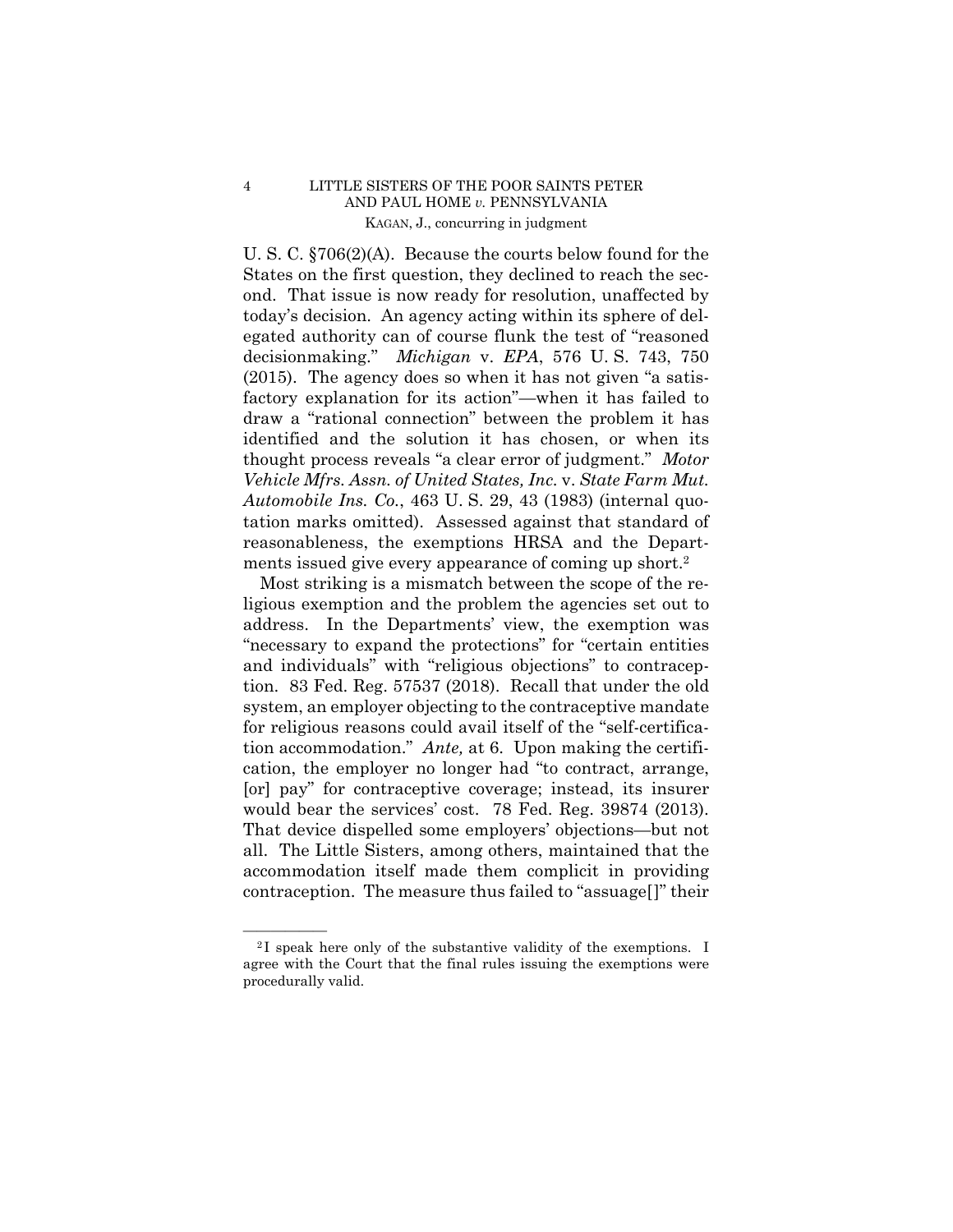### KAGAN, J., concurring in judgment

"sincere religious objections." 82 Fed. Reg. 47799 (2017). Given that fact, the Departments might have chosen to exempt the Little Sisters and other still-objecting groups from the mandate. But the Departments went further still. Their rule exempted all employers with objections to the mandate, even if the accommodation met their religious needs. In other words, the Departments exempted employers who had no religious objection to the status quo (because they did not share the Little Sisters' views about complicity). The rule thus went beyond what the Departments' justification supported—raising doubts about whether the solution lacks a "rational connection" to the problem described. *State Farm*, 463 U. S., at 43.3

And the rule's overbreadth causes serious harm, by the Departments' own lights. In issuing the rule, the Departments chose to retain the contraceptive mandate itself. See 83 Fed. Reg. 57537. Rather than dispute HRSA's prior finding that the mandate is "necessary for women's health and well-being," the Departments left that determination in place. HRSA, Women's Preventive Services Guidelines (Dec. 2019), www.hrsa.gov/womens-guidelines-2019; see 83 Fed. Reg. 57537. The Departments thus committed themselves to minimizing the impact on contraceptive coverage,

<sup>&</sup>lt;sup>3</sup>At oral argument, the Solicitor General argued that the rule's overinclusion is harmless because the accommodation remains available to all employers who qualify for the exemption. See Tr. of Oral Arg. 20–23. But in their final rule, the Departments themselves acknowledged the prospect that some employers without a religious objection to the accommodation would switch to the exemption. See 83 Fed. Reg. 57576–57577 ("Of course, some of the[] religious" institutions that "do not conscientiously oppose participating" in the accommodation "may opt for the expanded exemption[,] but others might not"); *id.,* at 57561 ("[I]t is not clear to the Departments" how many of the religious employers who had used the accommodation without objection "will choose to use the expanded exemption instead"). And the Solicitor General, when pressed at argument, could offer no evidence that, since the rule took effect, employers without the Little Sisters' complicity beliefs had declined to avail themselves of the new exemption. Tr. of Oral Arg. 22.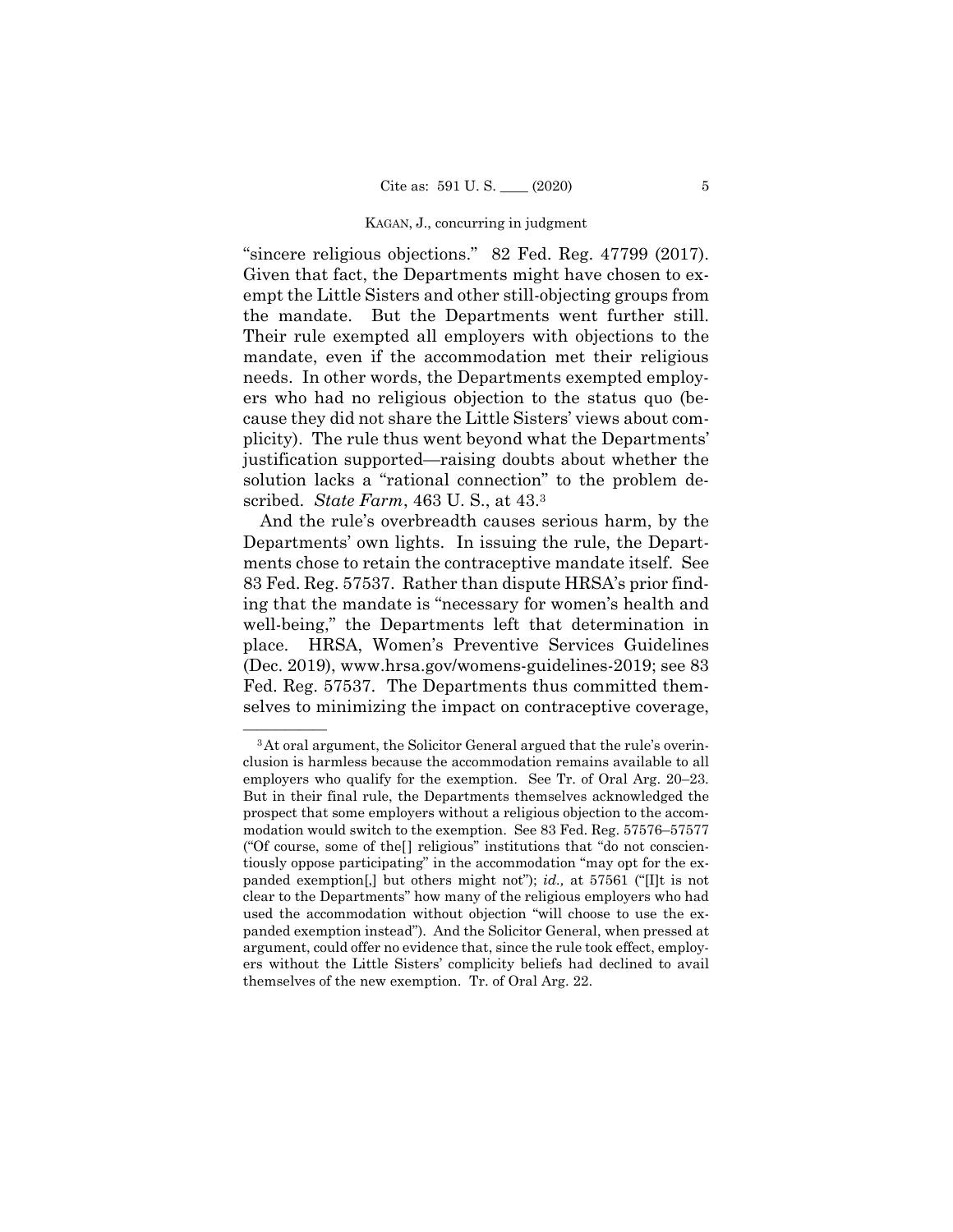# 6 LITTLE SISTERS OF THE POOR SAINTS PETER AND PAUL HOME *v.* PENNSYLVANIA KAGAN, J., concurring in judgment

even as they sought to protect employers with continuing religious objections. But they failed to fulfill that commitment to women. Remember that the accommodation preserves employees' access to cost-free contraceptive coverage, while the exemption does not. See *ante,* at 5–6. So the Departments (again, according to their own priorities) should have exempted only employers who had religious objections to the accommodation—not those who viewed it as a religiously acceptable device for complying with the mandate. The Departments' contrary decision to extend the exemption to those without any religious need for it yielded all costs and no benefits. Once again, that outcome is hard to see as consistent with reasoned judgment. See *State Farm*, 463 U. S., at 43.4

Other aspects of the Departments' handiwork may also prove arbitrary and capricious. For example, the Departments allow even publicly traded corporations to claim a religious exemption. See 83 Fed. Reg. 57562–57563. That option is unusual enough to raise a serious question about whether the Departments adequately supported their choice. Cf. *Burwell* v. *Hobby Lobby Stores, Inc.*, 573 U. S. 682, 717 (2014) (noting the oddity of "a publicly traded corporation asserting RFRA rights"). Similarly, the Departments offer an exemption to employers who have moral, rather than religious, objections to the contraceptive mandate. Perhaps there are sufficient reasons for that decision—for example, a desire to stay neutral between religion and non-religion. See 83 Fed. Reg. 57603–57604. But

 $4$ In a brief passage in the interim final rule, the Departments suggested that an exemption is "more workable" than the accommodation in addressing religious objections to the mandate. 82 Fed. Reg. 47806. But the Departments continue to provide the accommodation to any religious employers who request that option, thus maintaining a two-track system. See *ante,* at 10; n. 3, *supra*. So ease of administration cannot support, at least without more explanation, the Departments' decision to offer the exemption more broadly than needed.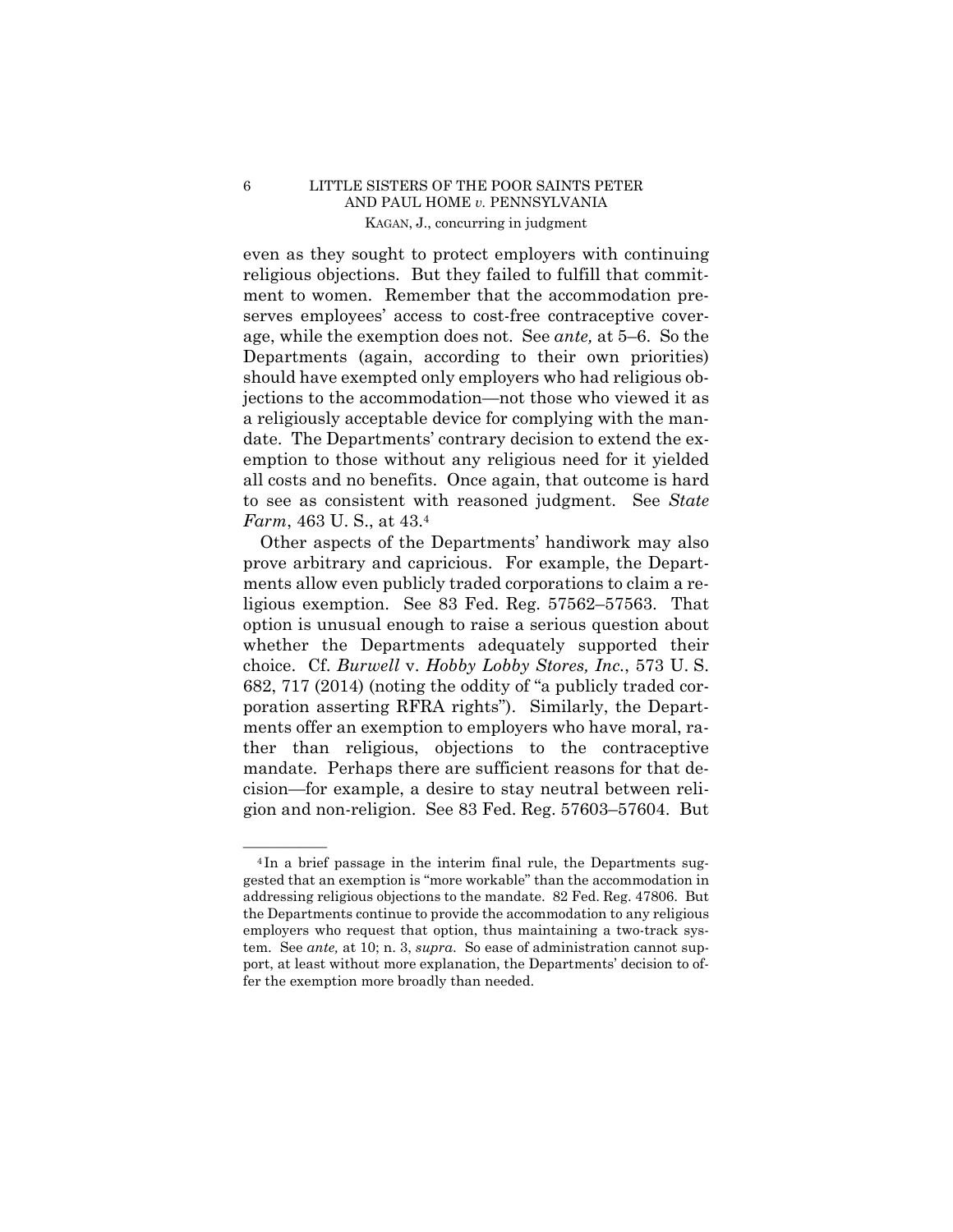### KAGAN, J., concurring in judgment

RFRA cast a long shadow over the Departments' rulemaking, see *ante,* at 19–22, and that statute does not apply to those with only moral scruples. So a careful agency would have weighed anew, in this different context, the benefits of exempting more employers from the mandate against the harms of depriving more women of contraceptive coverage. In the absence of such a reassessment, it seems a close call whether the moral exemption can survive.

None of this is to say that the Departments could not issue a valid rule expanding exemptions from the contraceptive mandate. As noted earlier, I would defer to the Departments' view of the scope of Congress's delegation. See *supra,* at 3. That means the Departments (assuming they act hand-in-hand with HRSA) have wide latitude over exemptions, so long as they satisfy the requirements of reasoned decisionmaking. But that "so long as" is hardly nothing. Even in an area of broad statutory authority—maybe especially there—agencies must rationally account for their judgments.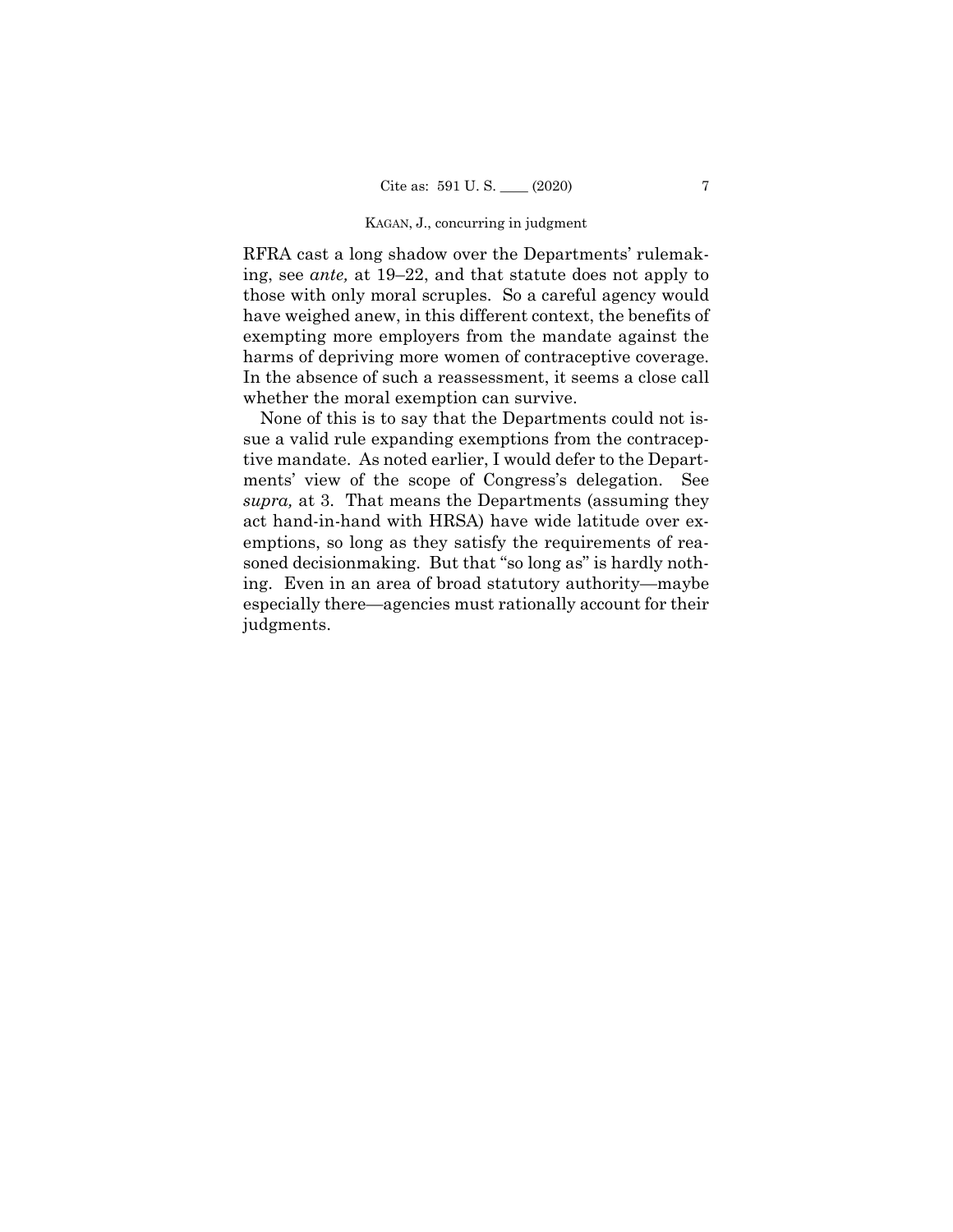GINSBURG, J., dissenting

## $\frac{1}{2}$  ,  $\frac{1}{2}$  ,  $\frac{1}{2}$  ,  $\frac{1}{2}$  ,  $\frac{1}{2}$  ,  $\frac{1}{2}$  ,  $\frac{1}{2}$ **SUPREME COURT OF THE UNITED STATES**

## $\frac{1}{2}$  ,  $\frac{1}{2}$  ,  $\frac{1}{2}$  ,  $\frac{1}{2}$  ,  $\frac{1}{2}$  ,  $\frac{1}{2}$ Nos. 19–431 and 19–454

# LITTLE SISTERS OF THE POOR SAINTS PETER AND PAUL HOME, PETITIONER 19–431 *v.*

## PENNSYLVANIA, ET AL.

# DONALD J. TRUMP, PRESIDENT OF THE UNITED STATES, ET AL., PETITIONERS 19–454 *v.*

# PENNSYLVANIA, ET AL.

## ON WRITS OF CERTIORARI TO THE UNITED STATES COURT OF APPEALS FOR THE THIRD CIRCUIT

## [July 8, 2020]

 JUSTICE GINSBURG, with whom JUSTICE SOTOMAYOR joins, dissenting.

 (1985); *United States* v. *Lee*, 455 U. S. 252, 258–260 (1982). In accommodating claims of religious freedom, this Court has taken a balanced approach, one that does not allow the religious beliefs of some to overwhelm the rights and interests of others who do not share those beliefs. See, *e.g.*, *Estate of Thornton* v. *Caldor, Inc*., 472 U. S. 703, 708–710 Today, for the first time, the Court casts totally aside countervailing rights and interests in its zeal to secure religious rights to the *n*th degree. Specifically, in the Women's Health Amendment to the Patient Protection and Affordable Care Act (ACA), 124 Stat. 119; 155 Cong. Rec. 28841 (2009), Congress undertook to afford gainfully employed women comprehensive, seamless, no-cost insurance coverage for preventive care protective of their health and wellbeing. Congress delegated to a particular agency, the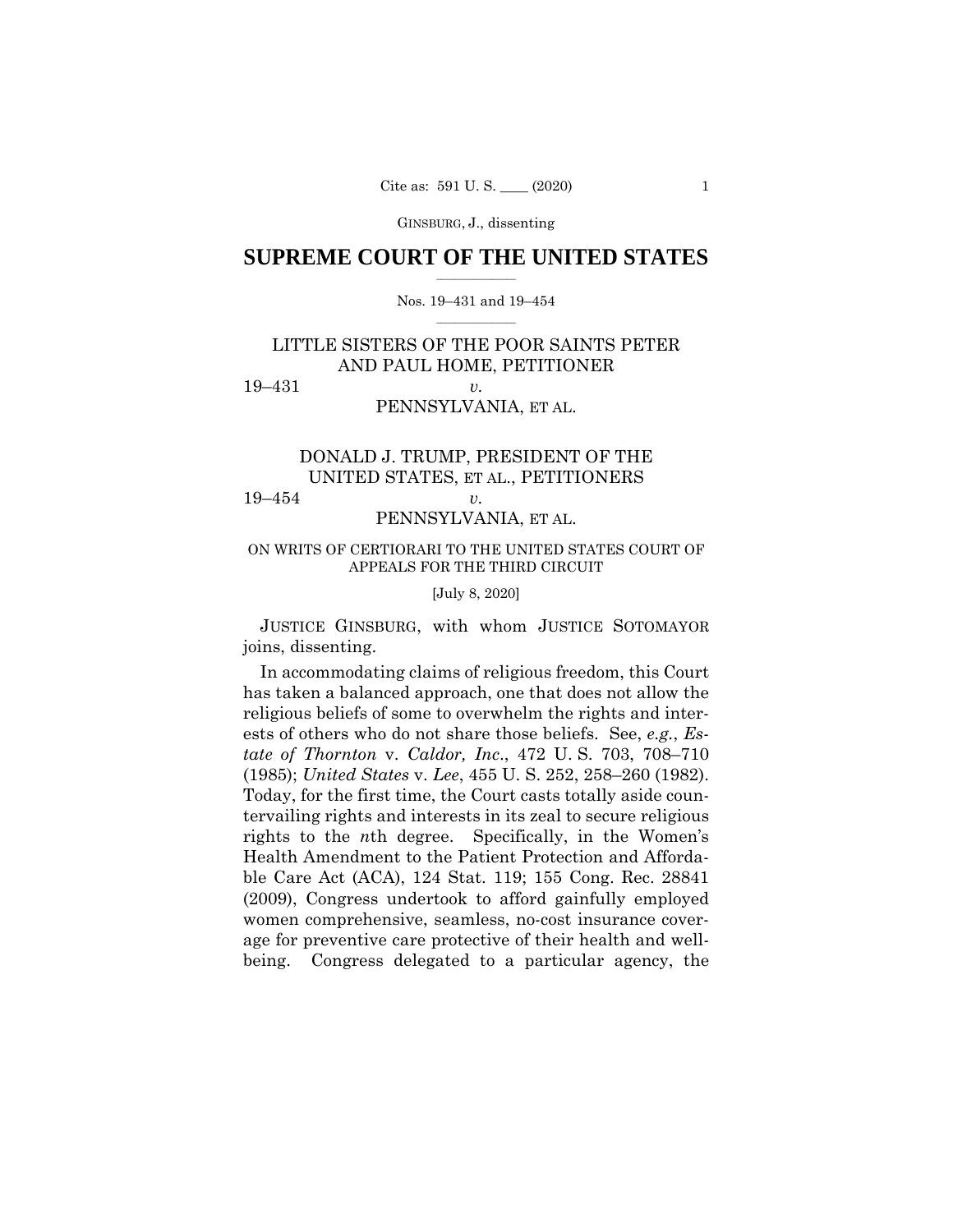Health Resources and Services Administration (HRSA), authority to designate the preventive care insurance should cover. HRSA included in its designation all contraceptives approved by the Food and Drug Administration (FDA).

Destructive of the Women's Health Amendment, this Court leaves women workers to fend for themselves, to seek contraceptive coverage from sources other than their employer's insurer, and, absent another available source of funding, to pay for contraceptive services out of their own pockets. The Constitution's Free Exercise Clause, all agree, does not call for that imbalanced result.<sup>1</sup> Nor does the Religious Freedom Restoration Act of 1993 (RFRA), 42 U. S. C. §2000bb *et seq.*, condone harm to third parties occasioned by entire disregard of their needs. I therefore dissent from the Court's judgment, under which, as the Government estimates, between 70,500 and 126,400 women would immediately lose access to no-cost contraceptive services. On the merits, I would affirm the judgment of the U. S. Court of Appeals for the Third Circuit.

# I A

Under the ACA, an employer-sponsored "group health plan" must cover specified "preventive health services" without "cost sharing," 42 U. S. C. §300gg–13, *i.e.*, without

 (or prescribes) conduct that his religion prescribes (or proscribes)." *Id.,*  effect it has on such exercise is incidental." *Burwell* v. *Hobby Lobby*  —————— 1 In *Employment Div.*, *Dept. of Human Resources of Ore*. v. *Smith*, 494 U. S. 872 (1990), the Court explained that "the right of free exercise does not relieve an individual of the obligation to comply with a valid and neutral law of general applicability on the ground that the law proscribes at 879 (internal quotation marks omitted). The requirement that insurers cover FDA-approved methods of contraception "applies generally, . . . trains on women's well-being, not on the exercise of religion, and any *Stores*, *Inc*., 573 U. S. 682, 745 (2014) (GINSBURG, J., dissenting). *Smith*  forecloses "[a]ny First Amendment Free Exercise Clause claim [one] might assert" in opposition to that requirement. 573 U. S*.*, at 744.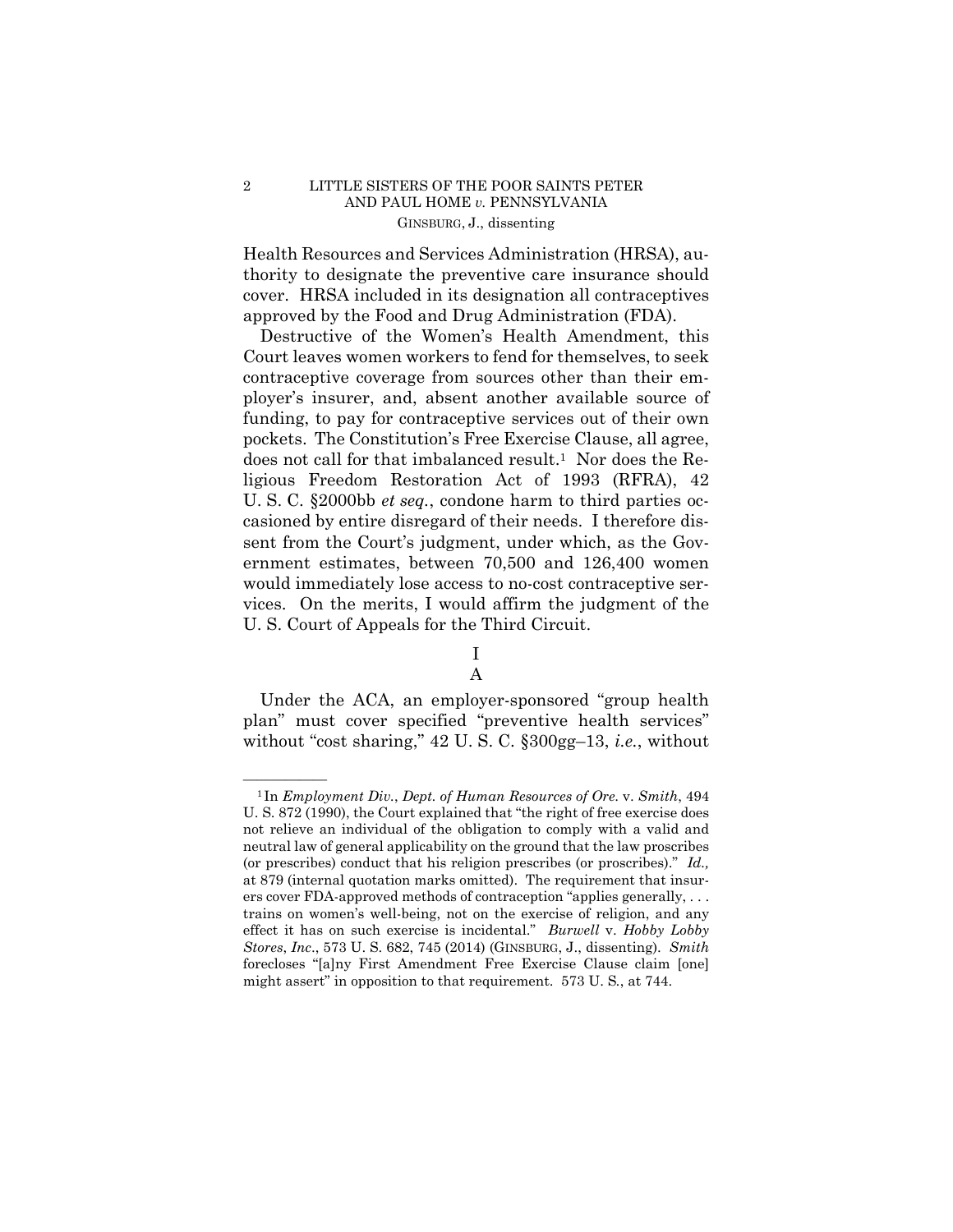## GINSBURG, J., dissenting

 *Curiae* 6 (hereinafter Brief for 186 Members of Congress). such out-of-pocket costs as copays or deductibles.<sup>2</sup> Those enumerated services did not, in the original draft bill, include preventive care specific to women. "To correct this oversight, Senator Barbara Mikulski introduced the Women's Health Amendment," now codified at §300gg– 13(a)(4). *Burwell* v. *Hobby Lobby Stores, Inc*., 573 U. S. 682, 741 (2014) (GINSBURG, J., dissenting); see also 155 Cong. Rec. 28841. This provision was designed "to promote equality in women's access to health care," countering genderbased discrimination and disparities in such access. Brief for 186 Members of the United States Congress as *Amici*  Its proponents noted, *inter alia*, that "[w]omen paid significantly more than men for preventive care," and that "cost barriers operated to block many women from obtaining needed care at all." *Hobby Lobby*, 573 U. S., at 742 (GINSBURG, J., dissenting); see, *e.g.*, 155 Cong. Rec. 28844 (statement of Sen. Hagan) ("When . . . women had to choose between feeding their children, paying the rent, and meeting other financial obligations, they skipped important preventive screenings and took a chance with their personal health.").

Due to the Women's Health Amendment, the preventive health services that group health plans must cover include, "with respect to women," "preventive care and screenings . . . provided for in comprehensive guidelines supported by

<sup>&</sup>lt;sup>2</sup>This requirement does not apply to employers with fewer than 50 employees, 26 U. S. C. §4980H(c)(2), or "grandfathered health plans" plans in existence on March 23, 2010 that have not thereafter made specified changes in coverage, 42 U. S. C. §18011(a), (e); 45 CFR §147.140(g) (2018). "Federal statutes often include exemptions for small employers, and such provisions have never been held to undermine the interests served by these statutes." *Hobby Lobby*, 573 U. S., at 763 (GINSBURG, J., dissenting). "[T]he grandfathering provision," "far from ranking as a categorical exemption, . . . is temporary, intended to be a means for gradually transitioning employers into mandatory coverage." *Id.*, at 764 (internal quotation marks omitted).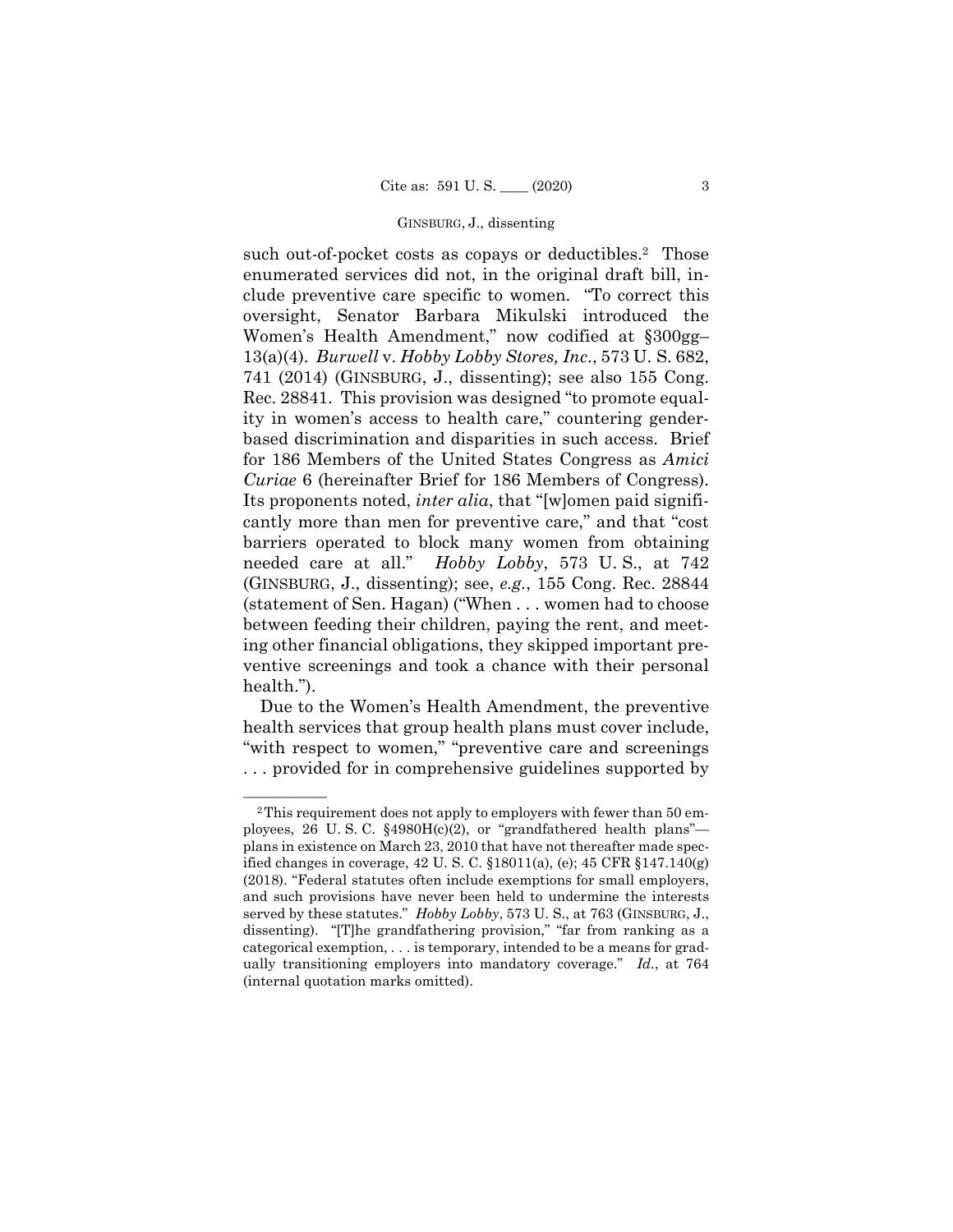preventive services for women."4 The resulting "Women's Preventive Services Guidelines" issued in August 2011.5 [HRSA]." §300gg–13(a)(4). Pursuant to this instruction, HRSA undertook, after consulting the Institute of Medicine,3 to state "what preventive services are necessary for women's health and well-being and therefore should be considered in the development of comprehensive guidelines for Under these guidelines, millions of women who previously had no, or poor quality, health insurance gained cost-free access, not only to contraceptive services but as well to, *inter alia,* annual checkups and screenings for breast cancer, cervical cancer, postpartum depression, and gestational diabetes.6 As to contraceptive services, HRSA directed that, to implement  $\S 300gg-13(a)(4)$ , women's preventive services encompass "all [FDA] approved contraceptive methods, sterilization procedures, and patient education and counseling for all women with reproductive capacity."<sup>7</sup>

Ready access to contraceptives and other preventive measures for which Congress set the stage in §300gg– 13(a)(4) both safeguards women's health and enables

<sup>&</sup>lt;sup>3</sup> "The [Institute of Medicine] is an arm of the National Academy of Sciences, an organization Congress established for the explicit purpose of furnishing advice to the Government." *Id*., at 742, n. 3 (internal quotation marks omitted).

<sup>4</sup>HRSA, U. S. Dept. of Health and Human Services (HHS), Women's Preventive Services Guidelines, www.hrsa.gov/womens-guidelines/ index.html. 5 77 Fed. Reg. 8725 (2012).

 (statement of Sen. Gillibrand); *id.*, at 28844 (statement of Sen. Mikulski); 6HRSA, HHS, Women's Preventive Services Guidelines, *supra*. 7 77 Fed. Reg. 8725 (alterations and internal quotation marks omitted). Proponents of the Women's Health Amendment specifically anticipated that HRSA would require coverage of family planning services. See, *e.g.*, 155 Cong. Rec. 28841 (2009) (statement of Sen. Boxer); *id.*, at 28843 *id.*, at 28869 (statement of Sen. Franken); *id*., at 28876 (statement of Sen. Cardin); *ibid*. (statement of Sen. Feinstein); *id.*, at 29307 (statement of Sen. Murray).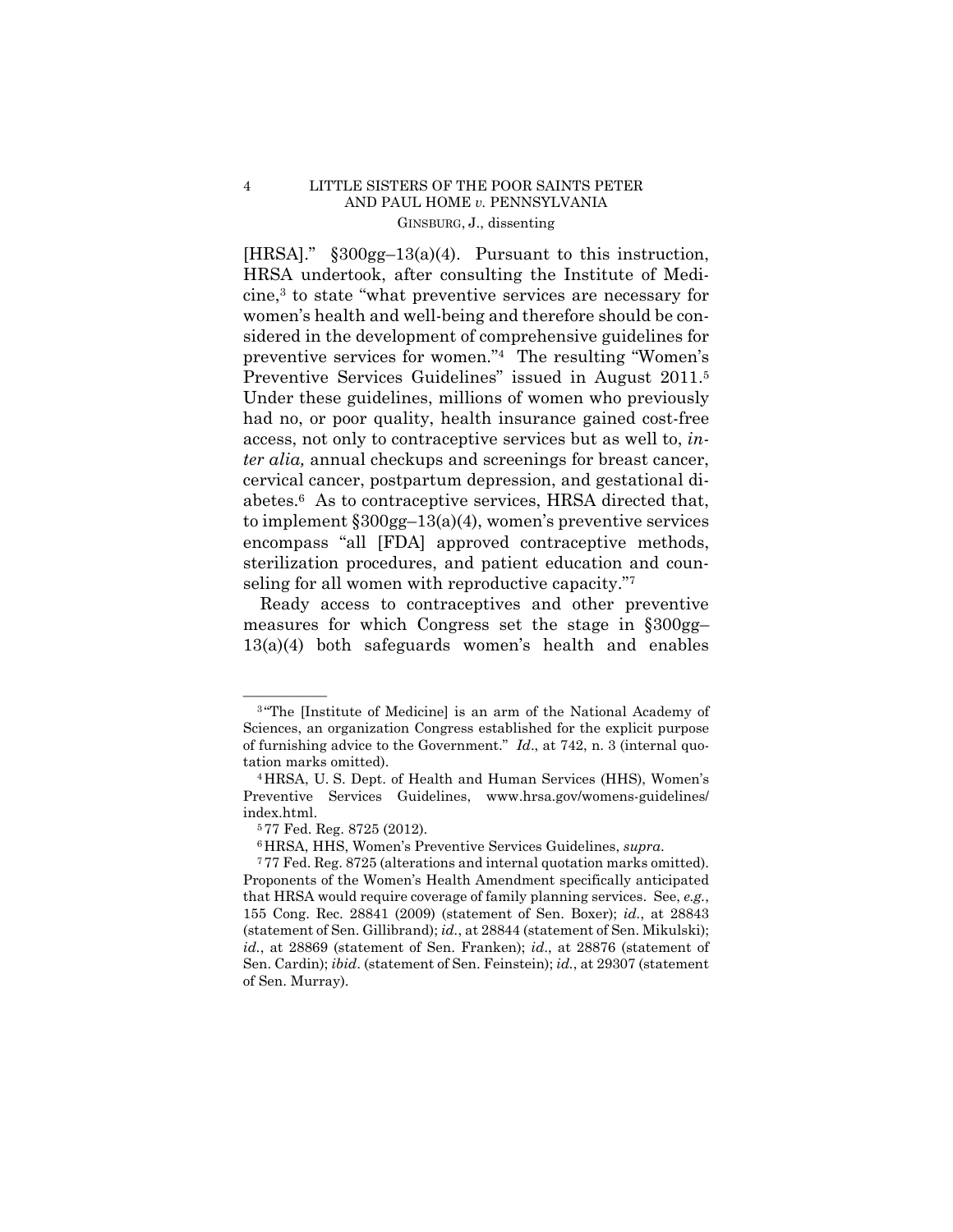### GINSBURG, J., dissenting

women to chart their own life's course. Effective contraception, it bears particular emphasis, "improves health outcomes for women and [their] children," as "women with unintended pregnancies are more likely to receive delayed or no prenatal care" than women with planned pregnancies. Brief for 186 Members of Congress 5 (internal quotation marks omitted); Brief for American College of Obstetricians and Gynecologists et al. as *Amici Curiae* 10 (hereinafter ACOG Brief) (similar). Contraception is also "critical for individuals with underlying medical conditions that would be further complicated by pregnancy," "has . . . health benefits unrelated to preventing pregnancy," (*e.g.*, it can reduce the risk of endometrial and ovarian cancer), Brief for National Women's Law Center et al. as *Amici Curiae* 23–24, 26 (hereinafter NWLC Brief ), and "improves women's social and economic status," by "allow[ing] [them] to invest in higher education and a career with far less risk of an unplanned pregnancy," Brief for 186 Members of Congress 5– 6 (internal quotation marks omitted).

## B

For six years, the Government took care to protect women employees' access to critical preventive health services while accommodating the diversity of religious opinion on contraception. The Internal Revenue Service (IRS), the Employee Benefits Security Administration (EBSA), and the Center for Medicare and Medicaid Services (CMS) crafted a narrow exemption relieving houses of worship, "their integrated auxiliaries," "conventions or associations of churches," and "religious order[s]" from the contraceptivecoverage requirement. 76 Fed. Reg. 46623 (2011). For other nonprofit and closely held for-profit organizations opposed to contraception on religious grounds, the agencies made available an accommodation rather than an exemption. See 78 Fed. Reg. 39874 (2013); *Hobby Lobby*, 573 U. S., at 730–731.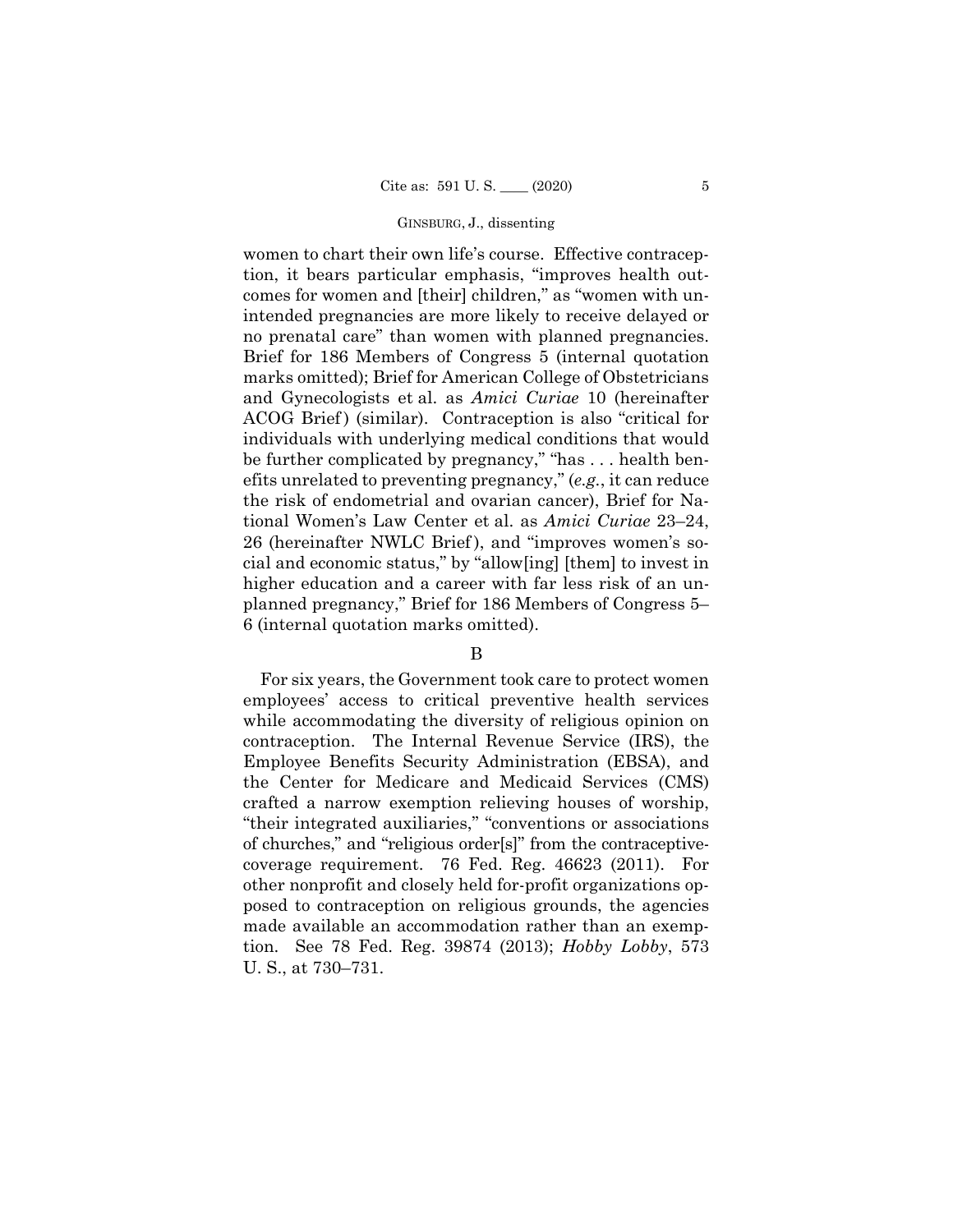"Under th[e] accommodation, [an employer] can selfcertify that it opposes providing coverage for particular contraceptive services. See 45 CFR §§147.131(b)(4), (c)(1) [(2013)]; 26 CFR §§54.9815–2713A(a)(4), (b). If [an employer] makes such a certification, the [employer's] insurance issuer or third-party administrator must '[e]xpressly exclude contraceptive coverage from the group health insurance coverage provided in connection with the group health plan' and '[p]rovide separate payments for any contraceptive services required to be covered' without imposing 'any cost-sharing requirements . . . on the [employer], the group health plan, or plan participants or beneficiaries.' 45 CFR §147.131(c)(2); 26 CFR §54.9815–2713A(c)(2)." *Id.*, at 731 (some alterations in original).8

 traception." *Id.*, at 729. And "it serves [that] stated in-The self-certification accommodation, the Court observed in *Hobby Lobby*, "does not impinge on [an employer's] belief that providing insurance coverage for . . . contraceptives . . . violates [its] religion." *Ibid*. It serves "a Government interest of the highest order," *i.e.*, providing women employees "with cost-free access to all FDA-approved methods of conteres[t] . . . well." *Id.*, at 731; see *id.,* at 693 (Government properly accommodated employer's religion-based objection to covering contraceptives under employer's health insurance plan when the harm to women of doing so "would be precisely zero"). Since the ACA's passage, "[gainfully employed] [w]omen, particularly in lower-income groups, have reported greater affordability of coverage, access to health

<sup>&</sup>lt;sup>8</sup>This opinion refers to the contraceptive-coverage accommodation made in 2013 as the "self-certification accommodation." See *ante*, at 6 (opinion of the Court). Although this arrangement "requires the issuer to bear the cost of [contraceptive] services, HHS has determined that th[e] obligation will not impose any net expense on issuers because its cost will be less than or equal to the cost savings resulting from th[ose] services." *Hobby Lobby*, 573 U. S., at 698–699.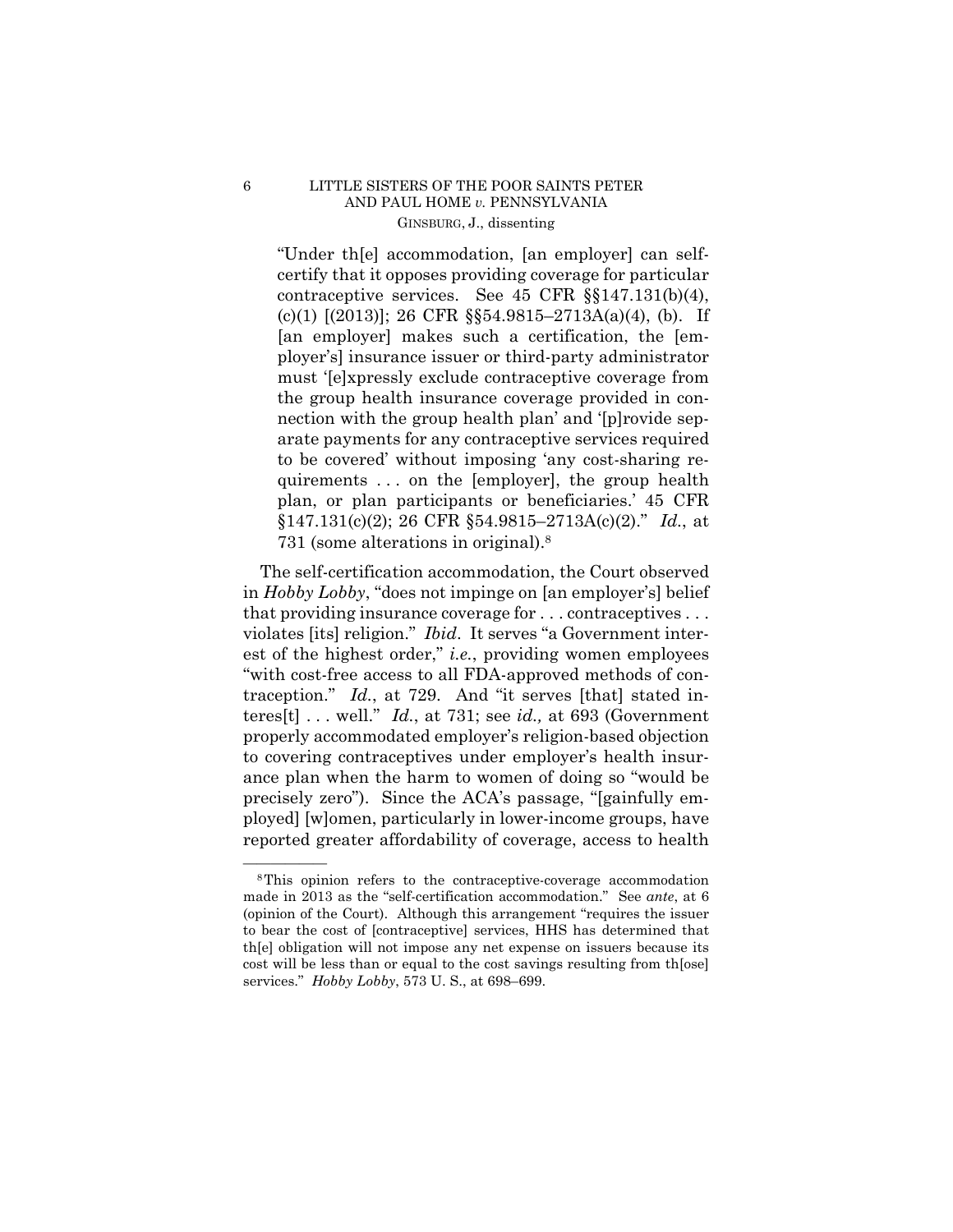care, and receipt of preventive services." Brief for 186 Members of Congress 21.

## $\overline{C}$

Religious employers, including petitioner Little Sisters of the Poor Saints Peter and Paul Home (Little Sisters), nonetheless urge that the self-certification accommodation renders them "complicit in providing [contraceptive] coverage to which they sincerely object." Brief for Little Sisters 35. In 2017, responsive to the pleas of such employers, the Government abandoned its effort to both end discrimination against employed women in access to preventive services and accommodate religious exercise. Under new rules drafted not by HRSA, but by the IRS, EBSA, and CMS, *any*  "non-governmental employer"—even a publicly traded forprofit company—can avail itself of the religious exemption previously reserved for houses of worship. 82 Fed. Reg. 47792 (2017) (interim final rule); 45 CFR  $$147.132(a)(1)(i)(E) (2018).$ <sup>9</sup> More than 2.9 million Americans—including approximately 580,000 women of childbearing age—receive insurance through organizations newly eligible for this blanket exemption. 83 Fed. Reg. 57577–57578 (2018). Of cardinal significance, the exemption contains no alternative mechanism to ensure affected women's continued access to contraceptive coverage. See 45 CFR §147.132.

Pennsylvania and New Jersey, respondents here, sued to enjoin the exemption. Their lawsuit posed this core question: May the Government jettison an arrangement that promotes women workers' well-being while accommodating employers' religious tenets and, instead, defer entirely to

<sup>&</sup>lt;sup>9</sup>Nonprofit and closely held for-profit organizations with "sincerely held moral convictions" against contraception also qualify for the exemption.  $45 \text{ CFR } \S 147.133(a)(1)(i)$ ,  $(a)(2)$ . Unless otherwise noted, this opinion refers to the religious and moral exemptions together as "the exemption" or "the blanket exemption."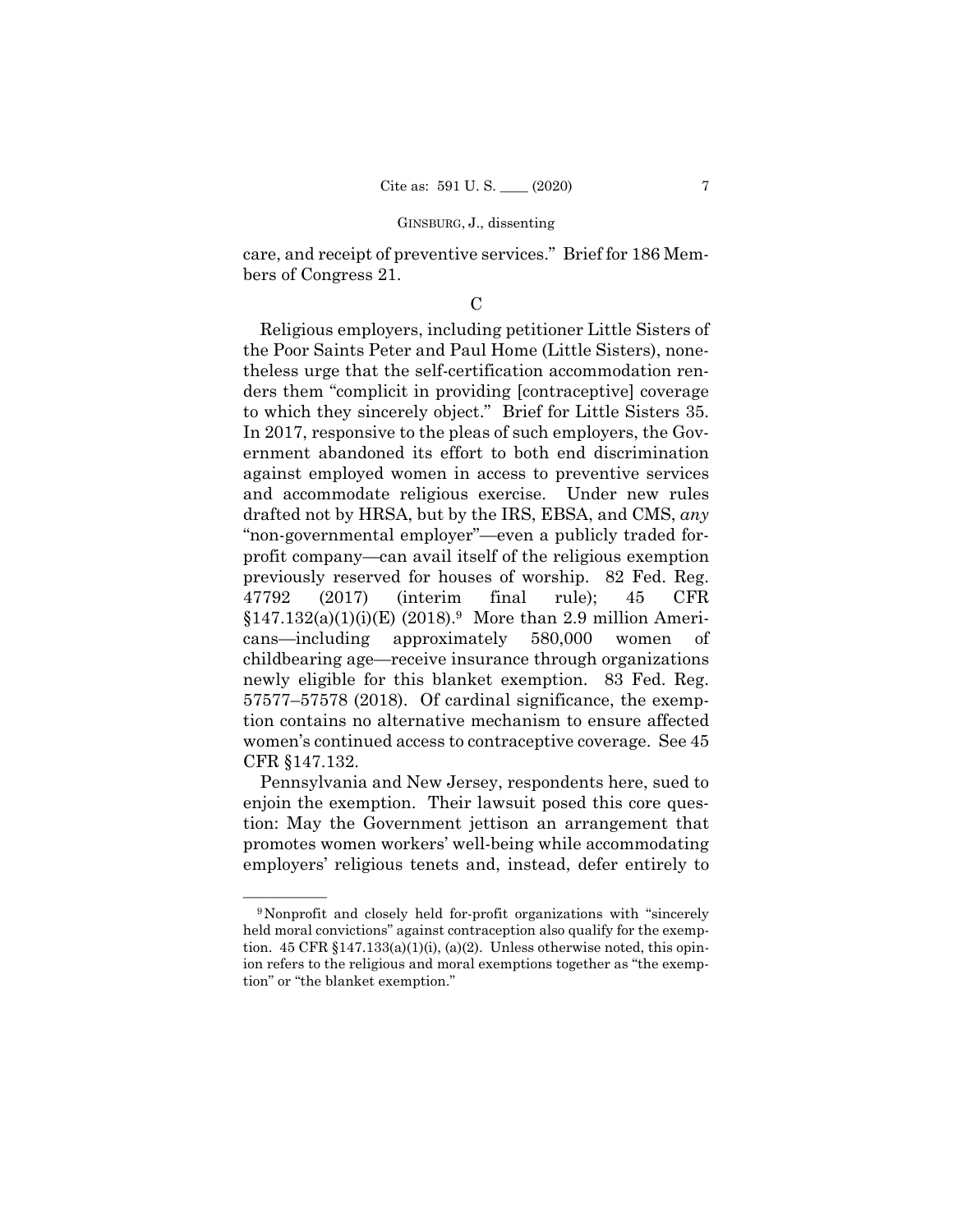employers' religious beliefs, although that course harms women who do not share those beliefs? The District Court answered "no," and preliminarily enjoined the blanket exemption nationwide. 281 F. Supp. 3d 553, 585 (ED Pa. 2017). The Court of Appeals affirmed. 930 F. 3d 543, 576 (CA3 2019). The same question is now presented for ultimate decision by this Court.

# II

Despite Congress' endeavor, in the Women's Health Amendment to the ACA, to redress discrimination against women in the provision of healthcare, the exemption the Court today approves would leave many employed women just where they were before insurance issuers were obliged to cover preventive services for them, cost free. The Government urges that the ACA itself authorizes this result, by delegating to HRSA authority to exempt employers from the contraceptive-coverage requirement. This argument gains the Court's approbation. It should not.

# A

ion of the Court) (overlooking my starting place). The I begin with the statute's text. But see *ante*, at 17 (opin-ACA's preventive-care provision, 42 U. S. C. §300gg–13(a), reads in full:

"A group health plan and a health insurance issuer offering group or individual health insurance coverage shall, at a minimum provide coverage for and shall not impose any cost sharing requirements for—

"(1) evidence-based items or services that have in effect a rating of 'A' or 'B' in the current recommendations of the United States Preventive Services Task Force;

"(2) immunizations that have in effect a recommendation from the Advisory Committee on Immunization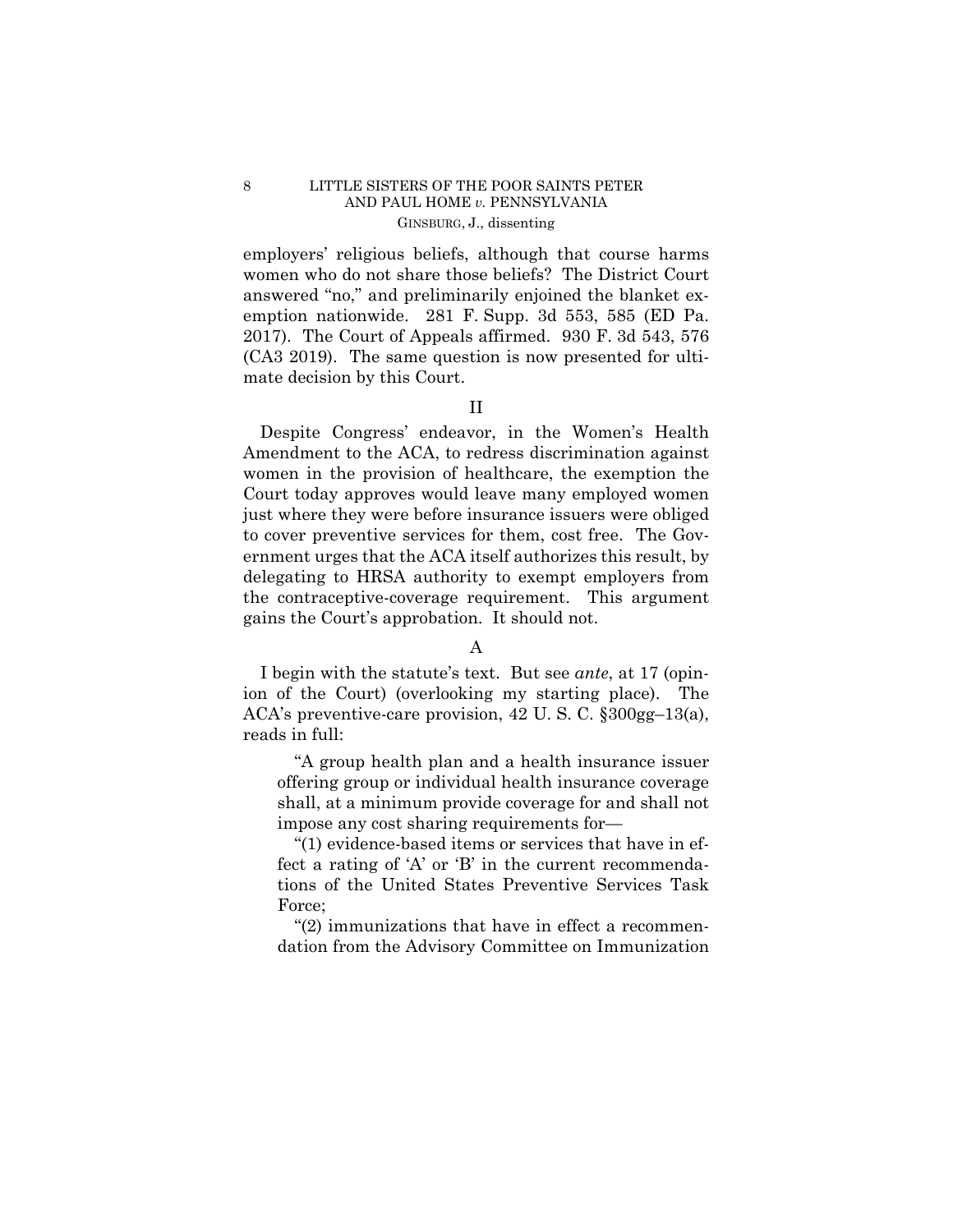### GINSBURG, J., dissenting

Practices of the Centers for Disease Control and Prevention with respect to the individual involved; . . .

"(3) with respect to infants, children, and adolescents, evidence-informed preventive care and screenings provided for in the comprehensive guidelines supported by [HRSA; and]

"(4) with respect to women, such additional preventive care and screenings not described in paragraph (1) as provided for in comprehensive guidelines supported by [HRSA] for purposes of this paragraph."

At the start of this provision, Congress instructed who is to "provide coverage for" the specified preventive health services: "group health plan[s]" and "health insurance issuer[s]." §300gg-13(a). As the Court of Appeals explained, paragraph (a)(4), added by the Women's Health Amendment, granted HRSA "authority to issue 'comprehensive guidelines' concern[ing] the *type* of services" group health plans and health insurance issuers must cover with respect to women. 930 F. 3d, at 570 (emphasis added). Nothing in paragraph (a)(4) accorded HRSA "authority to undermine Congress's [initial] directive," stated in subsection (a), "concerning *who* must provide coverage for these services." *Ibid.* (emphasis added).

 vide appropriate exemptions." Brief for HHS et al. 15.10 The Government argues otherwise, asserting that "[t]he sweeping authorization for HRSA to 'provide[] for' and 'support[]' guidelines 'for purposes of ' the women's preventiveservices mandate clearly grants HRSA the power not just to specify what services should be covered, but also to pro-This terse statement—the entirety of the Government's textual case—slights the language Congress employed. Most visibly, the Government does not endeavor to explain how

 $10$ This opinion uses "Brief for HHS et al." to refer to the Brief for Petitioners in No. 19–454, filed on behalf of the Departments of HHS, Treasury, and Labor, the Secretaries of those Departments, and the President.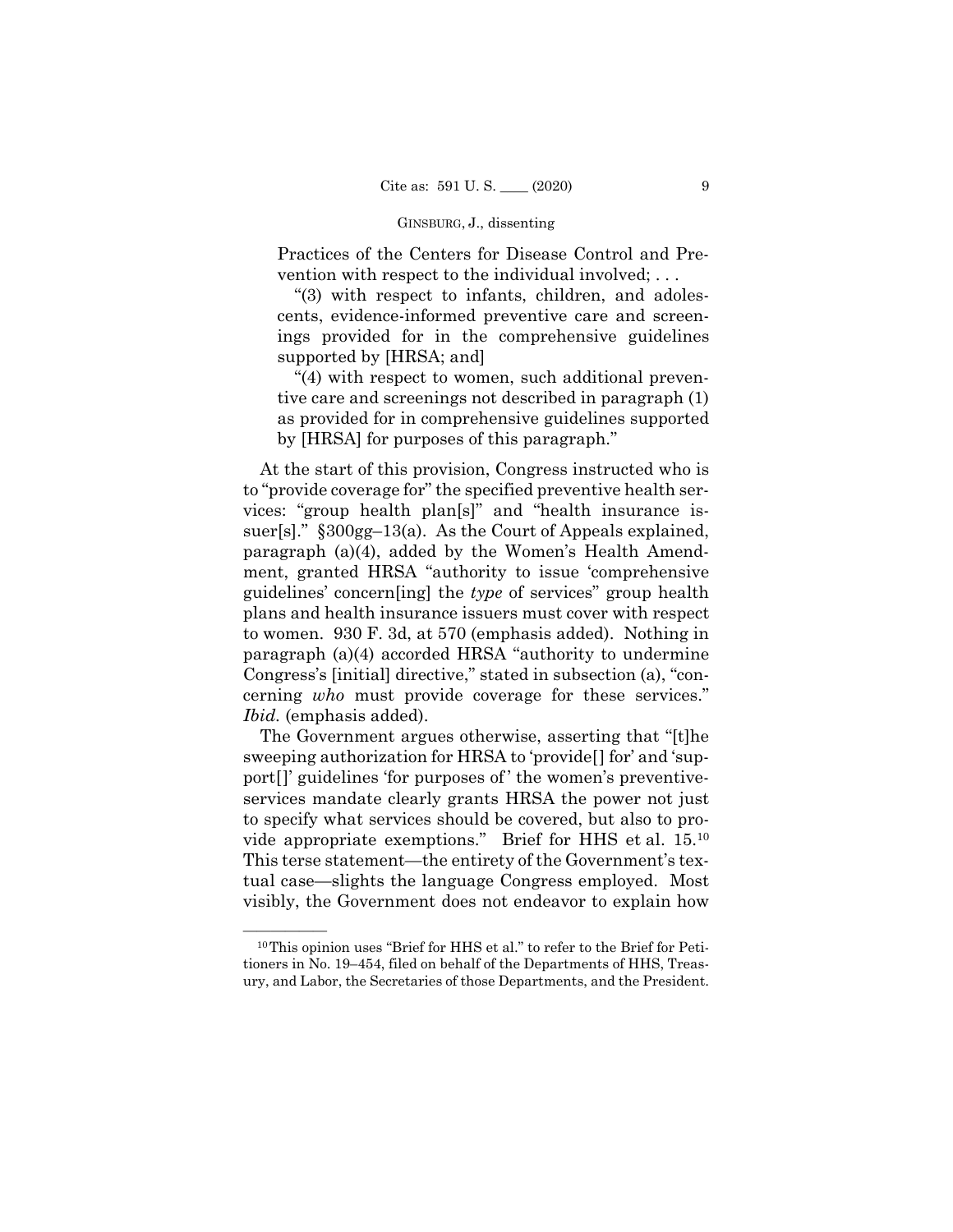any language in paragraph (a)(4) counteracts Congress' opening instruction in §300gg–13(a) that group health plans "shall . . . provide" specified services. See *supra*, at 8–9.

vide for women. *Ante*, at 15. But it restates that HRSA's Guidelines." *Ante*, at 16. See also *ante*, at 2–3 (KAGAN, J., quirements, it said so expressly. See, *e.g.*, *supra,* at 3, n. 2. Section 300gg–13(a)(4) includes no such exemption. See The Court embraces, and the opinion concurring in the judgment adopts, the Government's argument. The Court correctly acknowledges that HRSA has broad discretion to determine *what* preventive services insurers should pro-"discretion [is] equally unchecked in other areas, including the ability to identify and create exemptions from its own concurring in judgment) (agreeing with this interpretation). Like the Government, the Court and the opinion concurring in the judgment shut from sight  $\S 300gg-13(a)$ 's overarching direction that group health plans and health insurance issuers "shall" cover the specified services. See *supra*, at 8–9. That "'absent provision[s] cannot be supplied by the courts,'" *ante*, at 16 (quoting *Rotkiske* v. *Klemm*, 589 U. S. \_\_\_, \_\_\_ (2019) (slip op., at 5), militates *against* the Court's conclusion, not in favor of it. Where Congress wanted to exempt certain employers from the ACA's re*supra*, at 8–9.11

B

The position advocated by the Government and endorsed by the Court and the opinion concurring in the judgment encounters further obstacles.

Most saliently, the language in  $\S 300$ gg-13(a)(4) mirrors

 $11$ <sup>The only language to which the Court points in support of its con-</sup> trary conclusion is the phrase "as provided for." See *ante*, at 15. This phrase modifies "additional preventive care and screenings." §300gg– 13(a)(4). It therefore speaks to *what* services shall be provided, not *who*  must provide them.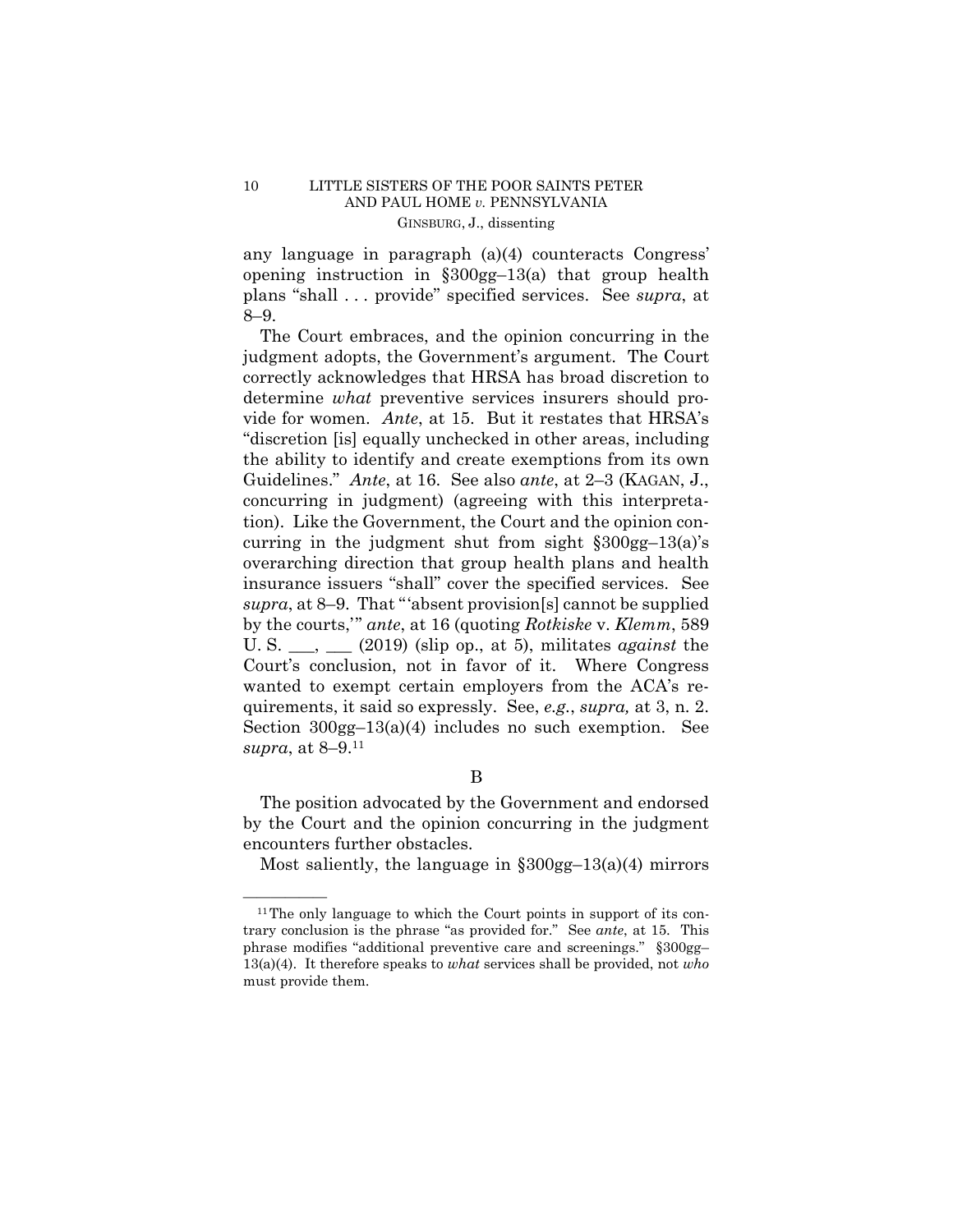### GINSBURG, J., dissenting

that in §300gg–13(a)(3), the provision addressing *children's*  preventive health services. Not contesting here that HRSA lacks authority to exempt group health plans from the children's preventive-care guidelines, the Government attempts to distinguish paragraph (a)(3) from paragraph (a)(4). Brief for HHS et al. 16–17. The attempt does not withstand inspection.

The Government first observes that  $(a)(4)$ , unlike  $(a)(3)$ , contemplates guidelines created "*for purposes of this paragraph*." (Emphasis added.) This language does not speak to the scope of the guidelines HRSA is charged to create. Moreover, the Government itself accounts for this textual difference: The children's preventive-care guidelines described in paragraph  $(a)(3)$  were "preexisting guidelines ... developed for purposes unrelated to the ACA." Brief for HHS et al. 16. The guidelines on women's preventive care, by contrast, did not exist before the ACA; they had to be created "for purposes of" the preventive-care mandate. §300gg–13(a)(4). The Government next points to the modifier "evidence-informed" placed in (a)(3), but absent in (a)(4). This omission, however it may bear on the kind of preventive services for women HRSA can require group health insurance to cover, does not touch or concern *who* is required to cover those services.12

HRSA's role within HHS also tugs against the Government's, the Court's, and the opinion concurring in the judgment's construction of  $\frac{\$300gg-13(a)(4)}{300q}$ . That agency was a logical choice to determine *what* women's preventive services should be covered, as its mission is to "improve health care access" and "eliminate health disparities."13 First and foremost, §300gg–13(a)(4) is directed at eradicating gender-

 $12$ The Court does not say whether, in its view, the exemption authority it claims for women's preventive care exists as well for HRSA's children's preventive-care guidelines.<br><sup>13</sup>HRSA, HHS, Organization, www.hrsa.gov/about/organization/

index.html.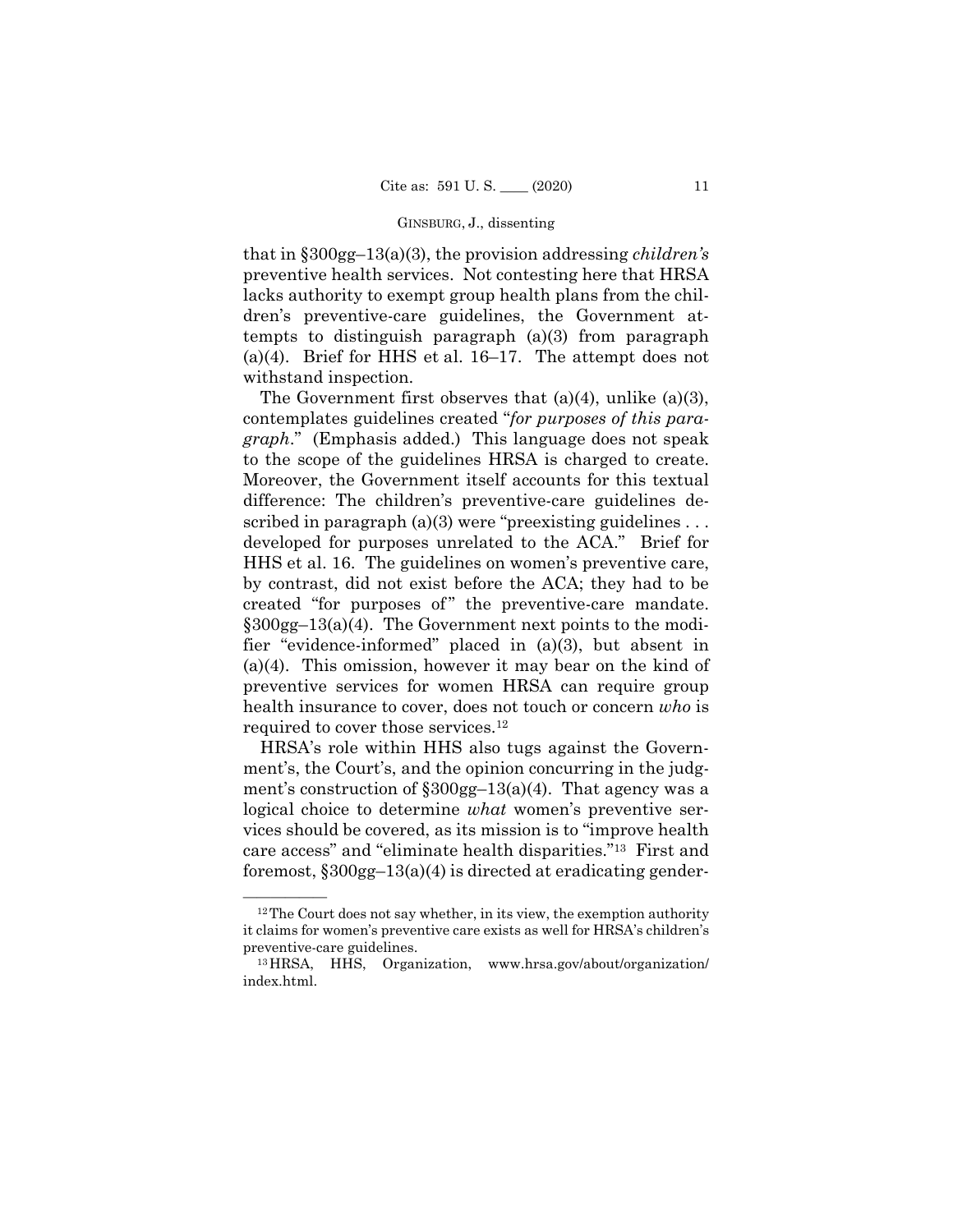based disparities in access to preventive care. See *supra*, at 3. Overlooked by the Court, see *ante,* at 14–18, and the opinion concurring in the judgment, see *ante*, at 2–3 (opinion of KAGAN, J.), HRSA's expertise does not include any proficiency in delineating religious and moral exemptions. One would not, therefore, expect Congress to delegate to HRSA the task of crafting such exemptions. See *King* v. *Burwell*, 576 U. S. 473, 486 (2015) ("It is especially unlikely that Congress would have delegated this decision to [an agency] which has no expertise in  $\ldots$  policy of this sort.").<sup>14</sup>

In fact, HRSA *did not* craft the blanket exemption. As earlier observed, see *supra*, at 7, that task was undertaken by the IRS, EBSA, and CMS. See also 45 CFR §147.132(a)(1), 147.133(a)(1) (direction by the IRS, EBSA, and CMS that HRSA's guidelines "*must not* provide for" contraceptive coverage in the circumstances described in the blanket exemption (emphasis added)). Nowhere in 42 U. S. C.  $\S 300$ gg-13(a)(4) are those agencies named, as earlier observed, see *supra,* at 8–9, an absence the Government, the Court, and the opinion concurring in the judgment do not deign to acknowledge. See Brief for HHS et al. 15–20; *ante*, at 14–18 (opinion of the Court); *ante*, at 2–3 (opinion of KAGAN, J.).

 $\mathcal{C}$ 

If the ACA does not authorize the blanket exemption, the Government urges, then the exemption granted to houses of worship in 2011 must also be invalid. Brief for HHS et al. 19–20. As the Court of Appeals explained, however, see 930

 $^{14}$ A more logical choice would have been HHS's Office for Civil Rights (OCR), which "enforces . . . conscience and religious freedom laws" with respect to HHS programs. HHS, OCR, About Us, www.hhs.gov/ocr/about-us/index.html. Indeed, when the Senate introduced an amendment to the ACA similar in character to the blanket exemption, a measure that failed to pass, the Senate instructed that OCR administer the exemption. 158 Cong. Rec. 1415 (2012) (proposed amendment); *id*., at 2634 (vote tabling amendment).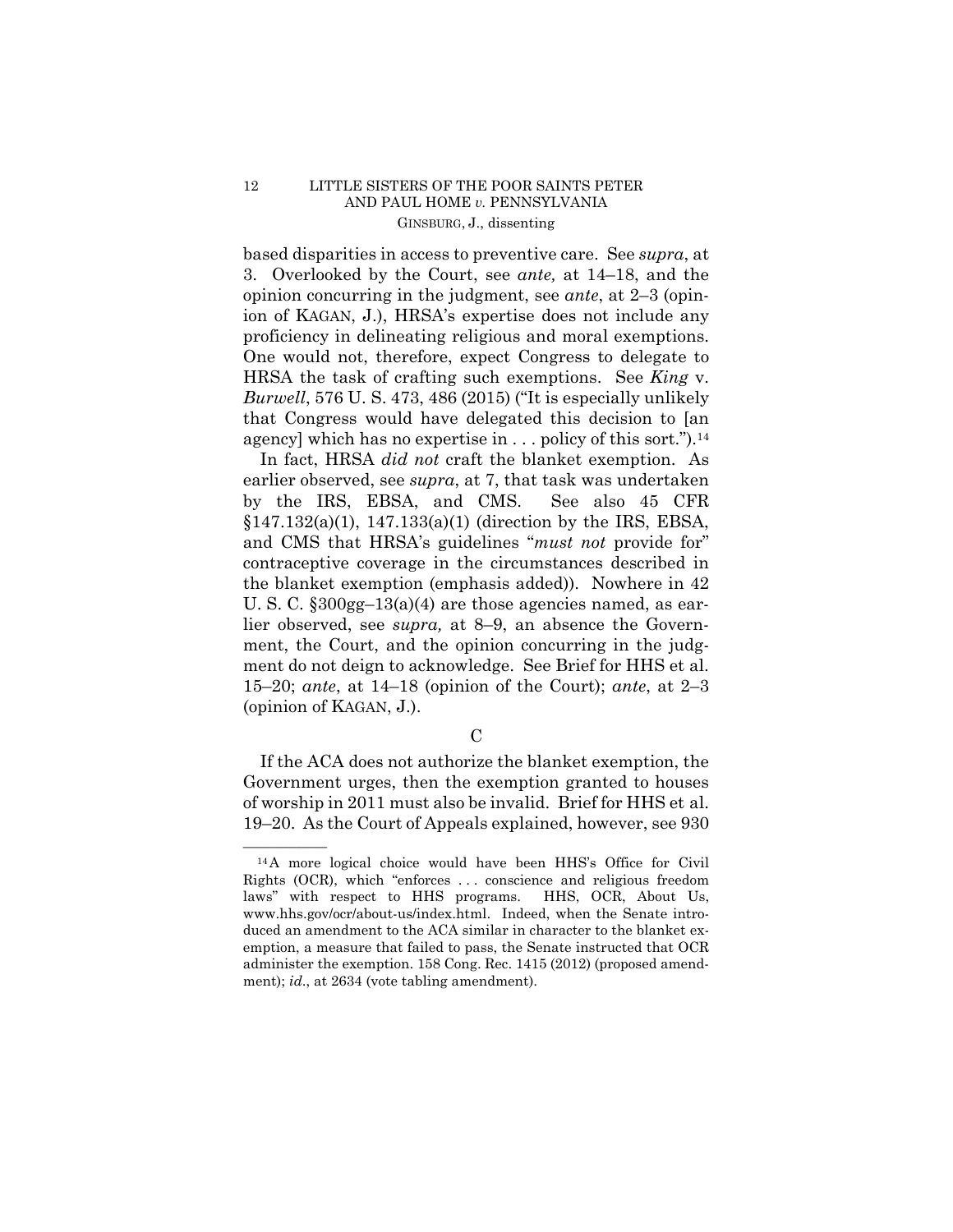### GINSBURG, J., dissenting

F. 3d, at 570, n. 26, the latter exemption is not attributable to the ACA's text; it was justified on First Amendment grounds. See *Hosanna-Tabor Evangelical Lutheran Church and School* v. *EEOC*, 565 U. S. 171, 188 (2012) (the First Amendment's "ministerial exception" protects "the internal governance of [a] church"); 80 Fed. Reg. 41325 (2015) (the exemption "recogni[zes] [the] particular sphere of autonomy [afforded to] houses of worship . . . consistent with their special status under longstanding tradition in our society").15 Even if the house-of-worship exemption extends beyond what the First Amendment would require, see *ante*, at 3, n. 1 (opinion of KAGAN, J.), that extension, as just explained, cannot be extracted from the ACA's text.16

# III

Because I conclude that the blanket exemption gains no aid from the ACA, I turn to the Government's alternative argument. The *religious* exemption, if not the moral exemption, the Government urges, is necessary to protect religious freedom. The Government does not press a free exercise argument, see *supra*, at 2, and n. 1, instead invoking RFRA. Brief for HHS et al. 20–31. That statute instructs that the "Government shall not substantially burden a person's exercise of religion even if the burden results from a

 $15$ On the broad scope the Court today attributes to the "ministerial exception," see *Our Lady of Guadalupe School* v. *Morrissey-Berru*, 591 U. S.

 for HHS et al. 19–20. But see *ante*, at 18, n. 9 (opinion of the Court)*.*   $(2020)$ .<br><sup>16</sup>The Government does not argue that my view of the limited compass of §300gg–13(a)(4) imperils the self-certification accommodation. Brief That accommodation aligns with the Court's decisions under the Religious Freedom Restoration Act of 1993 (RFRA). See *infra*, at 14–15. It strikes a balance between women's health and religious opposition to contraception, preserving women's access to seamless, no-cost contraceptive coverage, but imposing the obligation to provide such coverage directly on insurers, rather than on the objecting employer. See *supra*, at 6; *infra*, at 18–20. The blanket exemption, in contrast, entirely disregards women employees' preventive care needs.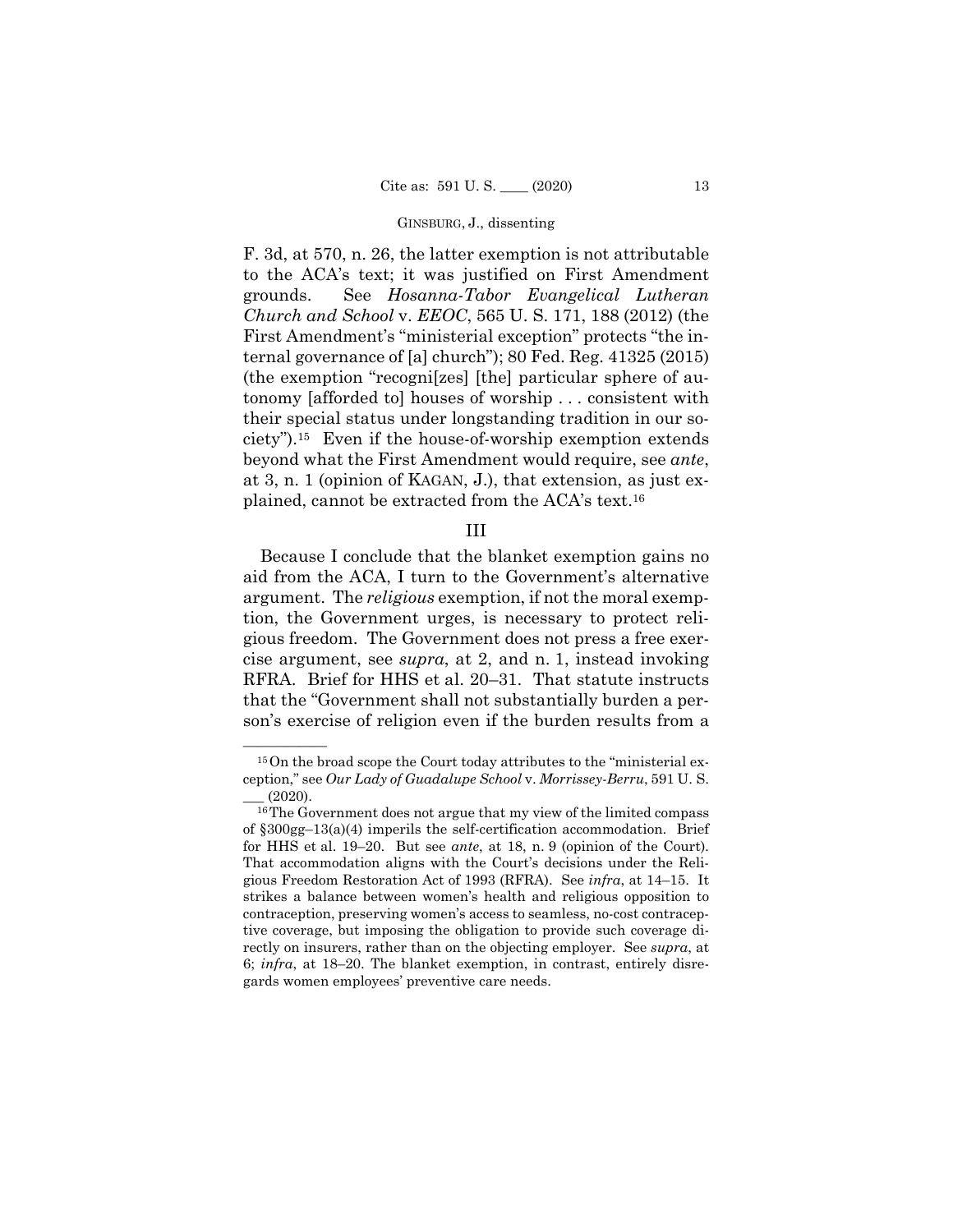rule of general applicability," unless doing so "is the least restrictive means of furthering [a] compelling governmental interest." 42 U. S. C. §2000bb–1(a), (b).

## A 1

The parties here agree that federal agencies may craft accommodations and exemptions to cure violations of RFRA. See, *e.g*., Brief for Respondents 36.17 But that authority is not unbounded. *Cutter* v. *Wilkinson*, 544 U. S. 709, 720 (2005) (construing Religious Land Use and Institutionalized Persons Act of 2000, the Court cautioned that "adequate account" must be taken of "the burdens a requested accommodation may impose on nonbeneficiaries" of the Act); *Caldor*, 472 U. S., at 708–710 (invalidating state statute requiring employers to accommodate an employee's religious observance for failure to take into account the burden such an accommodation would impose on the employer and other employees). "[O]ne person's right to free exercise must be kept in harmony with the rights of her fellow citizens." *Hobby Lobby,* 573 U. S., at 765, n. 25 (GINSBURG, J., dissenting). See also *id.*, at 746 ("[Y]our right to swing your arms ends just where the other man's nose begins." (quoting Chafee, Freedom of Speech in War Time, 32 Harv. L. Rev. 932, 957 (1919))).

In this light, the Court has repeatedly assumed that any religious accommodation to the contraceptive-coverage requirement would preserve women's continued access to seamless, no-cost contraceptive coverage. See *Zubik* v. *Burwell*, 578 U. S. \_\_\_, \_\_\_ (2016) (*per curiam*) (slip op., at 4)

<sup>&</sup>lt;sup>17</sup>But see, *e.g.*, Brief for Professors of Criminal Law et al. as *Amici Curiae* 8–11 (RFRA does not grant agencies independent rulemaking authority; instead, laws allegedly violating RFRA must be challenged in court). No party argues that agencies can act to cure violations of RFRA only after a court has found a RFRA violation, and this opinion does not adopt any such view.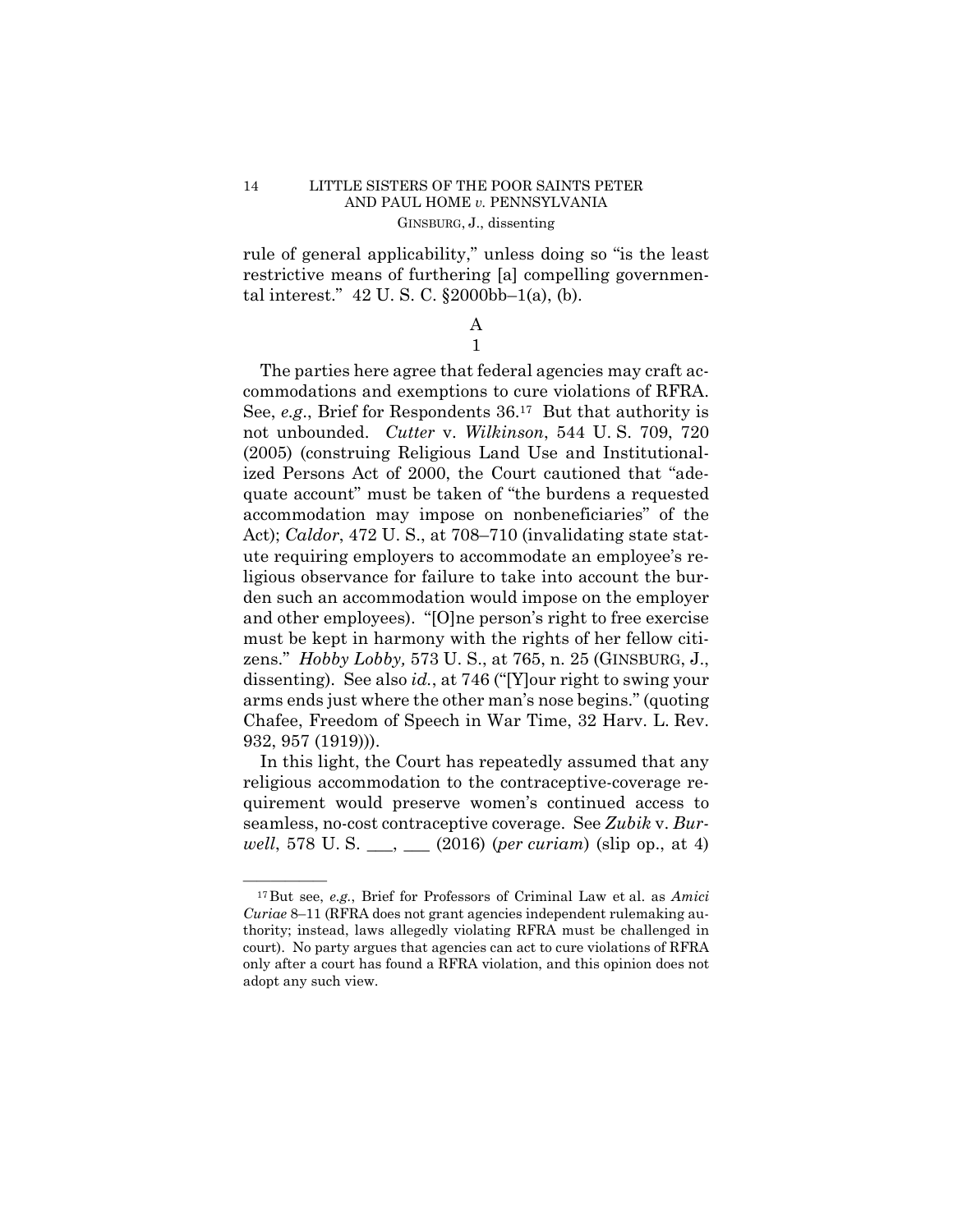### GINSBURG, J., dissenting

("[T]he parties on remand should be afforded an opportunity to arrive at an approach . . . that accommodates petitioners' religious exercise while . . . ensuring that women covered by petitioners' health plans receive full and equal health coverage, including contraceptive coverage." (internal quotation marks omitted)); *Wheaton College* v. *Burwell*, 573 U. S. 958, 959 (2014) ("Nothing in this interim order affects the ability of applicant's employees and students to obtain, without cost, the full range of [FDA] approved contraceptives."); *Hobby Lobby*, 573 U. S., at 692 ("There are other ways in which Congress or HHS could equally ensure that every woman has cost-free access to . . . all [FDA] approved contraceptives. In fact, HHS has already devised and implemented a system that seeks to respect the religious liberty of religious nonprofit corporations while ensuring that the employees of these entities have precisely the same access to all FDA-approved contraceptives as employees of [other] companies.").

The assumption made in the above-cited cases rests on the basic principle just stated, one on which this dissent relies: While the Government may "accommodate religion beyond free exercise requirements," *Cutter*, 544 U. S., at 713, when it does so, it may not benefit religious adherents at the expense of the rights of third parties. See, *e.g.*, *id.*, at 722 ("[A]n accommodation must be measured so that it does not override other significant interests."); *Caldor*, 472 U. S., at 710 (religious exemption was invalid for its "unyielding weighting in favor of" interests of religious adherents "over all other interests"). Holding otherwise would endorse "the regulatory equivalent of taxing non-adherents to support the faithful." Brief for Church-State Scholars as *Amici Curiae* 3.

The expansive religious exemption at issue here imposes significant burdens on women employees. Between 70,500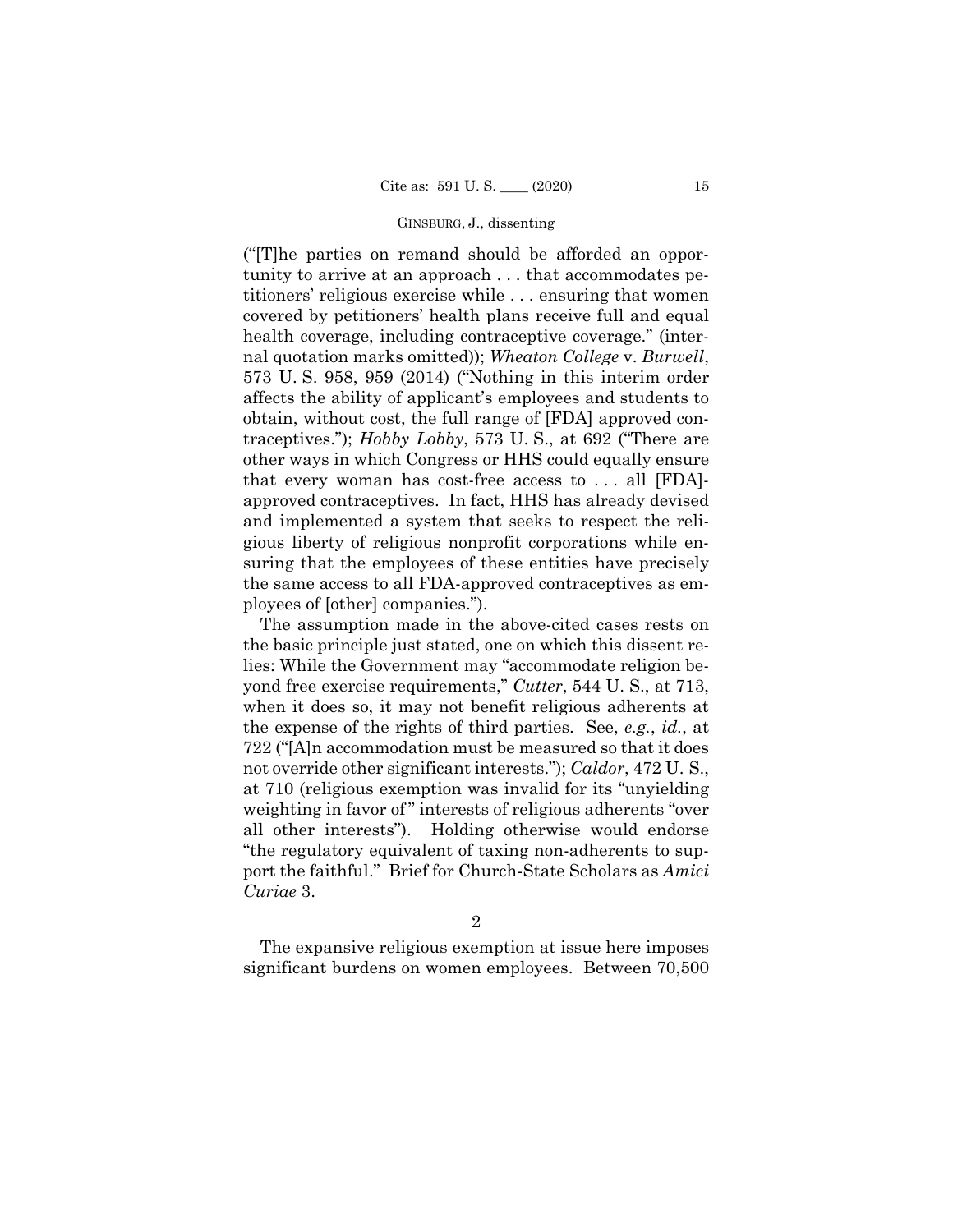57578–57580; indeed, the numbers may be even higher.<sup>18</sup> and 126,400 women of childbearing age, the Government estimates, will experience the disappearance of the contraceptive coverage formerly available to them, 83 Fed. Reg. Lacking any alternative insurance coverage mechanism, see *supra*, at 7, the exemption leaves women two options, neither satisfactory.

The first option—the one suggested by the Government in its most recent rulemaking, 82 Fed. Reg. 47803—is for women to seek contraceptive care from existing governmentfunded programs. Such programs, serving primarily lowincome individuals, are not designed to handle an influx of tens of thousands of previously insured women.19 Moreover, as the Government has acknowledged, requiring women "to take steps to learn about, and to sign up for, a new health benefit" imposes "additional barriers," "mak[ing] that coverage accessible to fewer women." 78 Fed. Reg. 39888. Finally, obtaining care from a government-

 209 plans that previously utilized the self-certification accommodation. while 100 plans covering more than 2.1 million people will continue to use the self-certification accommodation. *Id.*, at 57578*.* If more plans, or  $^{18}$ The Government notes that 2.9 million people were covered by the 83 Fed. Reg. 57577. One hundred nine of those plans covering 727,000 people, the Government estimates, will use the religious exemption, plans covering more people, use the new exemption, more women than

the Government estimates will be affected.<br><sup>19</sup>Title X "is the only federal grant program dedicated solely to providing individuals with comprehensive family planning and related preventive health services." HHS, About Title X Grants, www.hhs.gov/opa/ title-x-family-planning/about-title-x-grants/index.html. A recent rule makes women who lose contraceptive coverage due to the religious exemption eligible for Title X services. See 84 Fed. Reg. 7734 (2019). Expanding *eligibility*, however, "does nothing to ensure Title X providers actually have capacity to meet the expanded client population." Brief for National Women's Law Center et al. as *Amici Curiae* 22. Moreover, that same rule forced 1,041 health providers, serving more than 41% of Title X patients, out of the Title X provider network due to their affiliation with abortion providers. 84 Fed. Reg. 7714; Brief for Planned Parenthood Federation of America et al. as *Amici Curiae* 18–19.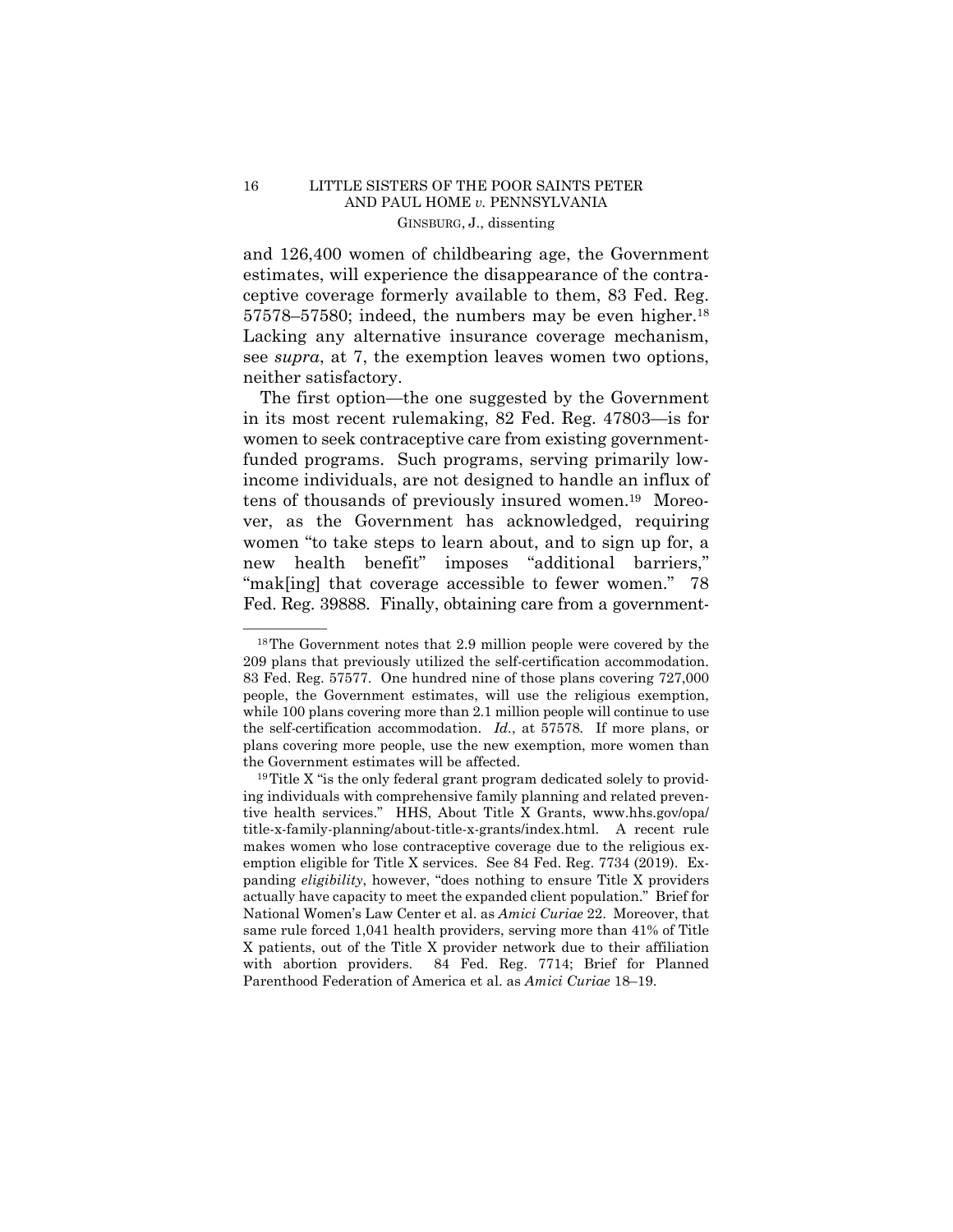### GINSBURG, J., dissenting

funded program instead of one's regular care provider creates a continuity-of-care problem, "forc[ing those] who lose coverage away from trusted providers who know their medical histories." NWLC Brief 18.

The second option for women losing insurance coverage for contraceptives is to pay for contraceptive counseling and devices out of their own pockets. Notably, however, "the most effective contraception is also the most expensive." ACOG Brief 14–15. "[T]he cost of an IUD [intrauterine device]," for example, "is nearly equivalent to a month's fulltime pay for workers earning the minimum wage." *Hobby Lobby*, 573 U. S., at 762 (GINSBURG, J., dissenting). Faced with high out-of-pocket costs, many women will forgo contraception, Brief for 186 Members of Congress 11, or resort to less effective contraceptive methods, 930 F. 3d, at 563.

As the foregoing indicates, the religious exemption "reintroduce[s] the very health inequities and barriers to care that Congress intended to eliminate when it enacted the women's preventive services provision of the ACA." NWLC Brief 5. "No tradition, and no prior decision under RFRA, allows a religion-based exemption when [it] would be harmful to others—here, the very persons the contraceptive coverage requirement was designed to protect." *Hobby Lobby*, 573 U. S., at 764 (GINSBURG, J., dissenting).20 I would therefore hold the religious exemption neither required nor permitted by RFRA.21

 at 18 (concurring opinion). He reaches this conclusion because, in his women under the exemption. *Ibid*. Congress, however, called upon  $20$ Remarkably, JUSTICE ALITO maintains that stripping women of insurance coverage for contraceptive services imposes no burden. See *ante*, view, federal law does not require the contraceptive coverage denied to HRSA to specify contraceptive and other preventive services for women in order to ensure equality in women employees' access to healthcare, thus safeguarding their health and well-being. See *supra*, at 2–5.<br><sup>21</sup>As above stated, the Government does not defend the moral exemp-

tion under RFRA. See *supra*, at 13.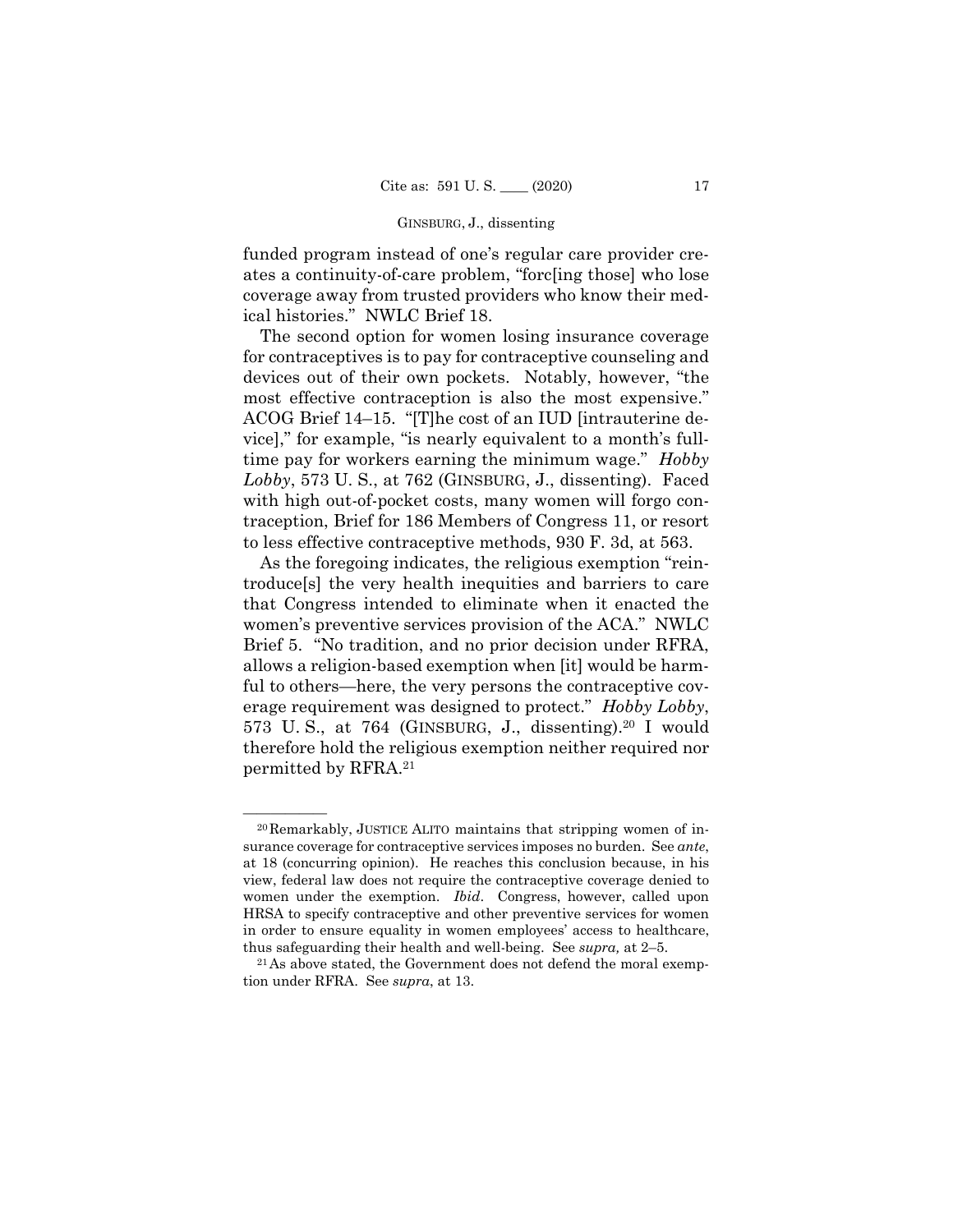# 18 LITTLE SISTERS OF THE POOR SAINTS PETER AND PAUL HOME *v.* PENNSYLVANIA GINSBURG, J., dissenting

### B

Pennsylvania and New Jersey advance an additional argument: The exemption is not authorized by RFRA, they maintain, because the self-certification accommodation it replaced was sufficient to alleviate any substantial burden on religious exercise. Brief for Respondents 36–42. That accommodation, I agree, further indicates the religious exemption's flaws.

1

For years, religious organizations have challenged the self-certification accommodation as insufficiently protective of their religious rights. See, *e.g.*, *Zubik*, 578 U. S., at \_\_\_ (slip op., at 3). While I do not doubt the sincerity of these organizations' opposition to that accommodation, *Hobby Lobby*, 573 U. S., at 758–759 (GINSBURG. J., dissenting), I agree with Pennsylvania and New Jersey that the accommodation does not substantially burden objectors' religious exercise.

As Senator Hatch observed, "[RFRA] does not require the Government to justify every action that has some effect on religious exercise." 139 Cong. Rec. 26180 (1993). *Bowen* v. *Roy*, 476 U. S. 693 (1986), is instructive in this regard. There, a Native American father asserted a sincere religious belief that his daughter's spirit would be harmed by the Government's use of her social security number. *Id.*, at 697. The Court, while casting no doubt on the sincerity of this religious belief, explained:

"Never to our knowledge has the Court interpreted the First Amendment to require the Government *itself* to behave in ways that the individual believes will further his or her spiritual development or that of his or her family. The Free Exercise Clause simply cannot be understood to require the Government to conduct its own internal affairs in ways that comport with the religious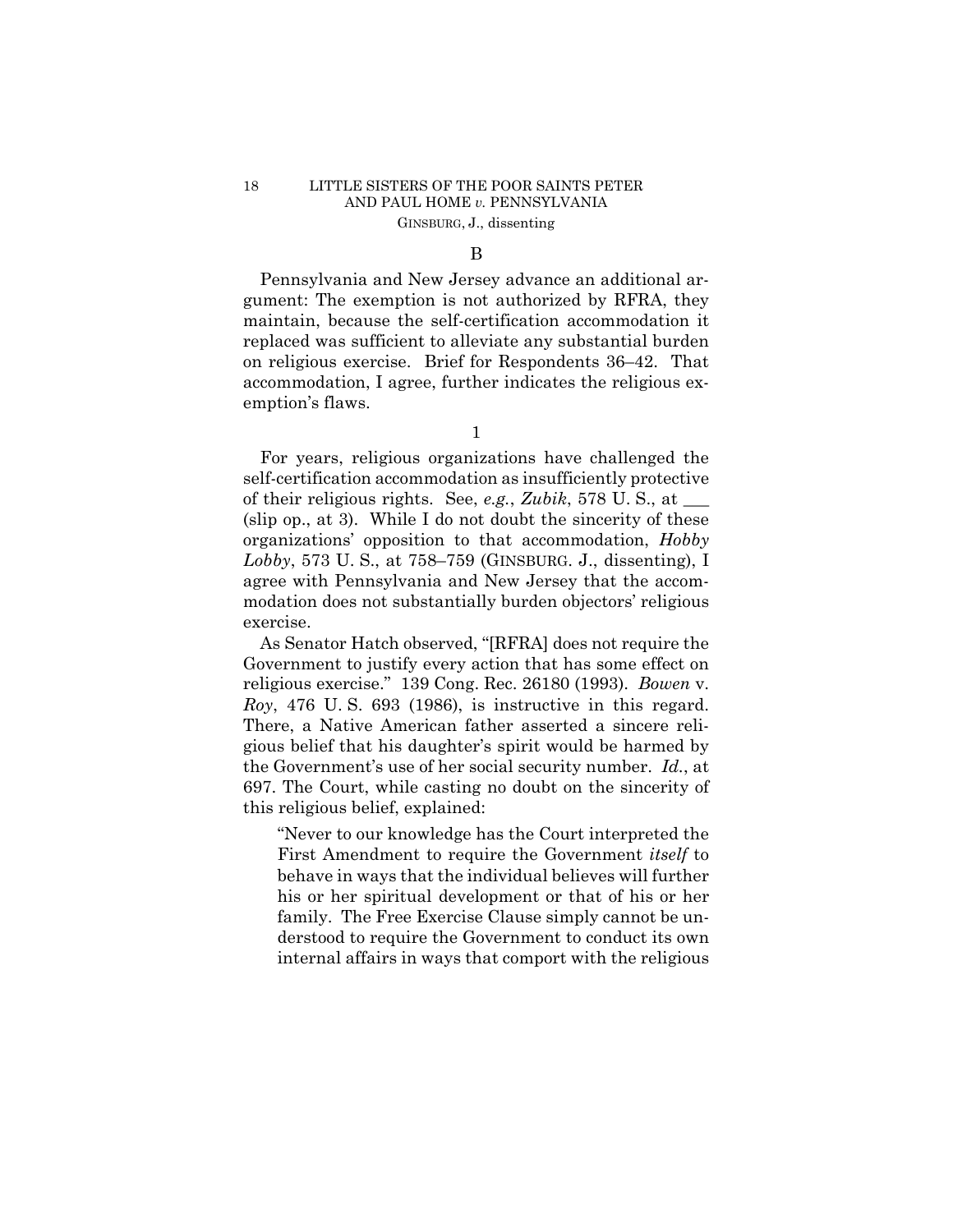### GINSBURG, J., dissenting

## beliefs of particular citizens." *Id*., at 699.22

*Roy* signals a critical distinction in the Court's religious exercise jurisprudence: A religious adherent may be entitled to religious accommodation with regard to her own conduct, but she is not entitled to "insist that . . . *others* must conform *their* conduct to [her] own religious necessities.'" *Caldor*, 472 U. S., at 710 (quoting *Otten* v. *Baltimore & Ohio R. Co*., 205 F. 2d 58, 61 (CA2 1953) (Hand, J.); (emphasis added).23 Counsel for the Little Sisters acknowledged as much when he conceded that religious "employers could [not] object at all" to a "government obligation" to provide contraceptive coverage "imposed directly on the insurers." Tr. of Oral Arg. 41.24

But that is precisely what the self-certification accommodation does. As the Court recognized in *Hobby Lobby*: "When a group-health-insurance issuer receives notice that [an employer opposes coverage for some or all contraceptive services for religious reasons], the issuer must then exclude [that] coverage from the employer's plan and provide separate payments for contraceptive services for plan participants." 573 U. S., at 698–699; see also *id.,* at 738 (Kennedy,

 $^{22}$ JUSTICE ALITO disputes the relevance of *Roy*, asserting that the religious adherent in that case faced no penalty for noncompliance with the legal requirement under consideration. See *ante*, at 6, n. 5. As JUSTICE ALITO acknowledges, however, the critical inquiry has two parts. See *ante*, at 6–7. It is not enough to ask whether noncompliance entails "substantial adverse practical consequences." One must also ask whether compliance substantially burdens religious exercise. Like *Roy*, my dissent homes in on the latter question.<br><sup>23</sup> Even if RFRA sweeps more broadly than the Court's pre-*Smith* ju-

 risprudence in some respects, see *Hobby Lobby*, 573 U. S., at 695, n. 3; but see *id.*, at 749–750 (GINSBURG, J., dissenting), there is no cause to believe that Congress jettisoned this fundamental distinction.<br><sup>24</sup> JUSTICE ALITO ignores the distinction between (1) a request for an

accommodation with regard to one's own conduct, and (2) an attempt to require others to conform their conduct to one's own religious beliefs. This distinction is fatal to JUSTICE ALITO's argument that the selfcertification accommodation violates RFRA. See *ante*, at 6–10.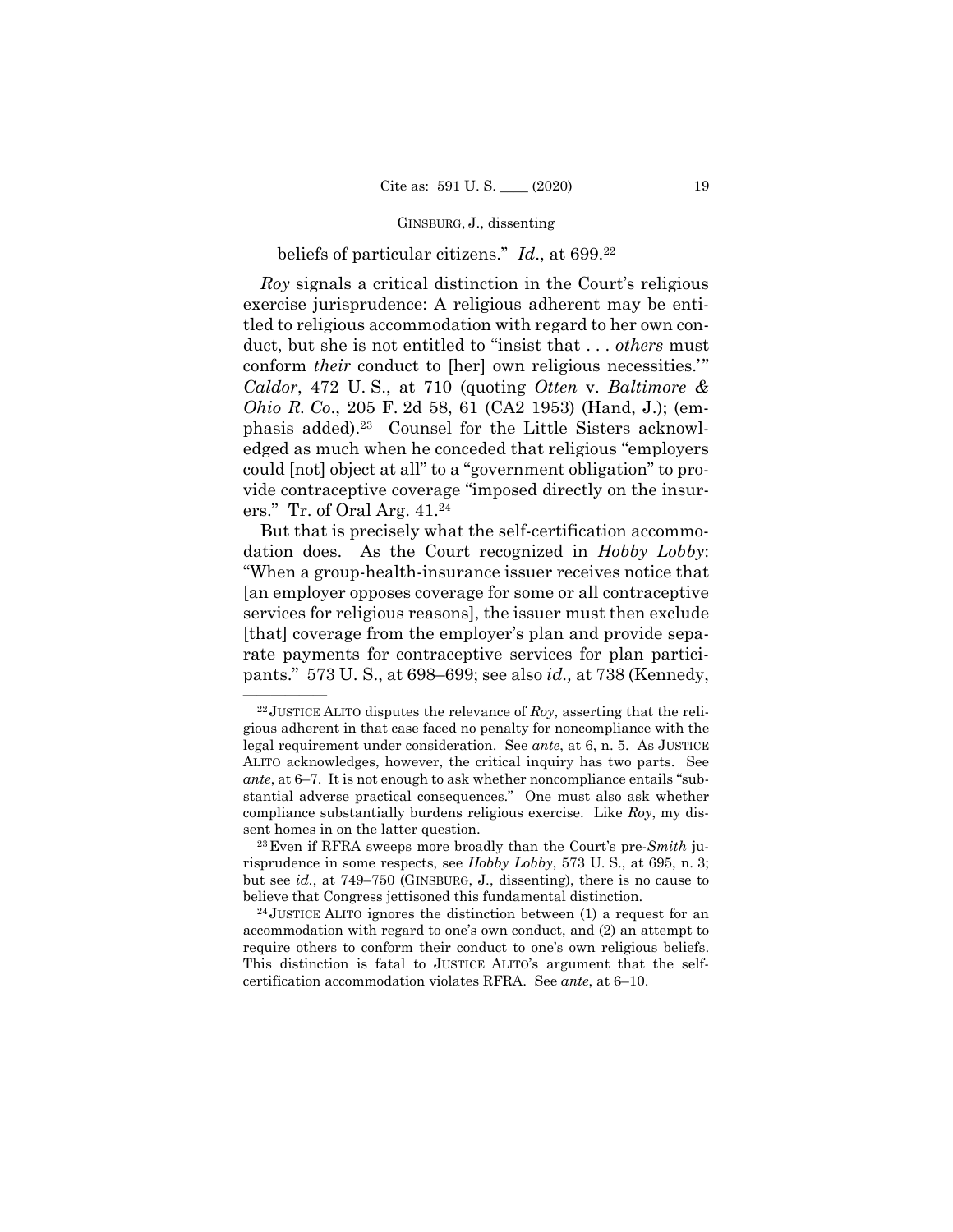## 20 LITTLE SISTERS OF THE POOR SAINTS PETER AND PAUL HOME *v.* PENNSYLVANIA GINSBURG, J., dissenting

 pinge on the [employer's] religious beliefs." *Ibid*.; see *supra*, J., concurring) ("The accommodation works by requiring *insurance companies* to cover . . . contraceptive coverage for female employees who wish it." (emphasis added)). Under the self-certification accommodation, then, the objecting employer is absolved of any obligation to provide the contraceptive coverage to which it objects; that obligation is transferred to the insurer. This arrangement "furthers the Government's interest [in women's health] but does not imat 18–19.

2

The Little Sisters, adopting the arguments made by religious organizations in *Zubik*, resist this conclusion in two ways. First, they urge that contraceptive coverage provided by an insurer under the self-certification accommodation forms "part of the same plan as the coverage provided by the employer." Brief for Little Sisters 12 (internal quotation marks omitted). See also Tr. of Oral Arg. 29 (Little Sisters object "to having their plan hijacked"); *ante*, at 8 (ALITO, J., concurring) (Little Sisters object to "maintain[ing] and pay[ing] for a plan under which coverage for contraceptives would be provided"). This contention is contradicted by the plain terms of the regulation establishing that accommodation: To repeat, an insurance issuer "must . . . *[e]xpressly exclude* contraceptive coverage from the group health insurance coverage provided in connection with the group health plan."  $45 \text{ CFR } \S 147.131(c)(2)(i)(A)$ (2013) (emphasis added); see *supra,* at 6.25

 $25$  Religious organizations have observed that, under the self-certification accommodation, insurers need not, and do not, provide contraceptive coverage under a separate policy number. Supp. Brief for Petitioners in *Zubik* v. *Burwell*, O. T. 2015, No. 14–1418, p. 1. This objection does not relate to a religious employer's own conduct; instead, it concerns the *insurer's* conduct. See *supra*, at 18–19.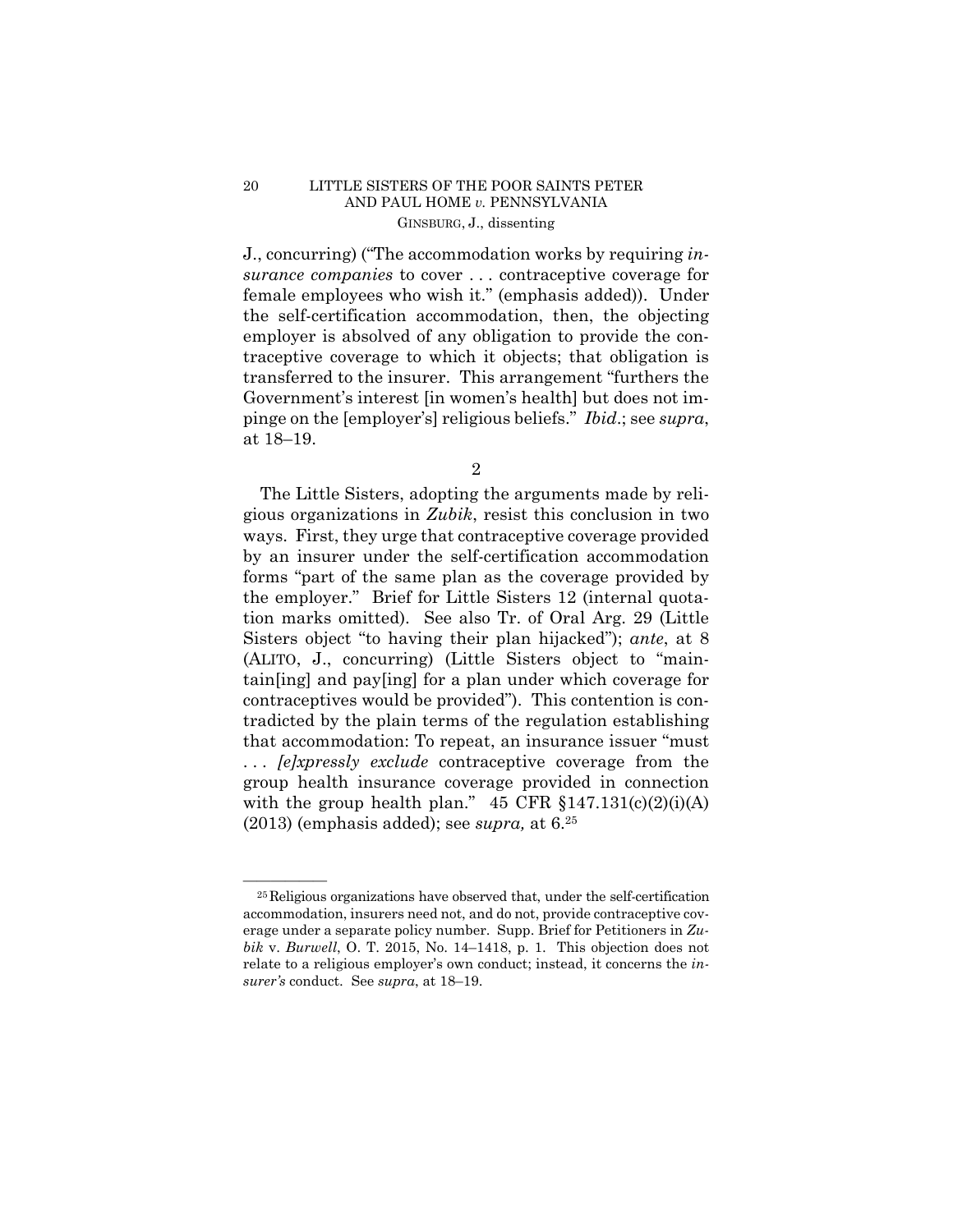### GINSBURG, J., dissenting

 issuers make of that attestation. See *supra*, at 18–19.26 Second, the Little Sisters assert that "tak[ing] affirmative steps to execute paperwork . . . necessary for the provision of 'seamless' contraceptive coverage to their employees" implicates them in providing contraceptive services to women in violation of their religious beliefs. Little Sisters Reply Brief 7. At the same time, however, they have been adamant that they do not oppose merely "register[ing] their objections" to the contraceptive-coverage requirement. *Ibid.* See also Tr. of Oral Arg. 29, 42–43 (Little Sisters have "no objection to objecting"); *ante*, at 8 (ALITO, J., concurring) (Little Sisters' "concern was not with notifying the Government that they wished to be exempted from complying with the mandate *per se*"). These statements, taken together, reveal that the Little Sisters do not object to what the selfcertification accommodation asks of *them*, namely, attesting to their religious objection to contraception. See *supra*, at 6. They object, instead, to the particular use insurance But that use originated from the ACA and its once-implementing regulation, not from religious employers' selfcertification or alternative notice.

\* \* \*

The blanket exemption for religious and moral objectors to contraception formulated by the IRS, EBSA, and CMS is inconsistent with the text of, and Congress' intent for, both the ACA and RFRA. Neither law authorizes it.<sup>27</sup> The orig-

<sup>&</sup>lt;sup>26</sup> JUSTICE ALITO asserts that the Little Sisters' "situation [is] the same as that of the conscientious objector in *Thomas* [v. *Review Bd. of Ind. Employment Security Div*., 450 U. S. 707, 715 (1981)]." *Ante*, at 9–10. I disagree*.* In *Thomas*, a Jehovah's Witness objected to "work[ing] on weapons," 450 U. S., at 710, which is what his employer required of him. As above stated, however, the Little Sisters have no objection to objecting, the only other action the self-certification accommodation requires of them. 27Given this conclusion, I need not address whether the exemption is